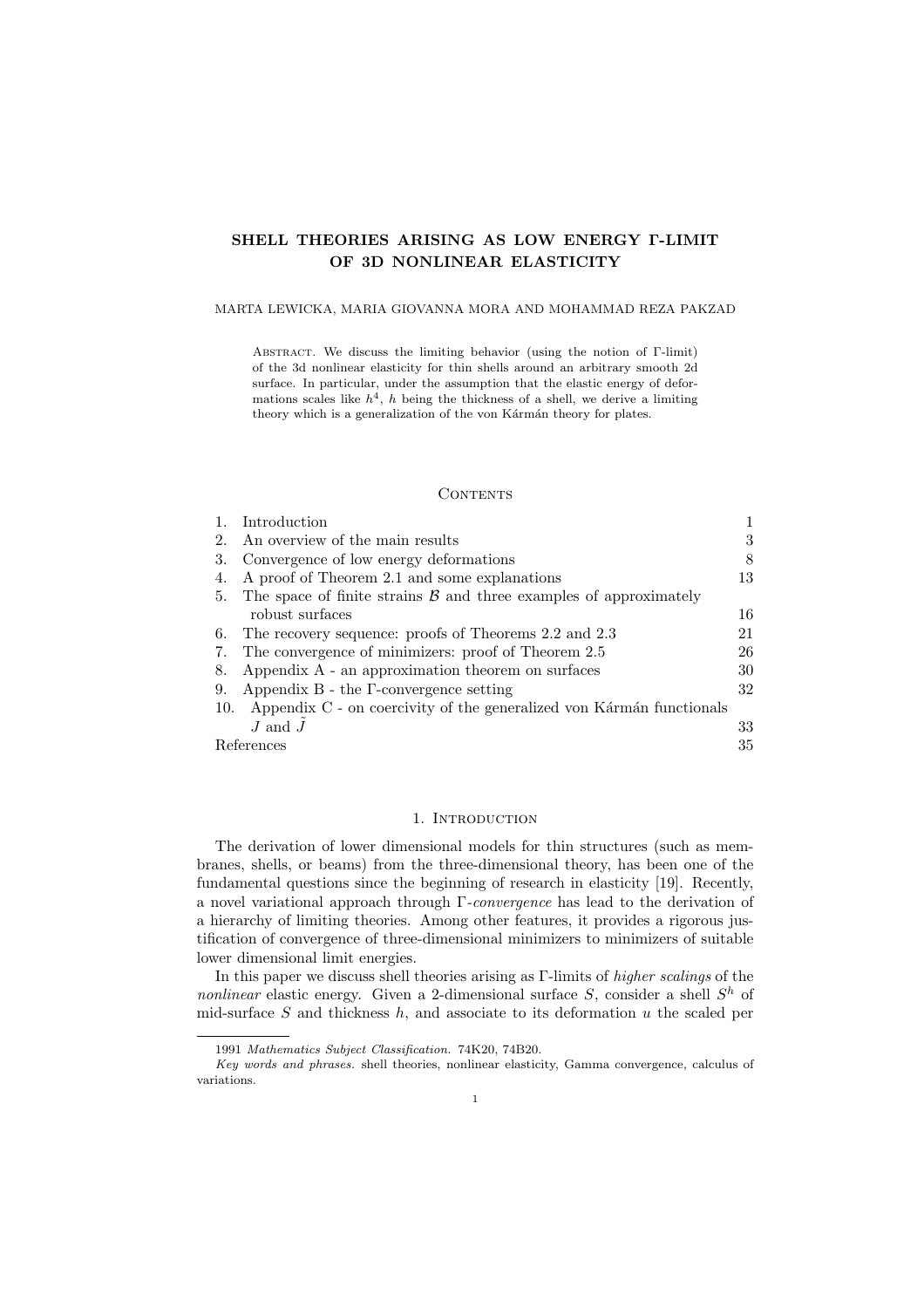unit thickness three dimensional nonlinear elastic energy  $E^{elastic}(u, S^h)$ . We are interested in the identification of the Γ-limit  $I_\beta$  of the energies:

$$
h^{-\beta} E^{elastic}(\cdot, S^h),
$$

as  $h \to 0$ , for a given scaling  $\beta \geq 0$ . As mentioned above, this implies convergence, in a suitable sense, of minimizers  $u^h$  of  $E^{elastic}$  (subject to applied forces) to minimizers of two-dimensional energy  $I_\beta$ , provided  $E^{elastic}(u^h, S^h) \leq Ch^\beta$ .

In the case when S is a subset of  $\mathbb{R}^2$  (i.e. a plate), such Γ-convergence was first established by LeDret and Raoult [15] for  $\beta = 0$ , then by Friesecke, James and Müller [9, 10] for all  $\beta \geq 2$  (see also [24] for results for  $\beta = 2$  under additional conditions). In the case of  $0 < \beta < 5/3$ , the convergence was recently obtained by Conti and Maggi [5], see also [2]. The regime  $5/3 \leq \beta < 2$  remains open and is conjectured to be relevant for the crumpling of elastic sheets. Other significant results for plates concern derivation of limit theories for incompressible materials [3, 4, 28], for heterogeneous materials [26] and through establishing convergence of equilibria, rather than strict minimizers [20, 22].

Much less is known in the general case when  $S$  is an arbitrary surface. The first result by LeDret and Raoult [16] relates to scaling  $\beta = 0$  and models membrane shells: the limit  $I_0$  depends only on the stretching and shearing produced by the deformation on the mid-surface S. Another study is due to Friesecke, James, Mora and Müller [8], who analyzed the case  $\beta = 2$ . This scaling corresponds to a *flexural* shell model, where the only admissible deformations are those preserving the metric on S. The energy  $I_2$  depends then on the change of curvature produced by the deformation.

All the above mentioned theories (as well as the subsequent results in this paper) should be put in contrast with a large body of literature, devoted to derivations starting from three-dimensional linear elasticity (see Ciarlet [1] and references therein). Indeed, since thin structures may undergo large rotations even under the action of very small forces, one cannot assume the small strain condition, on which the linear elasticity is based.

The objective of this work is to discuss the limit energies for scalings  $\beta \geq 4$ , for arbitrary surfaces S. We now give a heuristic overview of our results, whose precise formulations will be presented in section 2. If  $E^{elastic}(u, S^h) \approx Ch^{\beta}$ , for any  $\beta > 2$ , one expects u to be close to a rigid motion R. This argument can be made precise by means of the quantitative rigidity estimate due to Friesecke, James and Müller  $[9]$  (see also Lemma 8.1). We further demonstrate that the first term in the expansion of  $u-R$ , in terms of h, equals an infinitesimal isometry V. That is, there is no first order change in the Riemannian metric of  $S$  under the displacement  $V$ . The corresponding bending energy, given in terms of the first order change in the second fundamental form of S, is the Γ-limit  $I_\beta$  if  $\beta > 4$  (Theorem 2.3). This limit energy coincides with the so-called *linearly elastic flexural shell model*, derived in [1] from the linear elasticity theory. Our result guarantees therefore that, without any a priori smallness assumption on the strain, the use of the linearized flexural shell model is justified whenever the order of magnitude of the per unit thickness three-dimensional energy is  $h^{\beta}$  with  $\beta > 4$ .

When  $\beta = 4$ , also the second order in h change in the metric on S (stretching) contributes to the limiting energy. This change is induced by  $V$ , and additionally, by an "approximate second order displacement"  $w$ . This last notion involves studying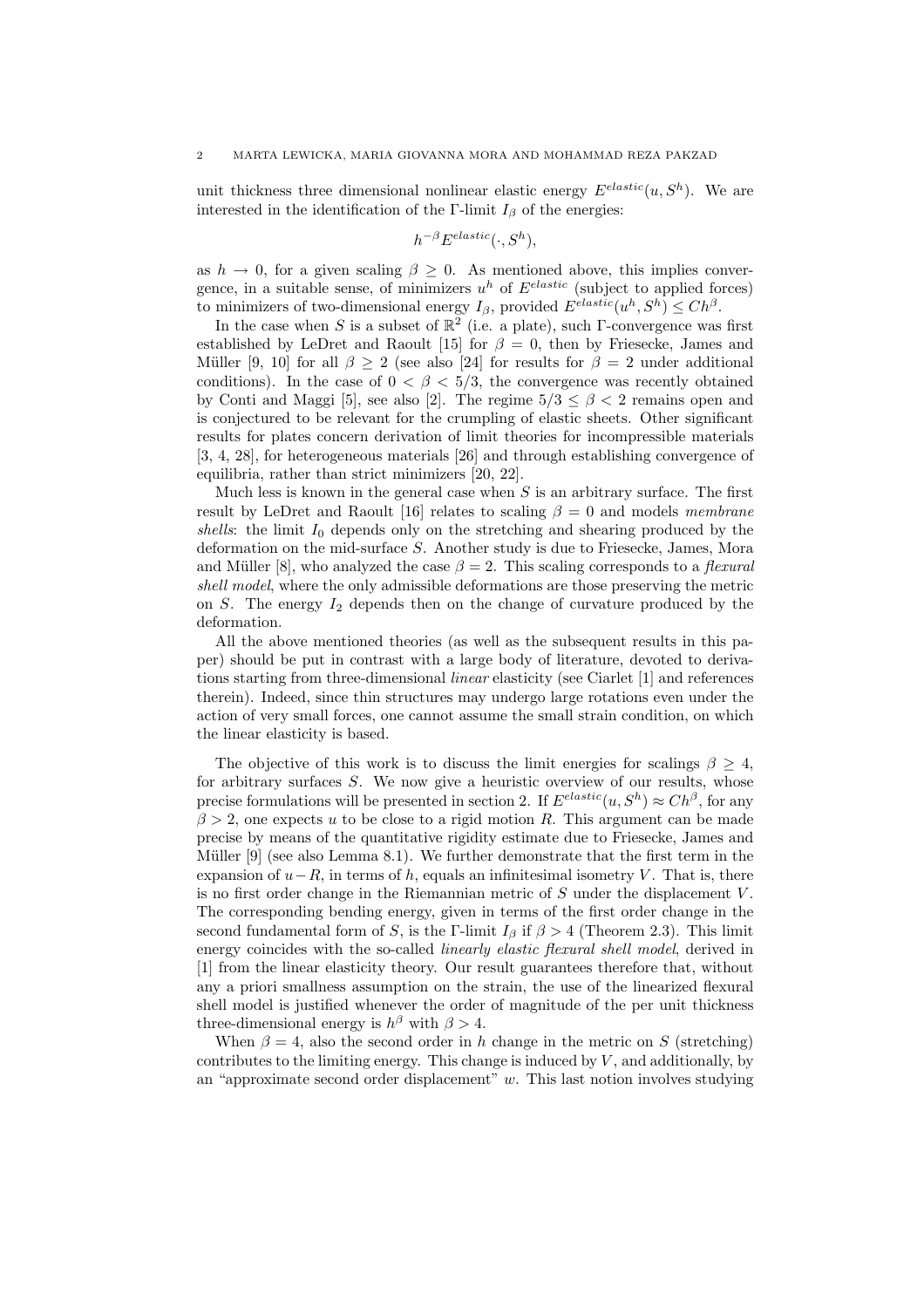the finite strain space. For a similar situation where this space emerges see the discussion by Sanchez-Palencia [25] and Geymonat and Sanchez-Palencia [11] under the title of ill-inhibited surfaces, in the context of linear elasticity. In Theorems 2.1 and 2.2 we derive the energy functional  $I_4$ , which can be seen as a generalization of the von Kármán theory for plates [14], justified in terms of Γ-convergence in [10]. Indeed, if S is a plate, then V and w are, respectively, the out-of-plane and the in-plane displacements (modulo a possible in-plane infinitesimal rigid motion).

A particular class of surfaces when  $I_4$  simplifies to the bending energy is the hereby introduced class of *approximately robust* surfaces. We say that  $S$  is (approximately) robust if any infinitesimal isometry  $V$  can be completed by a second order displacement to an (approximate) second order isometry. In other words, S can always further adjust its deformation, to compensate for the change of metric produced at second order. As a result, the total stretching of second order is insignificant and the Γ-limit consists only of a bending term (Theorem 2.3). We show three general examples of approximately robust surfaces: convex surfaces, surfaces of revolution, and developable surfaces without flat parts. An example of a not approximately robust surface is a plate.

We also address the issue of external forces, depending on the reference configuration, namely the dead loads (Theorem 2.5). Under a vanishing average condition and a suitable scaling of the forces  $f^h$  applied to  $S^h$ , Theorem 2.1 provides an information of the deformation of  $S<sup>h</sup>$  assumed in response to the load. In addition, the appropriate limit force  $f$  identifies the set of possible rotations the body will undergo. This phenomenon is easily observed: if  $f<sup>h</sup>$  is "compressive", then  $S<sup>h</sup>$  prefers to make a large rotation rather than undergoing a compression, and an alignment of the infinitesimal isometry  $V$  with the force is energetically preferable.

The identification of Γ-limit for any scaling in the range  $\beta \in (2, 4)$  and non-flat S is still open. In analogy with the analysis developed in [10] for plates, the construction of a recovery sequence requires finding an exact isometry of S, coinciding with a given second order isometry. Another direction of study concerns shells, whose mid-surface is inhibited (or infinitesimally rigid). Examples of such are closed or partially clamped elliptic surfaces. In this case the limit functionals that our theory yields are identically equal to zero. This suggests looking for higher order terms in the development of the three-dimensional energy in the sense of Γ-convergence. These are subtle issues and we plan to address them in a forthcoming paper.

Acknowledgments. We thank Stefan Müller for helpful discussions. A large part of this work was carried out while the second author was visiting the Institute for Mathematics and its Applications in Minneapolis (USA), whose support is gratefully acknowledged. M.L. was partially supported by the NSF grant DMS-0707275. M.G.M. was partially supported by the Italian Ministry of University and Research through the project "Variational problems with multiple scales" 2006 and by GNAMPA through the project "Problemi di riduzione di dimensione per strutture elastiche sottili" 2008.

## 2. An overview of the main results

Let S be a 2-dimensional surface embedded in  $\mathbb{R}^3$ . We assume that S is compact, connected, oriented, and of class  $\mathcal{C}^{1,1}$ , and that its boundary  $\partial S$  is the union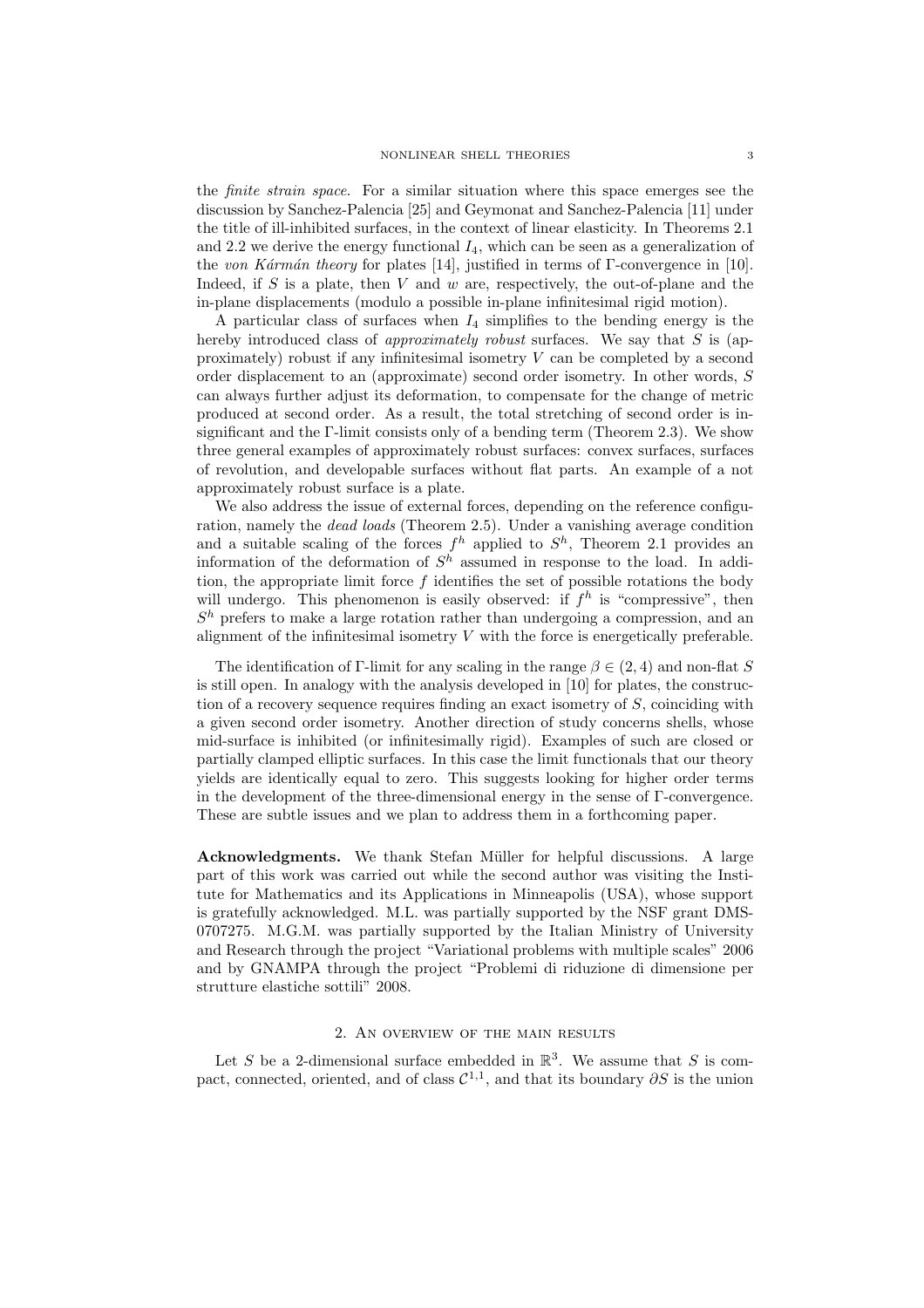of finitely many (possibly none) Lipschitz continuous curves. Consider a family  $\{S^h\}_{h>0}$  of thin shells of thickness h around S:

$$
S^h = \{ z = x + t\vec{n}(x); \ x \in S, \ -h/2 < t < h/2 \}.
$$

We will use the following notation:  $\vec{n}(x)$  for the unit normal,  $T_xS$  for the tangent space, and  $\Pi(x) = \nabla \vec{n}(x)$  for the shape operator on S, at a given  $x \in S$ . The projection onto S along  $\vec{n}$  will be denoted by  $\pi$ , so that:

$$
\pi(z) = x \qquad \forall z = x + t\vec{n}(x) \in S^h
$$

.

We will assume that  $h < h_0$ , with  $h_0 > 0$  sufficiently small to have  $\pi$  well defined, and so that:  $1/2 < |Id + t\Pi(x)| < 3/2$  for all z as above.

For a  $W^{1,2}$  deformation of a thin shell  $u^h: S^h \longrightarrow \mathbb{R}^3$ , we assume that its elastic energy (scaled per unit thickness) is given by the nonlinear functional:

$$
E^{elastic}(u^h, S^h) = \frac{1}{h} \int_{S^h} W(\nabla u^h),
$$

where the stored-energy density function W is nonnegative and  $\mathcal{C}^2$  in some open neighborhood  $\mathcal O$  of  $SO(3)$ , in the space  $\mathbb{R}^{3\times 3}$  of  $3\times 3$  real matrices. Moreover, W is assumed to satisfy, for all  $F \in \mathbb{R}^{3 \times 3}$  and some  $C > 0$ :

$$
W(RF) = W(F) \quad \forall R \in SO(3),
$$
  
 
$$
W(R) = 0 \quad \forall R \in SO(3),
$$
  
 
$$
W(F) \geq C \text{dist}^2(F, SO(3)).
$$

Here  $SO(3)$  denotes the group of proper rotations. Recall that the tangent space to  $SO(3)$  at Id is the space of skew-symmetric matrices:

$$
so(3) = \{ F \in \mathbb{R}^{3 \times 3}; \ F = -F^T \}.
$$

It is convenient to view  $u^h$  through their rescalings  $y^h \in W^{1,2}(S^{h_0}, \mathbb{R}^3)$ :

$$
y^{h}(x+t\vec{n}(x)) = u^{h}(x+th/h_{0}\vec{n}(x)) \qquad \forall x \in S \quad \forall t \in (-h_{0}/2, h_{0}/2).
$$

The advantage is that all  $y^h$  have the common domain  $S^{h_0}$ . We are concerned with the limiting behavior of the energies:

$$
I^h(y^h) = \frac{1}{h} \int_{S^h} W(\nabla u^h),
$$

relative to low energy deformations. That is, we want to discuss the limit, as  $h \to 0$ , of the functionals  $I^h/e^h$ , for a given sequence of positive numbers  $e^h$ , which we assume to satisfy:

(2.1) 
$$
\lim_{h \to 0} e^h / h^4 = \kappa^2 < \infty.
$$

With this in mind, define the related scaled average displacement:

$$
(V^h[y^h])(x) = \frac{h}{\sqrt{e^h}} \int_{-h_0/2}^{h_0/2} y^h(x + t\vec{n}) - x \, dt.
$$

Since we will frequently deal with such vector fields  $V \in W^{1,2}(S, \mathbb{R}^3)$  on the surface, we introduce the following notation. By sym  $\nabla V(x)$  we mean a bilinear form on  $T_xS$  given by:  $(\text{sym }\nabla V(x)\tau)\eta = \frac{1}{2}[(\partial_\tau V(x))\eta + (\partial_\eta V(x))\tau], \text{ for all } \tau, \eta \in T_xS.$ Also, given a matrix field  $A \in L^2(\overline{S}, \mathbb{R}^{3\times 3})$ , by  $A_{tan}(x)$  we denote the tangential minor of A at  $x \in S$ , that is  $[(A(x)\tau)\eta]_{\tau,n \in T_sS}$ .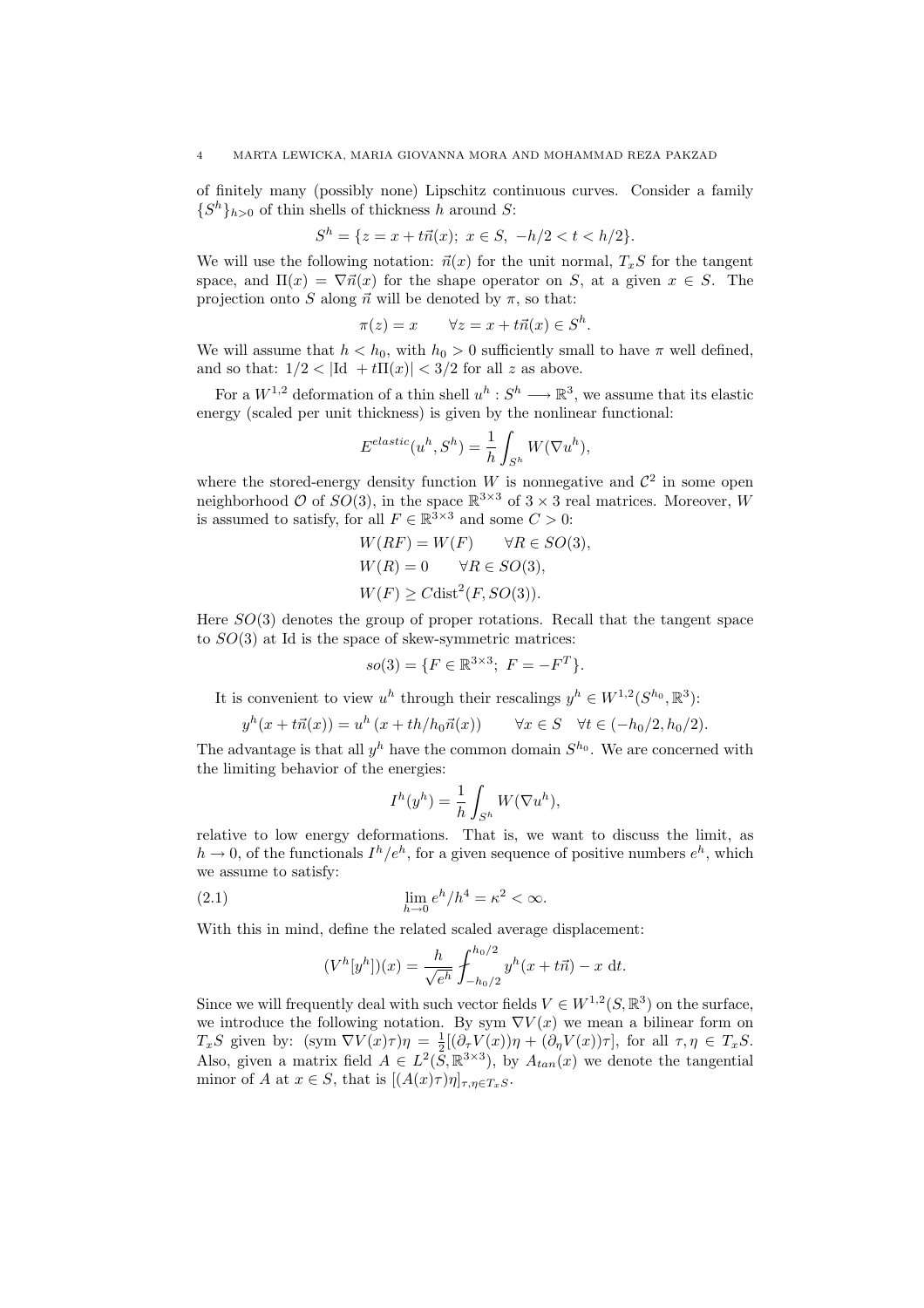Our first main result is the following:

**Theorem 2.1.** Assume (2.1) and let  $u^h \in W^{1,2}(S^h,\mathbb{R}^3)$  be a sequence of deformations such that the sequence of scaled energies  $\{\frac{1}{e^h}I^h(y^h)\}\$ is bounded. Then there exist rigid motions of  $\mathbb{R}^3$ , given through proper rotations  $Q^h \in SO(3)$  and translations  $c^h \in \mathbb{R}^3$  such that for the normalized deformations:

$$
\tilde{y}^h(x+t\vec{n}) = (Q^h)^T y^h(x+t\vec{n}) - c^h
$$

the following holds.

- (i)  $\tilde{y}^h$  converge in  $W^{1,2}(S^{h_0})$  to  $\pi$ .
- (ii)  $V^h[\tilde{y}^h]$  converge (up to a subsequence) in  $W^{1,2}(S)$  to some vector field  $V \in$  $W^{2,2}(S,\mathbb{R}^3)$  with skew-symmetric gradient, that is:

(2.2) 
$$
\partial_{\tau} V(x) = A(x)\tau \quad \forall \tau \in T_xS, \text{ a.e. } x \in S
$$

for some matrix field  $A \in W^{1,2}(S, \mathbb{R}^{3 \times 3})$  such that:

$$
(2.3) \t\t A(x) \in so(3) \t \forall x \in S.
$$

- (iii)  $\frac{1}{h}sym \nabla V^h[\tilde{y}^h]$  converge (up to a subsequence) weakly in  $L^2(S)$  to some symmetric matrix field  $B_{tan}$  on S.
- (iv) There holds:

$$
\liminf_{h \to 0} \frac{1}{e^h} I^h(y^h) \ge I(V, B_{tan}),
$$

where:

(2.4)  
\n
$$
I(V, B_{tan}) = \frac{1}{2} \int_{S} Q_2 \left( x, B_{tan} - \frac{\kappa}{2} (A^2)_{tan} \right) + \frac{1}{24} \int_{S} Q_2 \left( x, (\nabla (A\vec{n}) - A\Pi)_{tan} \right).
$$

The following quadratic, nondegenerate forms are of relevance here:

$$
(2.5) \ \mathcal{Q}_3(F) = D^2 W(\text{Id})(F, F), \qquad \mathcal{Q}_2(x, F_{tan}) = \min\{\mathcal{Q}_3(\tilde{F}); \ (\tilde{F} - F)_{tan} = 0\}.
$$

The form  $Q_3$  is defined for  $F \in \mathbb{R}^{3 \times 3}$ , while  $Q_2(x, \cdot)$ , for a given  $x \in S$  is defined on tangential minors  $F_{tan}$  of such matrices. Both forms  $Q_3$  and all  $Q_2(x, \cdot)$  are positive definite and depend only on the symmetric parts of their arguments (see [9]).

Theorem 2.1 will be proved in sections 3 and 4. One of the crucial ingredients is a result on approximating large deformations [9]. For completeness, we sketch its proof, in the setting of shells, in Appendix A. We also note that because of the non trivial geometry of the shell, the limiting energy  $I$ , in general, exhibits a dependence on the point  $x \in S$ , although the three-dimensional configuration is homogeneous.

Our second main result concerns the possibility of recovering the functional  $I(V, B_{tan})$  in (2.4) (or its components), as the limit of scaled energies  $\frac{1}{e^h}I^h(y^h)$ , for some sequence of deformations. For this, define the finite strain displacement space: n o

$$
\mathcal{B} = \Big\{ \lim_{h \to 0} \text{sym } \nabla w^h; \ w^h \in W^{1,2}(S, \mathbb{R}^3) \Big\},\
$$

where limits are taken in  $L^2(S)$  (clearly, both the weak and the strong convergences yield the same  $\mathcal{B}$ ). We then have: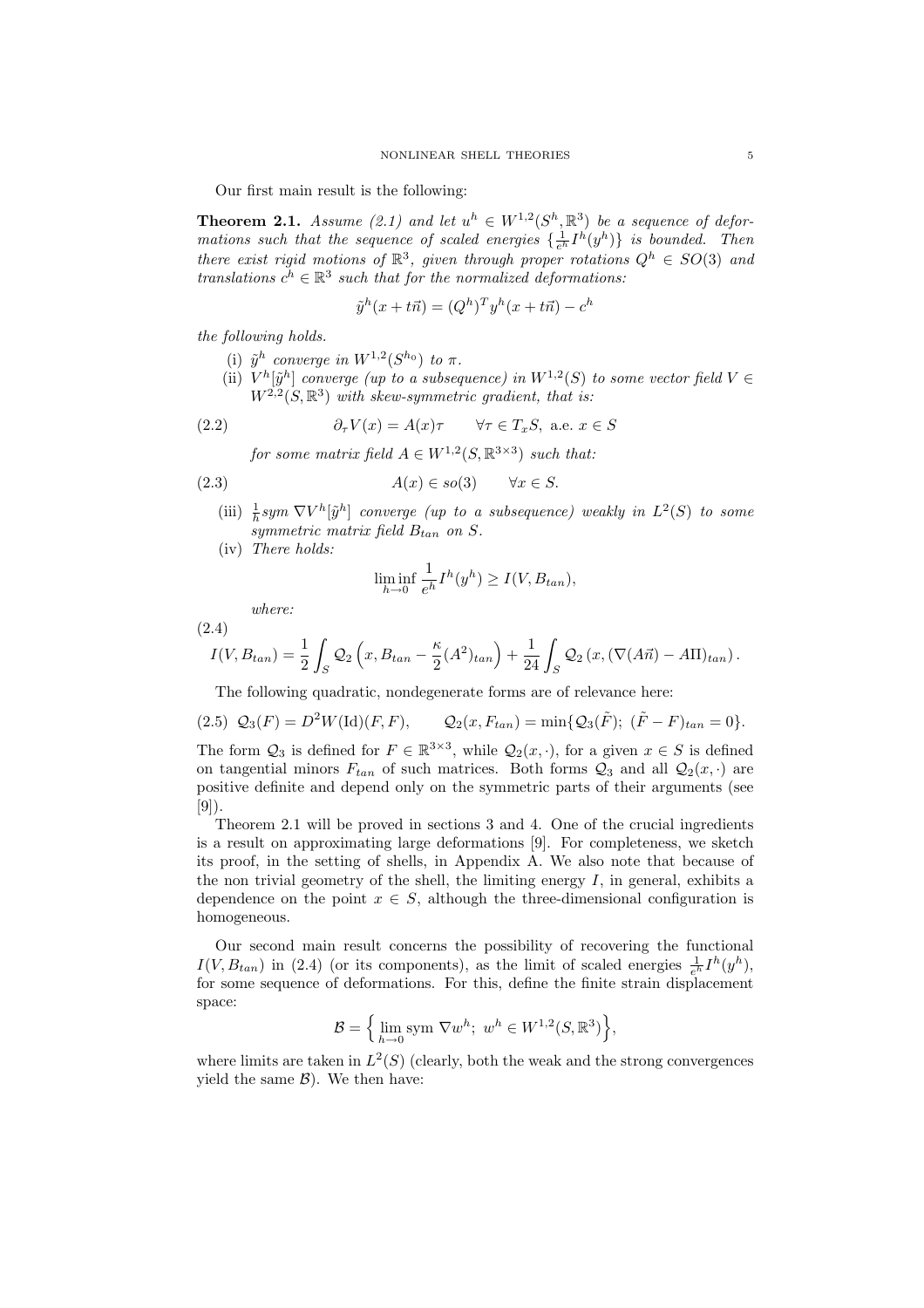**Theorem 2.2.** Assume (2.1). For every  $V \in W^{2,2}(S,\mathbb{R}^3)$  satisfying (2.2) and (2.3), and every  $B_{tan} \in \mathcal{B}$ , there exists a sequence of deformations  $u^h \in W^{1,2}(S^h,\mathbb{R}^3)$ such that:

- (i)  $y^h$  converge in  $W^{1,2}(S^{h_0})$  to  $\pi$ .
- (ii)  $V^h[y^h]$  converge in  $W^{1,2}(S)$  to V.
- (iii)  $\frac{1}{h}$ sym  $\nabla V^h[y^h]$  converge in  $L^2(S)$  to  $B_{tan}$ .
- (iv) Recalling the definition  $(2.4)$  one has:

$$
\lim_{h \to 0} \frac{1}{e^h} I^h(y^h) = I(V, B_{tan}).
$$

The form of the limiting energy functional  $I$  simplifies, when the space  $\mathcal{B}$  is large enough to choose  $B_{tan}$  so that the first term in (2.4) vanishes. That is, we call S "approximately robust" if for every  $V \in W^{2,2}(S,\mathbb{R}^3)$  satisfying  $(2.2)$   $(2.3)$ , one has  $(A^2)_{tan} \in \mathcal{B}$ . Then we have:

**Theorem 2.3.** Assume (2.1). Let  $\kappa = 0$  or let S be approximately robust. Then for every  $V \in W^{2,2}(S,\mathbb{R}^3)$  satisfying (2.2) and (2.3), there exists a sequence of deformations  $u^h \in W^{1,2}(S^h,\mathbb{R}^3)$  such that (i) and (ii) of Theorem 2.2 hold. Moreover:

$$
\lim_{h \to 0} \frac{1}{e^h} I^h(y^h) = \tilde{I}(V),
$$

where

(2.6) 
$$
\tilde{I}(V) = \frac{1}{24} \int_{S} \mathcal{Q}_2\Big(x, \big(\nabla(A\vec{n}) - A\Pi\big)_{tan}\Big).
$$

Theorems 2.2 and 2.3 will be proved in section 6. In section 5 we discuss the space  $\beta$  and approximately robust surfaces. In particular, we shall see that convex surfaces, surfaces of revolution, and non-flat developable surfaces are approximately robust.

Theorems 2.1 and 2.2 (or 2.3) can be summarized (although they provide more information than the below statement), using the language of Γ-convergence. For completeness, the following result will be presented in Appendix B.

## Corollary 2.4. Assume (2.1).

(i) Define a sequence of functionals:

$$
\mathcal{F}^h: W^{1,2}(S^{h_0}, \mathbb{R}^3) \times W^{1,2}(S, \mathbb{R}^3) \times L^2(S, \mathbb{R}^{2 \times 2}) \longrightarrow \overline{\mathbb{R}}
$$
  

$$
\mathcal{F}^h(y^h, V^h, B^h_{tan}) = \begin{cases} \frac{1}{e^h} I^h(y^h) & \text{if } V^h = V^h[y^h] \text{ and } B^h_{tan} = \frac{1}{h} \text{sym } \nabla V^h, \\ +\infty & \text{otherwise.} \end{cases}
$$

Then  $\mathcal{F}^h$   $\Gamma$ -converge, as  $h \to 0$ , to the following functional:

$$
\mathcal{F}(y, V, B_{tan}) = \begin{cases} I(V, B_{tan}) & \text{if } y = \pi, V \in W^{2,2} \text{ satisfies (2.2), (2.3),} \\ \text{and } B_{tan} \in \mathcal{B}, \\ +\infty & otherwise. \end{cases}
$$

(ii) Assume that  $\kappa = 0$  or let S be approximately robust. Define the functionals:

$$
\tilde{\mathcal{F}}^h: W^{1,2}(S^{h_0}, \mathbb{R}^3) \times W^{1,2}(S, \mathbb{R}^3) \longrightarrow \overline{\mathbb{R}}
$$

$$
\tilde{\mathcal{F}}^h(y^h, V^h) = \begin{cases} \frac{1}{e^h} I^h(y^h) & \text{if } V^h = V^h[y^h] \\ +\infty & \text{otherwise.} \end{cases}
$$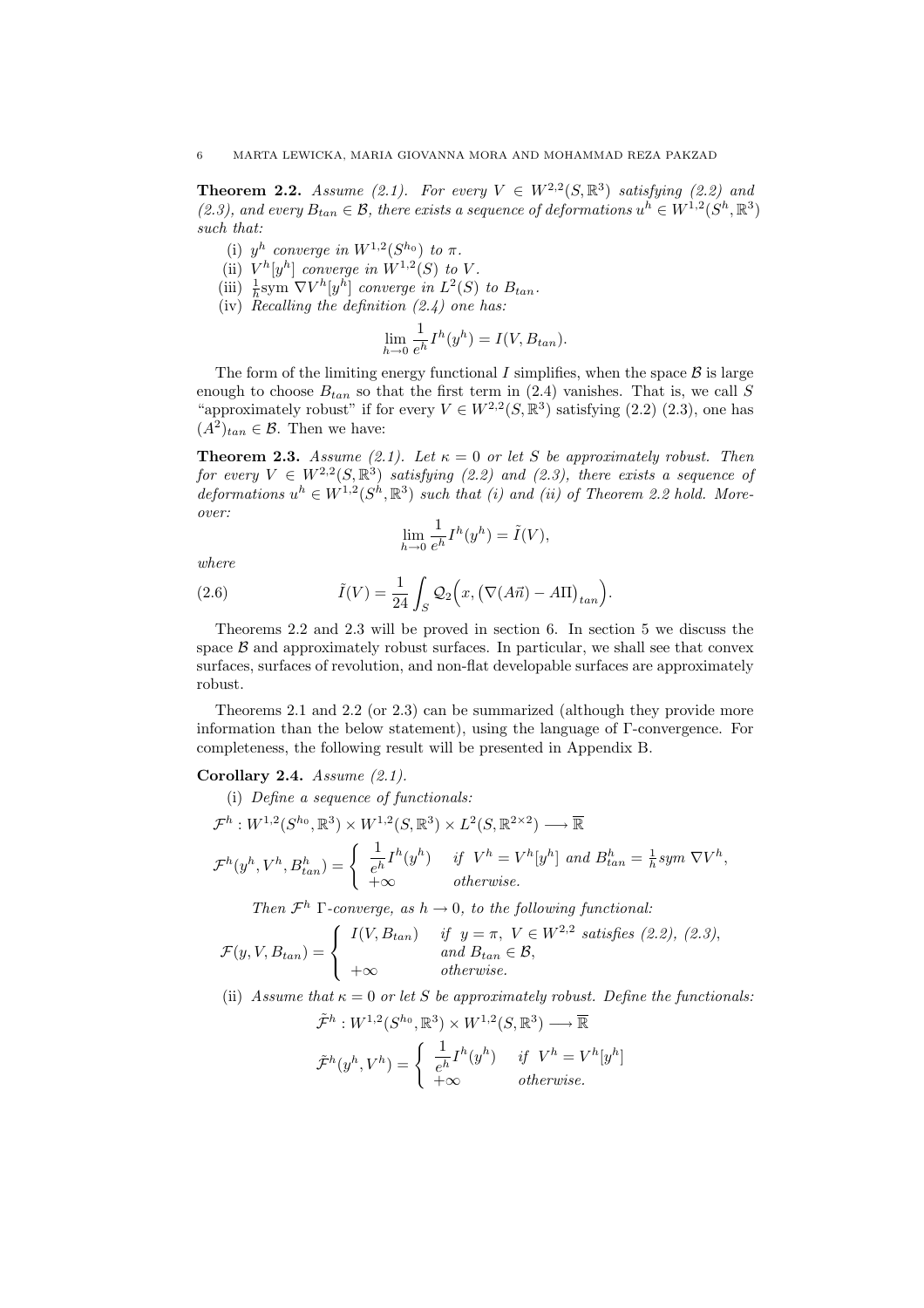Then  $\tilde{\mathcal{F}}^h$  Γ-converge, as  $h \to 0$ , to the functional:

$$
\tilde{\mathcal{F}}(y,V) = \begin{cases} \tilde{I}(V) & \text{if } y = \pi \text{ and } V \in W^{2,2} \text{ satisfies (2.2), (2.3),} \\ +\infty & otherwise. \end{cases}
$$

All statements above remain valid if the product spaces (the domains of functionals  $\mathcal{F}^h$ ,  $\tilde{\mathcal{F}}^h$ ) are equipped with the weak (instead of strong) topology.

We further consider a sequence of forces  $f^h \in L^2(S^h, \mathbb{R}^3)$ , acting on thin shells  $S<sup>h</sup>$ . For simplicity, we assume that:

$$
f^h(x+t\vec{n}(x)) = h\sqrt{e^h} \det\left(\text{Id}+t\Pi(x)\right)^{-1} f(x),
$$

where  $f \in L^2(S, \mathbf{R}^3)$  is normalized so that:

$$
(2.7) \t\t \t\t \int_{S} f = 0.
$$

Define  $m$  to be the maximized action of force  $f$  on  $S$  over all rotations of  $S$ , and let  $M$  be the corresponding set of maximizers:

(2.8) 
$$
\mathcal{M} = \left\{ \bar{Q} \in SO(3); \int_{S} f(x) \cdot \bar{Q}x \, dx = m = \max_{Q \in SO(3)} \int_{S} f \cdot Qx \right\}.
$$

The total energy functional on  $S<sup>h</sup>$  is given through:

$$
J^{h}(y^{h}) = I^{h}(y^{h}) + m^{h} - \frac{1}{h} \int_{S^{h}} f^{h} u^{h},
$$

where  $m^h = h \sqrt{\frac{h^2}{h}}$  $e^{\mathbb{A}}m$ .

**Theorem 2.5.** Assume  $(2.1)$  and  $(2.7)$ . Then:

(i) For every small  $h > 0$  one has:

$$
0 \ge \inf \left\{ \frac{1}{e^h} J^h(y^h); \ u^h \in W^{1,2}(S^h, \mathbb{R}^3) \right\} \ge -C.
$$

(ii) If 
$$
u^h \in W^{1,2}(S, \mathbb{R}^3)
$$
 is a minimizing sequence of  $\frac{1}{e^h} J^h$ , that is:

(2.9) 
$$
\lim_{h \to 0} \left( \frac{1}{e^h} J^h(y^h) - \inf \frac{1}{e^h} J^h \right) = 0,
$$

then there exists  $Q^h \in SO(3)$  and  $c^h \in \mathbb{R}^3$  such that for the normalized deformations  $\tilde{y}^h = (Q^h)^T y^h - c^h$  the convergences of Theorem 2.1 (i) (ii) and (iii) hold. The convergence of (a subsequence of)  $\frac{1}{h}sym\nabla V^h[\tilde{y}^h]$  to  $B_{tan}$  in (iii) is strong in  $L^2(S)$ .

Moreover, the set of accumulation points of  $\{Q^h\}$  is contained within M. Any limit  $(V, B_{tan}, \bar{Q})$  minimizes the functional:

$$
J(V, B_{tan}, \bar{Q}) = I(V, B_{tan}) - \int_S f \cdot \bar{Q}V,
$$

over all  $V \in W^{2,2}(S,\mathbb{R}^3)$  satisfying (2.2) (2.3), all  $B_{tan} \in \mathcal{B}$  and  $\overline{Q} \in \mathcal{M}$ .

(iii) If  $\kappa = 0$  in (2.1), or if S is approximately robust, then for any minimizing sequence as in (2.9), we obtain convergences of  $\tilde{y}^h$ ,  $V^h[\tilde{y}^h]$  and  $Q^h$  as described in (ii) above, and the limit  $(V,\overline{Q})$  minimizes the functional:

$$
\tilde{J}(V,\bar{Q}) = \tilde{I}(V) - \int_{S} f \cdot \bar{Q}V
$$

over all  $V \in W^{2,2}(S,\mathbb{R}^3)$  satisfying (2.2) (2.3) and all  $\overline{Q} \in \mathcal{M}$ .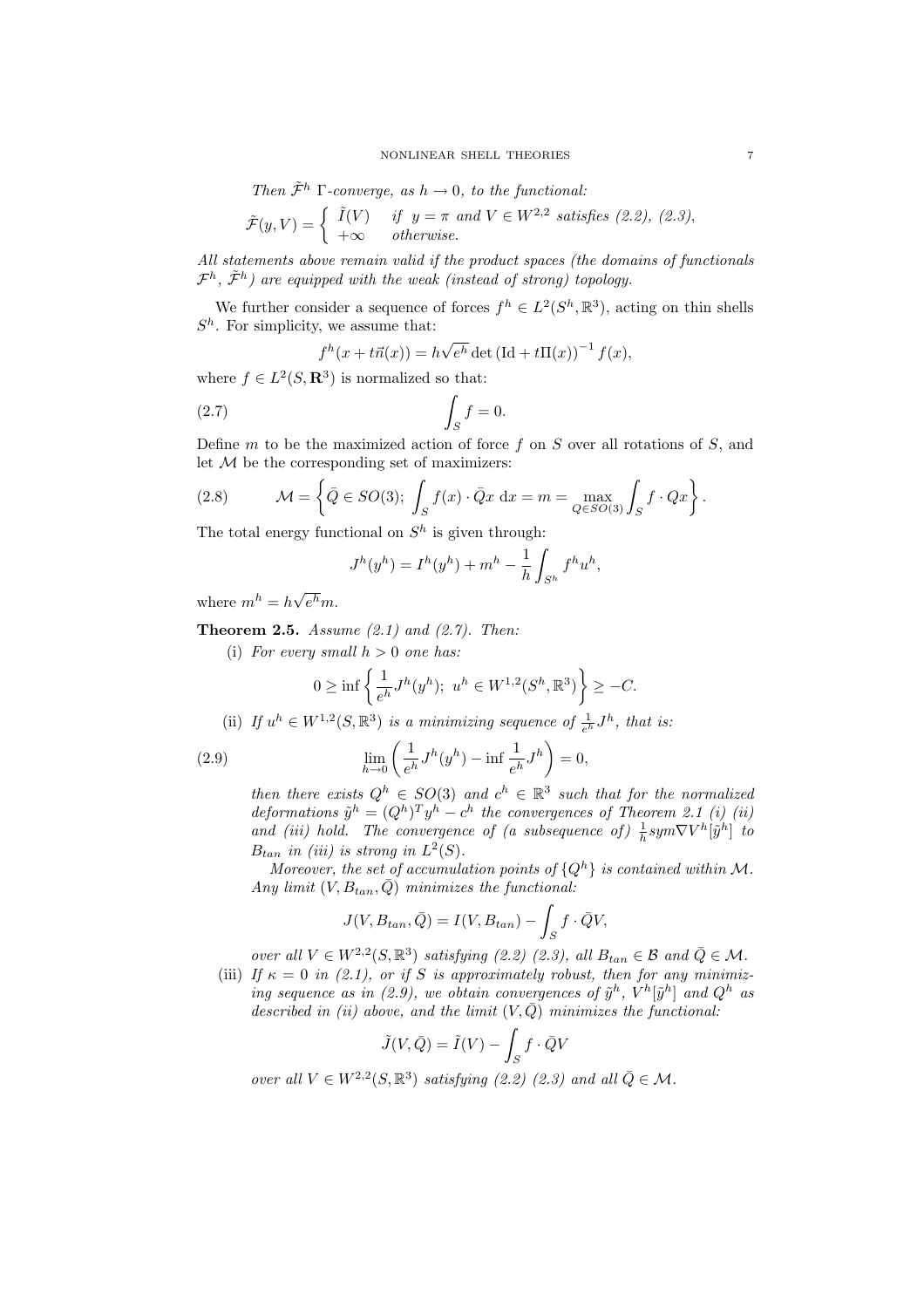In section 7, we prove Theorem 2.5 and explain the significance of the set  $\mathcal M$  in the setting of dead loads.

The lower bound on the functionals J and  $\tilde{J}$ , as well as attainment of their infima, can be proved independently, under conditions (2.7) and:

(2.10) 
$$
\int_{S} f(x) \cdot \bar{Q} F x \, dx = 0 \quad \forall \bar{Q} \in \mathcal{M} \quad \forall F \in so(3).
$$

Here  $M$  is any closed, nonempty subset of  $SO(3)$ . When  $M$  has the form  $(2.8)$ , then  $(2.10)$  follows from  $(2.8)$  and can be seen as its linearization. This analysis will be carried out in Appendix C.

## 3. Convergence of low energy deformations

In this section we derive some bounds on families of vector mappings  $\{u^h\}_{h>0}$ , defined on  $S<sup>h</sup>$ , under the assumption of smallness on their energy. In what follows, by C we denote an arbitrary positive constant, depending on the geometry of S but not on  $h$  or the vector mapping under consideration. In all proofs, the convergences are understood up to a subsequence, unless stated otherwise.

We will work under the following hypothesis:

 $\overline{a}$  $\overline{\phantom{a}}$ A sequence of vector mappings  $u^h \in W^{1,2}(S^h,\mathbb{R}^3)$  and a sequence of positive numbers  $e^h$  satisfy, for small  $h > 0$ :

$$
\begin{array}{c}\n\textbf{(H)} \begin{bmatrix}\n\textbf{(i)} \ \frac{1}{h} \int_{S^h} W(\nabla u^h) \leq Ce^h, \\
\textbf{(ii)} \ \lim_{h \to 0} e^h / h^2 = 0.\n\end{bmatrix}\n\end{array}
$$

As for the flat case in [10], the first crucial step is the following approximation result:

**Lemma 3.1.** For each  $u^h$  as in (**H**) there exist a matrix field  $R^h \in W^{1,2}(S, \mathbb{R}^{3 \times 3})$ such that:

$$
R^h(x) \in SO(3) \qquad \forall x \in S,
$$

and a matrix  $Q^h \in SO(3)$  such that:

- (i)  $\|\nabla u^h R^h \pi\|_{L^2(S^h)} \leq C h^{1/2} \sqrt{2}$  $\leq C h^{1/2} \sqrt{e^h},$
- (ii)  $\|\nabla R^h\|_{L^2(S)} \leq Ch^{-1}\sqrt{e^h}$ ,
- (iii)  $\|(Q^h)^T R^h \text{Id}\|_{L^p(S)} \leq Ch^{-1} \sqrt{\frac{1}{2}}$  $e^h$ , for all  $p \in [1,\infty)$ ,

The proof follows from Lemma 8.1 given in Appendix A, in view of:

$$
E(u^h, S^h) = \int_{S^h} \text{dist}^2(\nabla u^h, SO(3)) \le C \int_{S^h} W(\nabla u^h) \le C h e^h
$$

so that  $\lim_{h\to 0} h^{-3}E(u^h, S^h) = 0$  by hypothesis (**H**).

**Lemma 3.2.** Assume (**H**) and let  $R^h$ ,  $Q^h$  be given as in Lemma 3.1. There holds: (i)  $\lim_{h \to 0} (Q^h)^T R^h = \text{Id}, \text{ in } W^{1,2}(S) \text{ and in } L^p(S).$ 

Moreover, there exists a  $W^{1,2}$  skew-symmetric matrix fields  $A : S \longrightarrow so(3)$  such that:

 $(i)$   $\lim_{h\to 0}$  $\frac{h}{\sqrt{2}}$ e h ¡  $(Q<sup>h</sup>)<sup>T</sup>R<sup>h</sup> - Id$  = A, weakly in  $W<sup>1,2</sup>(S)$  and (strongly) in  $L<sup>p</sup>(S)$ .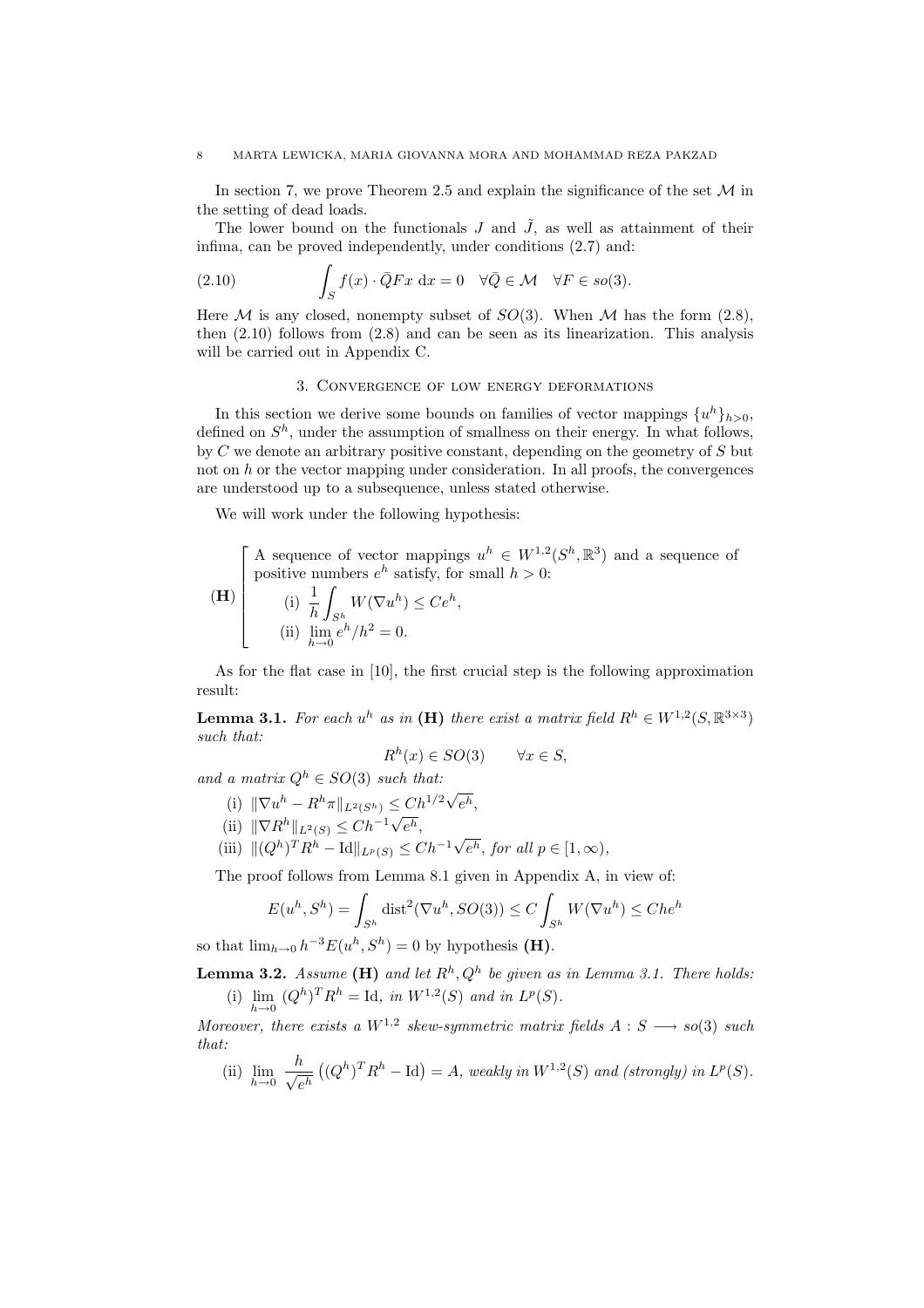(iii) 
$$
\lim_{h \to 0} \frac{h^2}{e^h} \text{sym}\left((Q^h)^T R^h - \text{Id}\right) = \frac{1}{2} A^2
$$
, in  $L^p(S)$ .

In (ii) and (iii) convergence is up to a subsequence (that we do not relabel). In (i), (ii), and (iii) the appropriate convergence holds for all  $p \in [1,\infty)$ .

*Proof.* The convergences in (i) follow from Lemma 3.1 in view of  $(H)$ . To prove (ii), notice that the sequence:

$$
A^{h} = \frac{h}{\sqrt{e^{h}}} ((Q^{h})^{T} R^{h} - \text{Id})
$$

is bounded in  $W^{1,2}(S)$  and so it has a weakly converging subsequence. By compact embedding of  $W^{1,2}(S)$  into  $L^p(S)$  the convergence is strong in  $L^p(S)$ . One has:

$$
A^{h} + (A^{h})^{T} = \frac{h}{\sqrt{e^{h}}} ((Q^{h})^{T} R^{h} + (R^{h})^{T} Q^{h} - 2\text{Id}) = -\frac{\sqrt{e^{h}}}{h} (A^{h})^{T} \cdot A^{h}.
$$

The latter converges to 0 in  $L^p(S)$ , and therefore the limit matrix field A is skewsymmetric. The above equality proves as well that:

$$
\lim_{h \to 0} \frac{h}{\sqrt{e^h}} \text{ sym } A^h = \frac{1}{2}A^2
$$

in  $L^p(S)$ , which implies (iii).

Recall the rescaling:

$$
y^h(x + t\vec{n}(x)) = u^h(x + th/h_0\vec{n}(x)) \qquad \forall x \in S \quad \forall t \in (-h_0/2, h_0/2),
$$

so that  $y^h \in W^{1,2}(S^{h_0}, \mathbb{R}^3)$ . Also, define:

$$
\nabla_h y^h(x + t\vec{n}(x)) = \nabla u^h(x + th/h_0\vec{n}(x))
$$

By a straightforward calculation we obtain:

**Proposition 3.3.** For each  $x \in S$ ,  $t \in (-h_0/2, h_0/2)$  and  $\tau \in T_xS$  there hold:

$$
\partial_{\tau} y^h(x+t\vec{n}) = \nabla_h y^h(x+t\vec{n}) \left( \mathrm{Id} + th/h_0 \mathrm{\Pi}(x) \right) (\mathrm{Id} + t\mathrm{\Pi}(x))^{-1} \tau
$$

$$
\partial_{\vec{n}} y^h(x+t\vec{n}) = \frac{h}{h_0} \nabla_h y^h(x+t\vec{n}) \, \vec{n}(x).
$$

Moreover, for  $I^h(y^h) = \frac{1}{h} \int_{S^h} W(\nabla u^h)$  one has:

$$
I^h(y^h) = \frac{1}{h_0} \int_{S^{h_0}} W(\nabla_h y^h(x + t\vec{n})) \cdot \det \left[ (\text{Id} + th/h_0 \Pi) (\text{Id} + t\Pi)^{-1} \right]
$$
  
= 
$$
\int_S \int_{-h_0/2}^{h_0/2} W(\nabla_h y^h(x + t\vec{n})) \cdot \det \left[ \text{Id} + th/h_0 \Pi(x) \right] dt dx.
$$

Also, directly from Lemma 3.1 (i) and Lemma 3.2 (ii) there follows:

Proposition 3.4. Assume (H). Then:

(i)  $\|\nabla_h y^h - R^h \pi\|_{L^2(S^{h_0})} \leq C\sqrt{2}$  $e^h$ .  $(i)$   $\lim_{h\to 0}$  $\frac{h}{\sqrt{2}}$ e h ¡  $(Q^h)^T \nabla_h y^h - \text{Id} = A\pi$ , in  $L^2(S^{h_0})$  up to a subsequence.  $\blacksquare$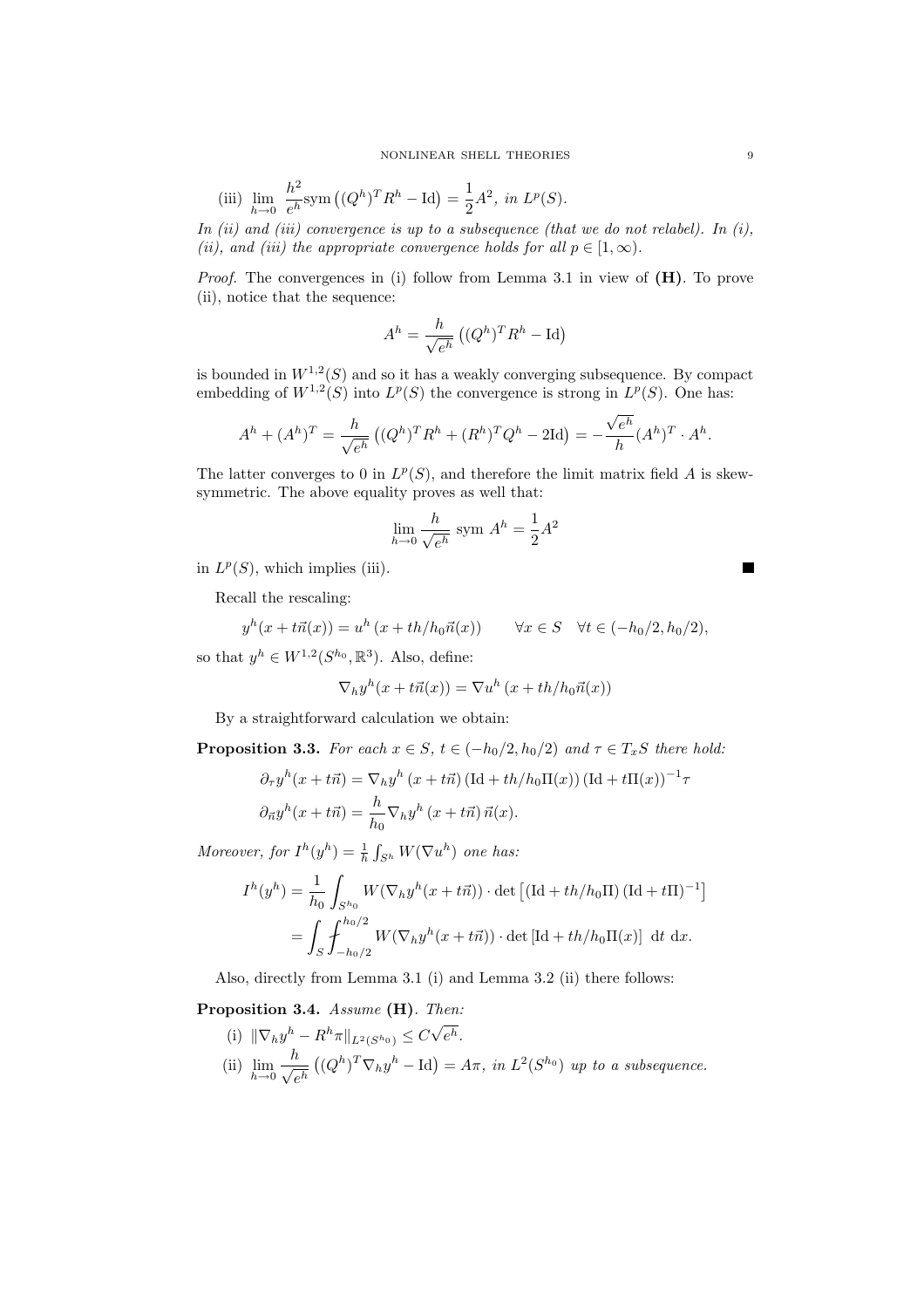We will consider the corrected by rigid motions deformations  $\tilde{y}^h \in W^{1,2}(S^{h_0}, \mathbb{R}^3)$ and averaged displacements  $V^h \in W^{1,2}(S,\mathbb{R}^3)$ :

$$
\tilde{y}^h = (Q^h)^T y^h - c^h, \qquad V^h = V^h[\tilde{y}^h] = \frac{h}{\sqrt{e^h}} \int_{-h_0/2}^{h_0/2} \tilde{y}^h(x + t\vec{n}) - x \, dt,
$$

where  $c^h = \int_S \int_{-h_0/2}^{h_0/2} (Q^h)^T y^h - x \, dt \, dx$ , so that  $\int_S V^h = 0$ .

Lemma 3.5. Assume (H). Then:

- (i)  $\lim_{h \to 0} \tilde{y}^h = \pi$ , in  $W^{1,2}(S^{h_0})$ .
- (ii)  $\lim_{h\to 0} V^h = V$ , in  $W^{1,2}(S)$  up to a subsequence.

The vector field V in (ii) has regularity  $W^{2,2}(S,\mathbb{R}^3)$  and it satisfies  $\partial_{\tau}V(x) = A(x)\tau$ for all  $\tau \in T_xS$ . The  $W^{1,2}$  skew-symmetric matrix field  $A : S \longrightarrow so(3)$  is as in Lemma 3.2.

Proof. 1. In view of Proposition 3.3 and Proposition 3.4 we have:

(3.1) 
$$
\|\nabla_{tan}\tilde{y}^h - ((Q^h)^T R^h)_{tan} \cdot (\text{Id} + th/h_0 \Pi)(\text{Id} + t\Pi)^{-1}\|_{L^2(S^{h_0})} \leq C\sqrt{e^h}
$$

$$
\|\partial_{\vec{n}}\tilde{y}^h\|_{L^2(S^{h_0})} \leq Ch \|\nabla_h y^h\|_{L^2(S^{h_0})} \leq Ch.
$$

To prove convergence of  $V^h$ , consider:

$$
\nabla V^{h}(x) = \frac{h}{\sqrt{e^{h}}} \int_{-h_{0}/2}^{h_{0}/2} \nabla_{tan} \tilde{y}^{h}(x + t\vec{n}) (\text{Id} + t\text{II}) - \text{Id} dt
$$
\n(3.2)\n
$$
= \frac{h}{\sqrt{e^{h}}} \int_{-h_{0}/2}^{h_{0}/2} \left( \nabla_{tan} \tilde{y}^{h} - \left( (Q^{h})^{T} R^{h} \right)_{tan} (\text{Id} + t\text{II})^{-1} \right) (\text{Id} + t\text{II}) dt + \frac{h}{\sqrt{e^{h}}} \left( (Q^{h})^{T} R^{h}(x) - \text{Id} \right)_{tan}.
$$

We see that by  $(3.1)$  the first term in the right hand side above converges to 0 in  $L^2(S^{h_0})$ , as  $h \to 0$ . The second term converges, up to a subsequence, to  $A_{tan}$  by Lemma 3.2 (ii). Therefore  $\nabla V^h$  converges to  $A_{tan}$  in  $L^2(S)$  and since  $f_S V^h = 0$ , we may use Poincaré inequality on  $S$  to deduce (ii).

2. To prove (i), notice that by (3.1) and Lemma 3.2 we obtain the following convergences in  $L^2(S^{h_0})$ :

$$
\lim_{h \to 0} \nabla_{tan} \tilde{y}^h = (\text{Id} + t\Pi)^{-1} = \nabla_{tan} \pi,
$$
  
\n
$$
\lim_{h \to 0} \partial_{\vec{n}} \tilde{y}^h = 0.
$$

Therefore  $\nabla \tilde{y}^h$  converges to  $\nabla \pi$  in  $L^2(S^{h_0})$ .

Since the sequence  ${V^h}$  is bounded in  $L^2(S)$ , it also follows that:

(3.3) 
$$
\lim_{h \to 0} \left\| \int_{-h_0/2}^{h_0/2} \tilde{y}^h - \pi \, dt \right\|_{L^2(S)} = 0.
$$

Now, let  $g(x+t\vec{n}) = |\det (\text{Id} + t\Pi(x))|^{-1}$ . Consider the two terms in the right hand side of: ° °  $\overline{a}$ ¯

$$
\|\tilde{y}^h - \pi\|_{L^2(S^{h_0})} \le \left\|(\tilde{y}^h - \pi) - \int_{S^{h_0}} (\tilde{y}^h - \pi) \cdot \frac{g}{\int_{S^{h_0}} g} \right\|_{L^2(S^{h_0})} + \left| \int_{S^{h_0}} (\tilde{y}^h - \pi) \cdot \frac{g}{\int_{S^{h_0}} g} \right|.
$$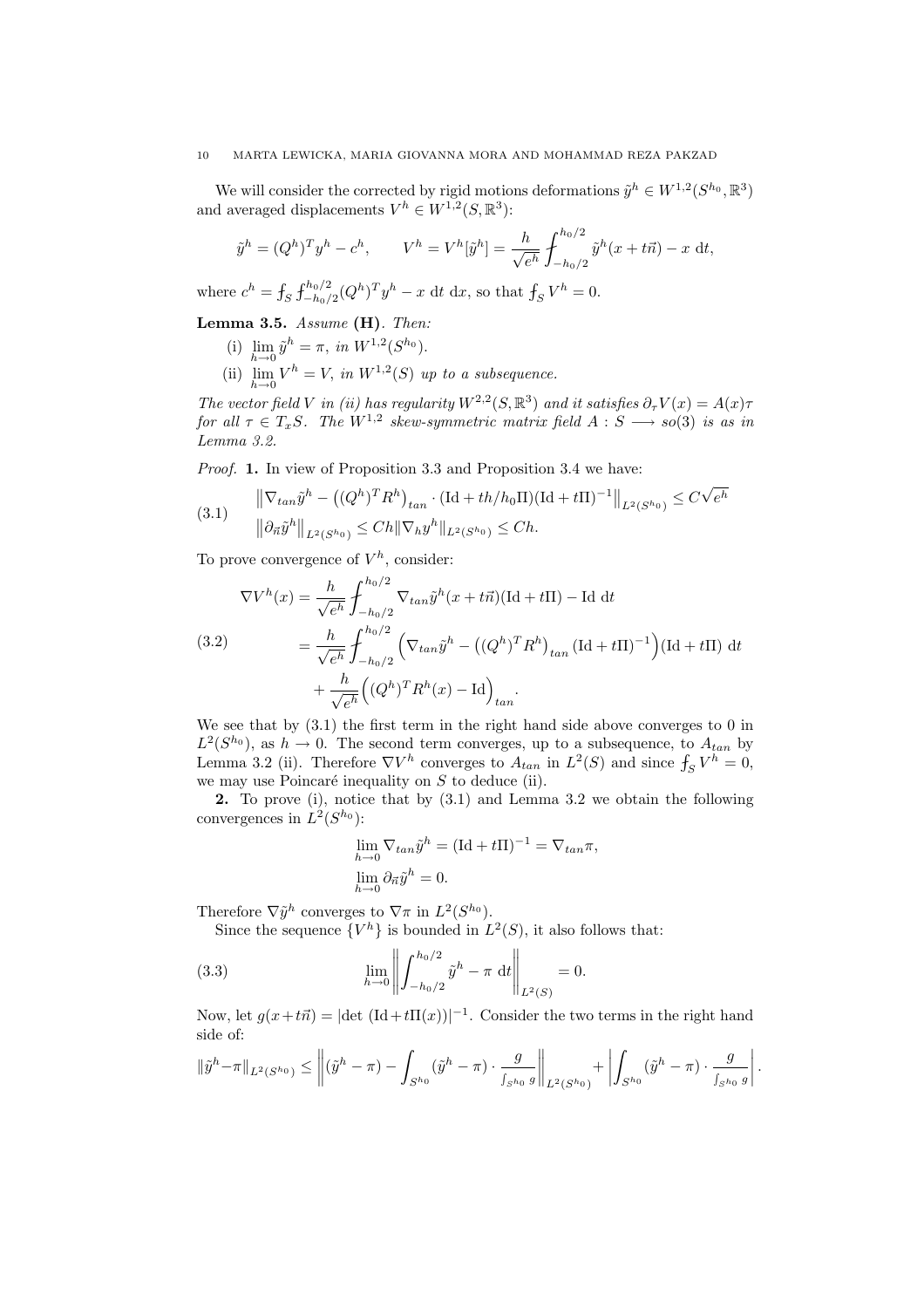The first term can be bounded by means of the weighted Poincaré inequality, by  $\|\nabla(\tilde{y}^h - \pi)\|_{L^2(S^{h_0})}$  and therefore it converges to 0 as  $h \to 0$ . The second term converges to 0 as well, in view of (3.3) and:

$$
\left| \int_{S^{h_0}} (\tilde{y}^h - \pi) \cdot g \right| = \left| \int_S \int_{-h_0/2}^{h_0/2} \tilde{y}^h - \pi \, dt \, dx \right| \leq C \left\| \int_{-h_0/2}^{h_0/2} \tilde{y}^h - \pi \, dt \right\|_{L^2(S)}.
$$

This justifies convergence of  $\tilde{y}^h$  to  $\pi$  in  $L^2(S^{h_0})$  and ends the proof of (i).

Towards the proof of Theorem 2.1, we need to consider the following sequence of matrix fields on  $S^{h_0}$ :

$$
G^h = \frac{1}{\sqrt{e^h}} \Big( (R^h)^T \nabla_h y^h - \text{Id} \Big).
$$

In view of Proposition 3.4 (i),  $2symG<sup>h</sup>$  is the  $\sqrt{e^h}$  order term in the expansion of the nonlinear strain  $(\nabla u^h)^T \nabla u^h$ , at Id. This expression will also play a major role the nonlinear strain  $(\nabla u^{\alpha})^2 \nabla u^{\alpha}$ , at id: I his expression will also play a magnetic strain the expansion of the energy density at Id:  $W(\nabla_h y^h) = W(\text{Id} + \sqrt{e^h} G^h)$ .

**Lemma 3.6.** Assume (H). Then the sequence  $\{G^h\}$  as above has a subsequence, converging weakly in  $L^2(S^{h_0})$  to a matrix field  $G$ . The tangential minor of G is, moreover, affine in the  $\vec{n}$  direction. More precisely:

$$
\forall \tau \in T_x S \qquad G(x + t\vec{n})\tau = G_0(x)\tau + \frac{t}{h_0} \cdot \left(\nabla(A\vec{n})(x) - A\Pi(x)\right)\tau,
$$
  
where  $G_0(x) = \int_{-h_0/2}^{h_0/2} G(x + t\vec{n}) dt$ .

*Proof.* 1. The sequence  $\{G^h\}$  is bounded in  $L^2(S^{h_0})$  by Proposition 3.4 (i). Therefore it has a subsequence (which we do not relabel) converging weakly to some G.

For a fixed  $s > 0$ , consider now the sequence of vector fields  $f^{s,h} \in W^{1,2}(S^{h_0}, \mathbb{R}^3)$ :

$$
f^{s,h}(x+t\vec{n}) = \frac{1}{s\sqrt{e^h}} \Big[ \Big( h_0 \tilde{y}^h(x+(t+s)\vec{n}) - h(x+(t+s)\vec{n}) \Big) - \Big( h_0 \tilde{y}^h(x+t\vec{n}) - h(x+t\vec{n}) \Big) \Big]
$$

We claim that  $f^{s,h}$  converges in  $L^2(S^{h_0})$  (up to a subsequence) to  $(A\vec{n})\pi$  as  $h \to 0$ . Indeed, using Proposition 3.3 one has:

$$
f^{s,h}(x+t\vec{n}) = \frac{1}{\sqrt{e^h}} \int_t^{t+s} \left( h_0 \partial_{\vec{n}} \tilde{y}^h(x+\sigma \vec{n}) - h\vec{n} \right) d\sigma
$$
  
= 
$$
\frac{h}{\sqrt{e^h}} \int_t^{t+s} \left( (Q^h)^T \nabla_h y^h(x+\sigma \vec{n}) - \text{Id} \right) \vec{n} d\sigma,
$$

and the convergence follows by Proposition 3.4 (ii).

**2.** We claim that this convergence is actually weak in  $W^{1,2}(S^{h_0})$ . First, notice that the normal derivatives converge to 0 in  $L^2(S^{h_0})$  by Proposition 3.4 (ii):

$$
\partial_{\vec{n}}f^{s,h}(x+t\vec{n}) = \frac{h}{s\sqrt{e^h}} \left(Q^h\right)^T \left(\nabla_h y^h(x+(t+s)\vec{n}) - \nabla_h y^h(x+t\vec{n})\right) \vec{n}(x).
$$

 $\blacksquare$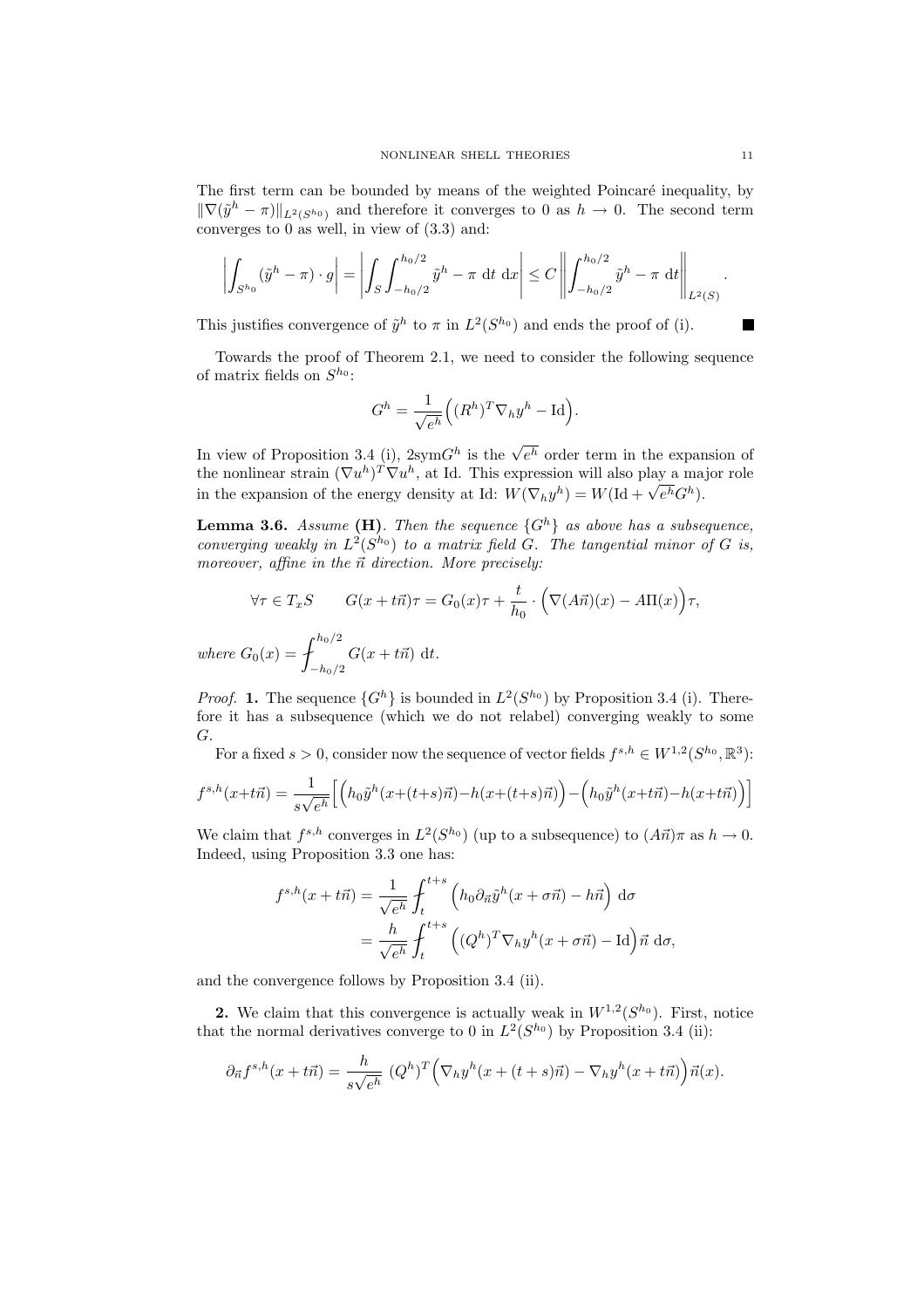We now find the weak limit of the tangential gradients of  $f^{s,h}$ . By Proposition 3.3 there holds, for all  $\tau \in T_xS$ :

$$
\partial_{\tau} f^{s,h}(x+t\vec{n}) = \frac{1}{s\sqrt{e^h}} \left( h_0 \nabla \tilde{y}^h(x+(t+s)\vec{n}) (\text{Id}+(t+s)\Pi)(\text{Id}+t\Pi)^{-1} \right. \n- h_0 \nabla \tilde{y}^h(x+t\vec{n}) - h s \Pi (\text{Id}+t\Pi)^{-1} \right) \tau \n= \frac{h_0}{s\sqrt{e^h}} \left( Q^h \right)^T \left( \nabla_h y^h(x+(t+s)\vec{n}) - \nabla_h y^h(x+t\vec{n}) \right) (\text{Id}+th/h_0\Pi)(\text{Id}+t\Pi)^{-1} \tau \n+ \frac{h}{s\sqrt{e^h}} \left( (Q^h)^T \nabla_h y^h(x+(t+s)\vec{n}) - \text{Id} \right) s \Pi (\text{Id}+t\Pi)^{-1} \tau.
$$

By Proposition 3.4 (ii), the second term in the right hand side above:

$$
\frac{h}{\sqrt{e^h}} \left( (Q^h)^T \nabla_h y^h (x + (t+s)\vec{n}) - \text{Id} \right) \Pi (\text{Id} + t\Pi)^{-1}
$$

converges in  $L^2(S^{h_0})$  to  $A\Pi(\mathrm{Id} + t\Pi)^{-1}$ .

On the other hand, the first term equals to:

$$
\frac{h_0}{s} (Q^h)^T R^h \Big( G^h(x + (t + s)\vec{n}) - G^h(x + t\vec{n}) \Big) (\text{Id} + th/h_0 \Pi) (\text{Id} + t\Pi)^{-1}
$$

and by Lemma 3.2 (i) it converges weakly in  $L^2(S^{h_0})$  to

$$
\frac{h_0}{s} \Big( G(x+(t+s)\vec{n})-G(x+t\vec{n}) \Big) (\text{Id}+t\Pi)^{-1}.
$$

This establishes the (weak) convergence of  $f^{s,h}$  in  $W^{1,2}(S^{h_0})$ .

3. Equating the weak limits of tangential derivatives, we obtain, for every  $\tau \in$  $T_xS$ :

$$
\partial_{\tau}(A\vec{n})(x) \cdot (\text{Id} + t\Pi)^{-1} = \frac{h_0}{s} \Big( G(x + (t+s)\vec{n}) - G(x + t\vec{n}) \Big) (\text{Id} + t\Pi)^{-1} \tau
$$

$$
+ A\Pi (\text{Id} + t\Pi)^{-1} \tau.
$$

This proves the lemma.

Finally, we have the following bound for convergence of the scaled energies  $I^h$ :

■

Lemma 3.7. Assume (H). Then:

$$
\liminf_{h\to 0}\frac{1}{e^h}I^h(y^h)\geq \frac{1}{2}\int_S \mathcal{Q}_2(x,(\text{sym }G_0)_{tan})+\frac{1}{24}\int_S \mathcal{Q}_2(x,(\nabla(A\vec{n})-A\Pi)_{tan}).
$$

*Proof.* By the frame invariance property of  $W$  we have:

$$
W(\nabla_h y^h) = W((R^h)^T \nabla_h y^h) = W(\mathrm{Id} + \sqrt{e^h} G^h).
$$

Consider the sets  $\Omega_h = \{x \in S^{h_0}; (e^h)^{1/4} | G^h(x) | \leq 1\}.$  Clearly the sequence of characteristic functions  $\chi_{\Omega_h}$  converges to 1 in  $L^1(S^{h_0})$ , as  $\{(e^h)^{1/4}G^h\}$  converges pointwise to 0. Since W is  $\mathcal{C}^2$  in a neighborhood of Id, then by the above calculation,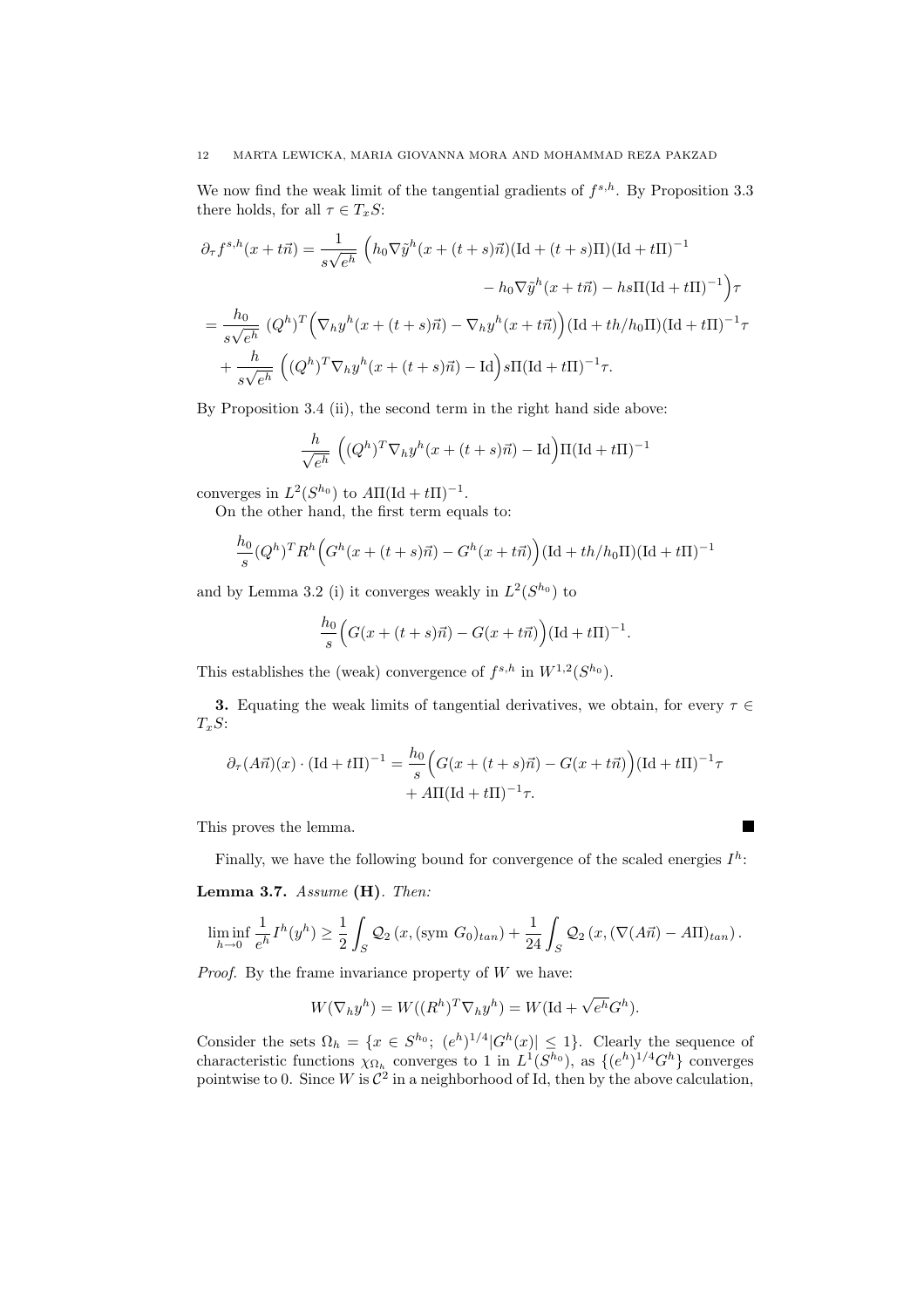in  $\Omega_h$  (for h sufficiently small) there holds:

(3.4)  
\n
$$
\frac{1}{e^h}W(\nabla_h y^h) = \frac{1}{e^h} \frac{1}{2} D^2 W(\text{Id})(\sqrt{e^h} G^h, \sqrt{e^h} G^h)
$$
\n
$$
+ \int_0^1 (1 - s) \left[ D^2 W(\text{Id} + s\sqrt{e^h} G^h) - D^2 W(\text{Id}) \right] ds \ (G^h, G^h)
$$
\n
$$
= \frac{1}{2} \mathcal{Q}_3(G^h) + o(1) |G^h|^2.
$$

Above  $o(1)$  is the Landau symbol denoting any quantity uniformly converging to 0, as  $h \to 0$ . In view of Proposition 3.3 we now obtain:

$$
\liminf_{h \to 0} \frac{1}{e^h} I^h(y^h) \ge \liminf_{h \to 0} \frac{1}{e^h} \int_S \int_{-h_0/2}^{h_0/2} \chi_{\Omega_h} W(\nabla_h y^h) \det [\text{Id} + th/h_0 \text{II}] \, \mathrm{d}t \, \mathrm{d}x
$$
\n
$$
= \liminf_{h \to 0} \int_S \int_{-h_0/2}^{h_0/2} \chi_{\Omega_h} \frac{1}{e^h} W(\nabla_h y^h) \, \mathrm{d}t \, \mathrm{d}x
$$
\n
$$
= \liminf_{h \to 0} \frac{1}{2} \int_S \int_{-h_0/2}^{h_0/2} \mathcal{Q}_3 \left( \text{sym } (\chi_{\Omega_h} G^h) \right) + o(1) \int_{S^{h_0}} |G^h|^2
$$
\n
$$
\ge \frac{1}{2} \int_S \int_{-h_0/2}^{h_0/2} \mathcal{Q}_3 \left( \text{sym } G \right).
$$

The last inequality follows from positive definiteness of  $\mathcal{Q}_3$  on symmetric matrices, and the fact that  $\chi_{\Omega_h} G^h$  converges weakly to G, in  $L^2(S^{h_0})$ .

By the definition of  $\mathcal{Q}_2$  and by Lemma 3.6 we get:

$$
\frac{1}{2} \int_{S} \int_{-h_0/2}^{h_0/2} \mathcal{Q}_3(\text{sym } G) = \frac{1}{2} \int_{S} \int_{-h_0/2}^{h_0/2} \mathcal{Q}_2(x, (\text{sym } G)_{tan})
$$
\n
$$
= \frac{1}{2} \left[ \int_{S} \int_{-h_0/2}^{h_0/2} \mathcal{Q}_2(x, (\text{sym } G_0)_{tan}) + \int_{S} \int_{-h_0/2}^{h_0/2} \frac{t^2}{h_0^2} \mathcal{Q}_2(x, (\nabla(A\vec{n}) - A\Pi)_{tan}) \right],
$$

which proves the result.

## 4. A proof of Theorem 2.1 and some explanations

To complete the proof of Theorem 2.1, in view of Lemma 3.5 and Lemma 3.7, it remains to understand the structure of the admissible matrices  $G_0$ . This is the content of the next lemma.

In addition to the hypothesis  $(H)$ , we now also assume the existence of the finite limit:

(4.1) 
$$
\kappa = \lim_{h \to 0} \sqrt{e^h}/h^2 < \infty.
$$

When  $e^h \approx h^{\beta}$ , this corresponds to the case  $\beta \geq 4$ , with  $\kappa > 0$  for  $\beta = 4$  and  $\kappa = 0$ for  $\beta > 4$ .

**Lemma 4.1.** Assume (H) and  $(4.1)$ . Let  $G_0$  be the matrix field on S, as in Lemma 3.6. Then we have the following convergence, up to a subsequence, weakly in  $L^2(S)$ :

(4.2) 
$$
\lim_{h \to 0} \frac{1}{h} \text{sym } \nabla V^h = \left(\text{sym } G_0 + \frac{\kappa}{2} A^2\right)_{tan},
$$

where the subscript  $_{tan}$  denotes, as usual, the tangential minor of a given matrix field on S.

■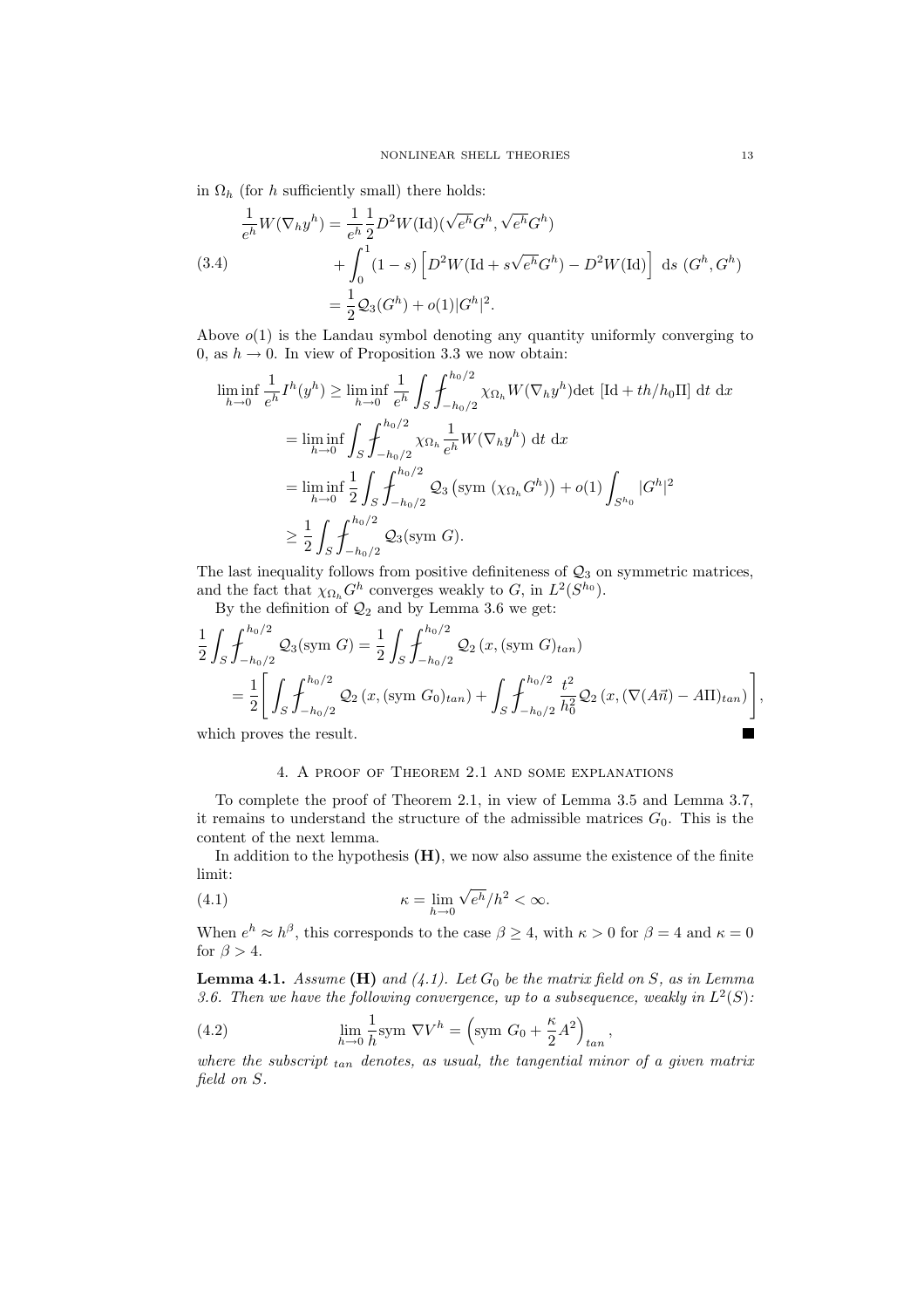*Proof.* We use the formula (3.2) to calculate  $\frac{1}{h}$ sym  $\nabla V^h$ . The last term in the right hand side gives:

$$
\frac{1}{\sqrt{e^h}} \text{sym}\left((Q^h)^T R^h - \text{Id}\right)_{tan} = \frac{\sqrt{e^h}}{h^2} \frac{h^2}{e^h} \text{sym}\left((Q^h)^T R^h - \text{Id}\right)_{tan},
$$

which converges in  $L^2(S)$  to  $\kappa/2(A^2)_{tan}$  by Lemma 3.2 (iii).

To treat the first term in the right hand side of (3.2), notice that for every  $\tau \in T_xS$ :

$$
\frac{1}{\sqrt{e^h}} \left[ \int_{-h_0/2}^{h_0/2} \nabla \tilde{y}^h(x + t\vec{n}) (\text{Id} + t\Pi) - (Q^h)^T R^h(x) \, \mathrm{d}t \right] \tau
$$
\n
$$
= \frac{1}{\sqrt{e^h}} (Q^h)^T \left[ \int_{-h_0/2}^{h_0/2} \nabla_h y^h(x + t\vec{n}) - R^h(x) \, \mathrm{d}t + \int_{-h_0/2}^{h_0/2} t h / h_0 \nabla_h y^h \Pi \, \mathrm{d}t \right] \tau
$$
\n
$$
= \frac{1}{\sqrt{e^h}} (Q^h)^T R^h(x) \left[ \int_{-h_0/2}^{h_0/2} (R^h)^T \nabla_h y^h - \text{Id} \, \mathrm{d}t \right] \tau
$$
\n
$$
+ \frac{h/h_0}{\sqrt{e^h}} (Q^h)^T \left[ \int_{-h_0/2}^{h_0/2} t (\nabla_h y^h - R^h \pi) \, \mathrm{d}t \right] \Pi(x) \tau,
$$

where we used Proposition 3.3. Now, the second term in the right hand side above converges in  $L^2(S)$  to 0, by Proposition 3.4 (i). Further, the matrix in the first term equals to:

$$
(Q^h)^T R^h(x) \int_{-h_0/2}^{h_0/2} G^h(x + t\vec{n}) dt
$$
,

and by Lemma 3.2 (i) and Lemma 3.6, it converges weakly in  $L^2(S)$  to  $G_0$ . This completes the proof.

We now comment on the regularity and role of various quantities containing V and A, intrinsically related to the geometry of the problem.

**Remark 4.2.** Notice first that if a vector field  $V \in W^{2,2}(S,\mathbb{R}^3)$  has skew-symmetric gradient:

$$
\tau \cdot \partial_{\tau} V(x) = 0 \qquad \forall \tau \in T_x S,
$$

then it uniquely determines a  $W^{1,2}$  matrix field  $A: S \longrightarrow so(3)$  by:

(4.3) 
$$
\forall \tau \in T_x S \qquad A\tau = \partial_{\tau} V,
$$

$$
A\vec{n} = \Pi \cdot V_{tan} - \nabla_{tan}(V\vec{n}).
$$

Regarding the regularity, write  $V$  as the sum of its tangential and normal components, to obtain:

$$
V = V_{tan} + (V\vec{n})\vec{n}, \qquad \text{sym } \nabla V = \text{sym } \nabla V_{tan} + (V\vec{n})\Pi.
$$

Hence, assuming sufficient regularity of S (say, S is  $\mathcal{C}^{3,1}$  up to its boundary) it follows that sym  $\nabla V_{tan} = -(V \vec{n}) \Pi \in W^{2,2}(S, \mathbb{R}^{2 \times 2})$ . Using the same calculations as in [1] page 119, we may deduce that the tangential component  $V_{tan}$  enjoys higher regularity than the vector field V. Namely,  $V_{tan} \in W^{3,2}(S, \mathbb{R}^3)$  and:

$$
||V_{tan}||_{W^{3,2}(S)} \leq C \Big( ||V_{tan}||_{W^{1,2}(S)} + ||V\vec{n}||_{W^{2,2}(S)} \Big).
$$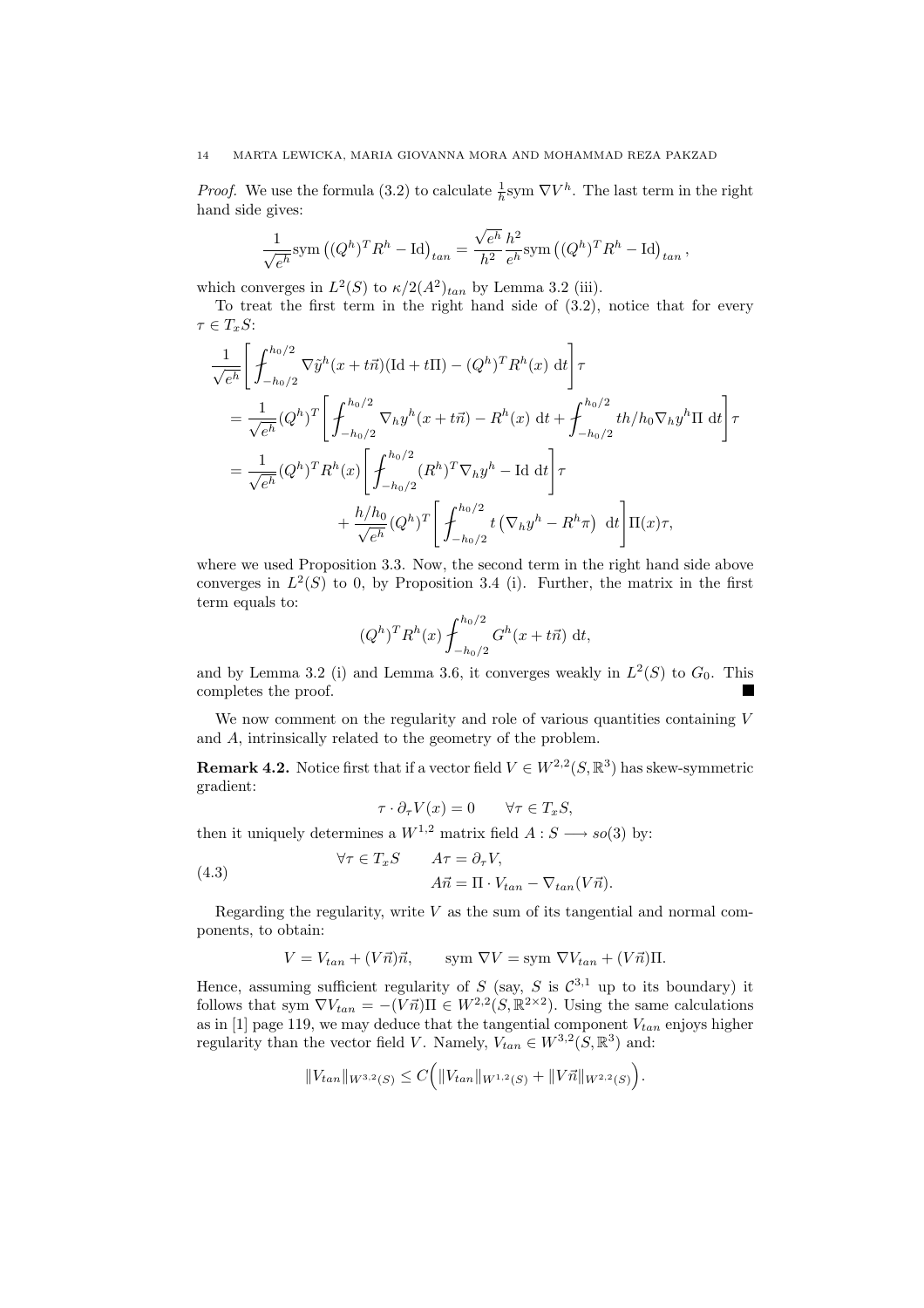By Korn's inequality, one can replace the  $W^{1,2}$  norm of  $V_{tan}$  by a term of the order  $||V_{tan}||_{L^2} + ||sym \nabla V_{tan}||_{L^2}$ , so that we finally obtain: ´

$$
||V_{tan}||_{W^{3,2}(S)} \leq C (||V_{tan}||_{L^2(S)} + ||V\vec{n}||_{W^{2,2}(S)}).
$$

For an elementary derivation of Korn's inequality on S from Korn's inequality on open sets, see e.g. [17].

In the same manner, one can prove the following useful bound, valid under  $\mathcal{C}^{2,1}$ regularity of S:  $\overline{a}$ ´

(4.4) 
$$
||V_{tan}||_{W^{2,2}(S)} \leq C (||V_{tan}||_{L^2(S)} + ||V\vec{n}||_{W^{1,2}(S)}).
$$

**Remark 4.3. 1.** The (scaled)  $t$  - derivative of  $G\tau$ , which is also the argument of the second term in the definition of I (and  $\tilde{I}$ ), may be written as:

$$
(\nabla(A\vec{n}) - A\Pi)\tau = [(\nabla(A\vec{n}) - A\Pi)\tau]_{tan} = (\partial_{\tau}A)\vec{n}.
$$

This expression measures the difference of order h between the shape operator  $\Pi$ on S and the shape operator  $\Pi^h$  of the deformed surface  $S_h = (\mathrm{id} + hV)(S)$  (see Figure 4.1). To see this, let  $x \in S$  and let  $\tau_1, \tau_2 \in T_xS$  be such that  $\vec{n}(x) = \tau_1 \times \tau_2$ . The tangent map of the deformation  $\phi^h(x) = x + hV(x)$  equals Id + hA, and we obtain the following expansion of the (scaled) normal vector  $\vec{n}^h$  to  $S_h$  at the point  $\phi^h(x)$ :

$$
\vec{n}^h = \left(\partial_{\tau_1}\phi^h \times \partial_{\tau_2}\phi^h\right)(x) = \vec{n}(x) + h(\tau_1 \times \partial_{\tau_2}V + \partial_{\tau_1}V \times \tau_2) + \mathcal{O}(h^2)
$$

$$
= \vec{n} + hA\vec{n} + \mathcal{O}(h^2),
$$

where we used the Jacobi identity for vector product and the fact that  $A \in so(3)$ . Note that  $|\vec{n}^h| = 1 + \mathcal{O}(h^2)$  and therefore

$$
\Pi^h(\mathrm{Id} + hA)\tau = \partial_\tau \left(\frac{\vec{n}^h}{|\vec{n}^h|}\right) = \partial_\tau \vec{n}^h + \mathcal{O}(h^2).
$$

Hence the amount of bending of S, in the direction of  $\tau \in T_xS$ , can be estimated by:

$$
(\text{Id} + hA)^{-1} \Pi^h (\text{Id} + hA) \tau - \Pi \tau = (\text{Id} + hA)^{-1} (\partial_\tau \vec{n}^h + \mathcal{O}(h^2)) - \Pi \tau
$$
  

$$
= (\text{Id} + hA)^{-1} ((\text{Id} + hA) \Pi \tau + h(\partial_\tau A) \vec{n} + \mathcal{O}(h^2)) - \Pi \tau
$$
  

$$
= (\text{Id} - hA)h(\partial_\tau A) \vec{n} + \mathcal{O}(h^2) = h(\partial_\tau A) \vec{n} + \mathcal{O}(h^2).
$$

A closely related heuristics is the following. By Proposition 3.4 (for simplicity, we assume here that  $e^h = h^4$ ) the tangent map  $\nabla u^h(x)$ , at  $x \in S$ , is approximately a rotation  $R^h(x) \in SO(3)$ . Hence,  $\vec{n}^h \approx R^h \vec{n}$ . Assuming that  $\lim Q^h = \text{Id}$ , we may think that  $R^h(x) \approx \text{Id} + hA(x)$ . The difference of the shape operators on  $S_h$  and S satisfies:  $\overline{a}$ ´

$$
(R^h)^T \nabla \vec{n}^h - \Pi \approx (\text{Id} + hA^T) \Big( \Pi + h \nabla_{tan}(A\vec{n}) \Big) - \Pi
$$

$$
\approx h \nabla_{tan}(A\vec{n}) + hA^T \Pi = h \Big( \nabla(A\vec{n}) - A\Pi \Big)_{tan}
$$

.

2. In turn, the role of the first term in the definition of I:

$$
(\text{sym } G_0)_{tan} = \lim_{h \to 0} \frac{1}{h} \text{sym } \nabla V^h - \frac{\kappa}{2} (A^2)_{tan},
$$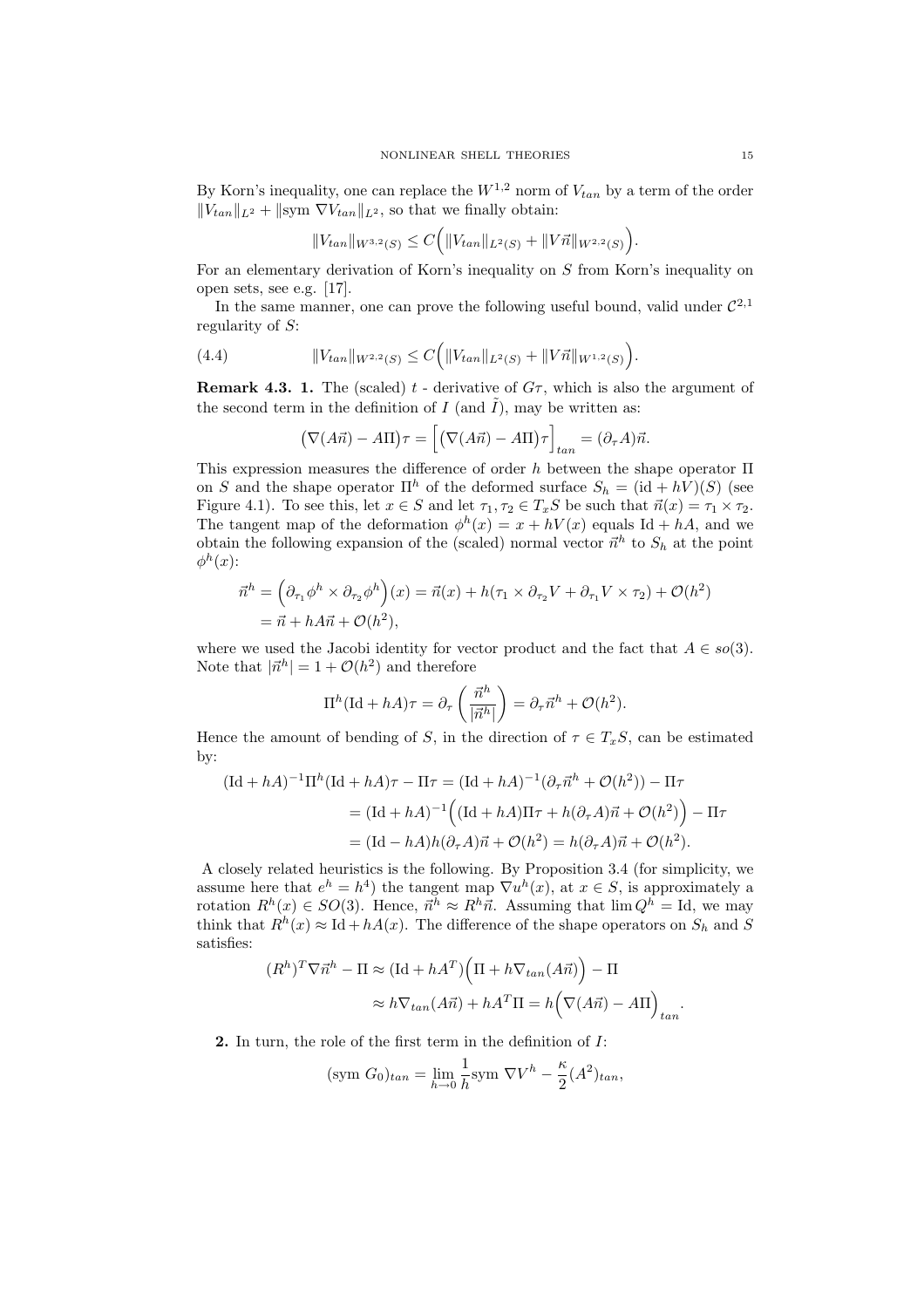

FIGURE 4.1. The mid-surface S and its deformation.

is to measure the difference of order  $h^2$  between the metric on S and the metric of the deformed mid-surface. Notice that under the deformation  $id + hV$ , as in Figure 4.1, there is no first order change in the length of curves on  $S$  because the gradient field  $\nabla V$  is skew-symmetric. In geometrical terms, vector fields V with this property are known as infinitesimal isometries (see [27], Chapter 12).

Under the same condition (for simplicity we again assume that  $e^h = h^4$ ), the amount of stretching of S, in the direction  $\tau \in T_xS$  and induced by the deformation  $\phi^h = id + hV + h^2w$  has indeed the following expansion:

$$
|\partial_{\tau}\phi^h|^2 - |\tau|^2 = h^2 \left(2\tau \partial_{\tau} w + |\partial_{\tau} V|^2\right) + \mathcal{O}(h^3)
$$
  
=  $2h^2 \left(\tau^T (\text{sym} \nabla w)\tau - \frac{1}{2}\tau^T A^2 \tau\right) + \mathcal{O}(h^3).$ 

## 5. THE SPACE OF FINITE STRAINS  $\beta$  and three examples of approximately robust surfaces

The space of limits as in the left hand side of (4.2) plays an important role in defining the exact limiting energy functional on S. With this in mind, we introduce:

**Definition 5.1.** The space of finite strains is the following closed subspace of  $L^2(S)$ :

$$
\mathcal{B} = \left\{ \lim_{h \to 0} \text{sym } \nabla w^h; \ w^h \in W^{1,2}(S, \mathbb{R}^3) \right\}
$$

where limits are taken in  $L^2(S)$ .

Clearly, by Mazur's theorem,  $\mathcal B$  contains all weak  $L^2(S)$  limits of symmetric gradients of  $W^{1,2}$  vector fields on S.

As we shall see in Theorem 2.3, the form of the limiting energy functional simplifies, for surfaces with large space B.

**Definition 5.2.** We say that S is approximately robust, if for every  $V \in W^{2,2}(S,\mathbb{R}^3)$ satisfying (2.2) and (2.3), one has:  $(A^2)_{tan} \in \mathcal{B}$ .

According to our terminology,  $S$  would be called "robust" if every admissible  $(A^2)_{tan}$  as above, equaled sym  $\nabla w$  for some  $w \in W^{1,2}(S, \mathbb{R}^3)$ . The notion of robust surfaces will arise at lower scalings, that is when  $\kappa = \infty$ , which we do not consider in this paper.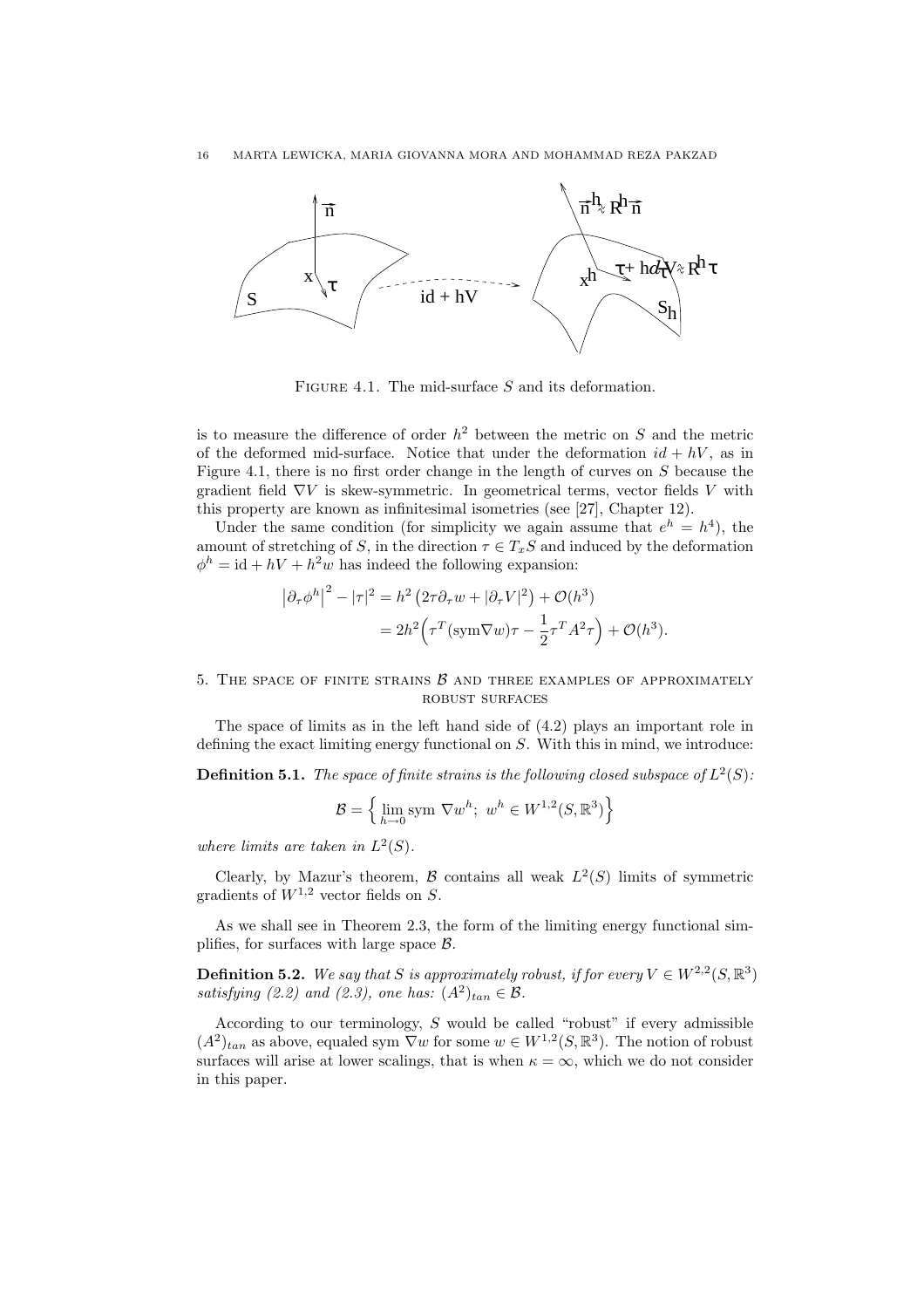**Remark 5.3.** An equivalent construction of  $\beta$  is the following. Define the linear space of finite strain displacements:

$$
W = W^{1,2}(S, \mathbb{R}^3) / \{w \in W^{1,2}; \text{ sym } \nabla w = 0\}.
$$

It can be normed by  $\|[w]\|_{\mathcal{W}} = \|\text{sym }\nabla w\|_{L^2(S)}$ . Then  $(\mathcal{B}, \|\cdot\|_{L^2(S)})$  is linearly isometric to the completion  $\overline{W}$  of  $(W, \|\cdot\|_{W})$ , so that the elements of  $\mathcal{B}$  can be seen as generalized symmetric gradients of elements of  $\overline{\mathcal{W}}$ .

Such construction is used in [11] or in [1] in the context of derivation of membrane theories from linear elasticity. Note the different regularity of the kernels considered in [11] and the related explanations in [1], page 262.

Remark 5.4. In general, it is complicated to directly determine the exact form of B or  $\overline{W}$ . The crucial step in identifying  $\overline{W}$  is finding the optimal norm  $\|\cdot\|_o$  for which a Korn-Poincaré type inequality

(5.1) 
$$
\inf \left\{ \|u - w\|_o; \ w \in W^{1,2}, \text{ sym } \nabla w = 0 \right\} \le C \| \text{sym} \nabla u \|_{L^2(S)}
$$

holds with a uniform constant C, for all  $u \in W^{1,2}(S,\mathbb{R}^3)$ . Unlike in the case of tangent vector fields, this optimal norm is usually weaker than  $L^2$ . The reason is that the boundedness of the left hand side in:

sym 
$$
\nabla w^h
$$
 = sym  $\nabla w^h_{tan} + (w^h \vec{n})\Pi$ 

does not, in general, imply  $L^2$  boundedness of both terms in the right hand side.

This is the case, for example, when S is (a piece of) a cylinder  $\mathbb{S}^1 \times [-1/2, 1/2]$ . Let  $\tau_1$  and  $\tau_2$  be the tangent unit vector fields, respectively orthogonal and parallel to the axis  $x_3$  of the cylinder. One can show that there exists a sequence  $[w^h] \in W$ converging in  $\overline{\mathcal{W}}$ , such that for any choice of representatives  $w^h \in W^{1,2}(S,\mathbb{R}^3)$ , the norms  $||w^h\tau_1||_{L^2(S)}$  and  $||w^h\vec{n}||_{H^{-1}(S)}$  blow up. However, this is the worst case scenario, and one has:

$$
\overline{\mathcal{W}} = \left\{ v \in \mathcal{D}'(S, \mathbb{R}^3); v\tau_1 \in H^{-1}(S), v\tau_2 \in L^2(S), v\vec{n} \in H^{-2}(S), \text{sym } \nabla v \in L^2(S), \right\}
$$

$$
\int_{-1/2}^{1/2} x_3(v\vec{n}) \equiv const, \int_{-1/2}^{1/2} v\vec{n} \equiv const,
$$

$$
\int_S v\tau_1 = \int_S v\tau_2 = \int_S x_3(v\tau_1) = 0 \right\}.
$$

In this particular case, however, as we will see below,  $\overline{\mathcal{W}}$  is isometric to the space of all symmetric  $L^2$  matrix fields  $B_{tan}$  on S.

**Remark 5.5.** Flat surfaces  $S \subset \mathbb{R}^2$  are not approximately robust. Indeed:

$$
\mathcal{B} = \{ \text{sym } \nabla w; \ w \in W^{1,2}(S, \mathbb{R}^3) \}
$$
  
= 
$$
\{ B_{tan} \in L^2(S, \mathbb{R}^{2 \times 2}); \ B_{tan}^T = B_{tan}, \ \text{curl}^T \text{curl } B_{tan} = 0 \}.
$$

On the other hand, given  $V \in W^{2,2}(S,\mathbb{R}^3)$  satisfying  $(2.2)$  and  $(2.3)$ , one has  $(A^2)_{tan} \in \mathcal{B}$  if and only if  $V^3 = V \vec{n}$  solves the degenerate Monge-Ampère equation: det  $\nabla^2(V^3) = 0$  (see [10]).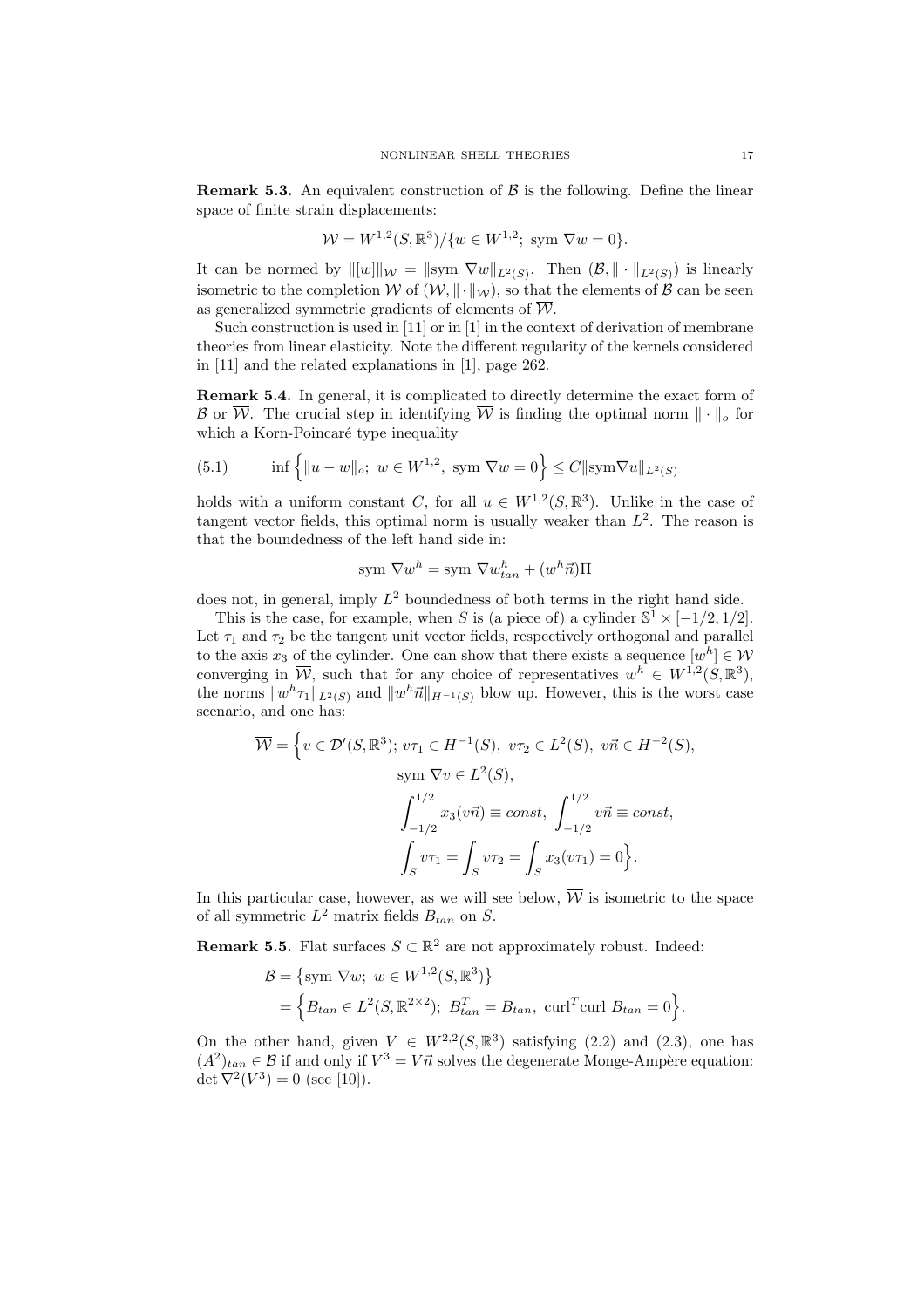A particular class of surfaces which are approximately robust are surfaces for which:

(5.2) 
$$
\mathcal{B} = \left\{ B_{tan} \in L^{2}(S, \mathbb{R}^{2 \times 2}); \ B_{tan}^{T} = B_{tan} \right\}.
$$

As we show below, three main examples of such surfaces are: convex surfaces, surfaces of revolution, and developable surfaces without flat regions.

**Lemma 5.6.** Assume that S is a simply connected, compact surface of class  $\mathcal{C}^{2,1}$ with  $\mathcal{C}^1$  boundary, and that its shape operator  $\Pi$  is strictly positive (or strictly negative) definite up to the boundary:

(5.3) 
$$
\forall x \in \overline{S} \quad \forall \tau \in T_x S \qquad \frac{1}{C} |\tau|^2 \leq (\Pi(x)\tau) \cdot \tau \leq C |\tau|^2,
$$

Then S is approximately robust, and more precisely (5.2) holds.

Proof. 1. We will prove that every compactly supported, smooth symmetric bilinear form  $B_{tan}$  on S, must be of the form:

$$
(5.4) \t\t B_{tan} = \text{sym } \nabla w,
$$

for some  $w \in W^{1,2}(S,\mathbb{R}^3)$ . This will clearly imply the Lemma. In [23], this result is proved under an additional assumption that  $S$  is closed. The same method, with a slight modification, can be applied in our case. For convenience of the reader, we present an overview of the argument and for details of calculations we refer to [23] and [12], section 9.2.

Since S is simply connected, it can be parametrized by a single chart  $r \in$  $\mathcal{C}^{2,1}(\bar{\Omega},\mathbb{R}^3)$ , where  $\Omega \subset \mathbb{R}^2$  is a simply connected domain with  $\mathcal{C}^1$  boundary. The definite form  $[g_{ij}]_{i,j:1..2}$  with  $g_{ij} = \partial_i r \cdot \partial_j r$  is the pull-back metric on  $\Omega$  and  $\sqrt{|g|} =$  $\sqrt{\det(q_{ij})}$  is the associated volume form. Also, the shape operator  $\Pi$  expressed in the coordinates  $(x_1, x_2) \in \Omega$  is given by  $[h_{ij}]_{i,j:1..2}$ , where  $h_{ij} = \partial_i(\vec{n} \circ r) \cdot \partial_j r$ . The inverse of  $\Pi$  is denoted  $\Pi^{-1} = [h^{ij}]_{i,j:1...2}$ . The mean curvature H of S equals to  $\frac{1}{2}$ tr ([ $g_{ij}$ ]<sup>-1</sup> $\Pi$ ).

With the above notation,  $(5.4)$  becomes the following system of partial differential equations in  $\Omega$ :  $\overline{a}$ 

(5.5) 
$$
\begin{cases} \partial_1 r \cdot \partial_1 w = B_{11} \\ \partial_1 r \cdot \partial_2 w + \partial_2 r \cdot \partial_1 w = 2B_{12} \\ \partial_2 r \cdot \partial_2 w = B_{22}, \end{cases}
$$

where we set  $B_{ij} = \partial_i r \cdot B_{tan} \partial_j r$ . Since sym  $\nabla w$  is determined, one concentrates on the skew part of  $\nabla w$ . Following [23], we let:

$$
\omega = \frac{1}{\sqrt{|g|}} (\partial_1 w \cdot \partial_2 r - \partial_2 w \cdot \partial_1 r),
$$

and we observe that  $\omega$  must satisfy the equation:

(5.6) 
$$
-\frac{1}{\sqrt{|g|}}\partial_i\left(\sqrt{|g|}h^{ij}\partial_j\omega\right) - 2H\omega = \mathcal{D}(B_{ij}).
$$

The operator  $\mathcal{D}: W^{2,2}(\Omega,\mathbb{R}^{2\times2}) \longrightarrow L^2(\Omega,\mathbb{R})$  is a bounded differential operator which depends on the geometry of S. The exact expression of  $D$  is given in the references mentioned before, but for our purposes it is enough to know its stated regularity.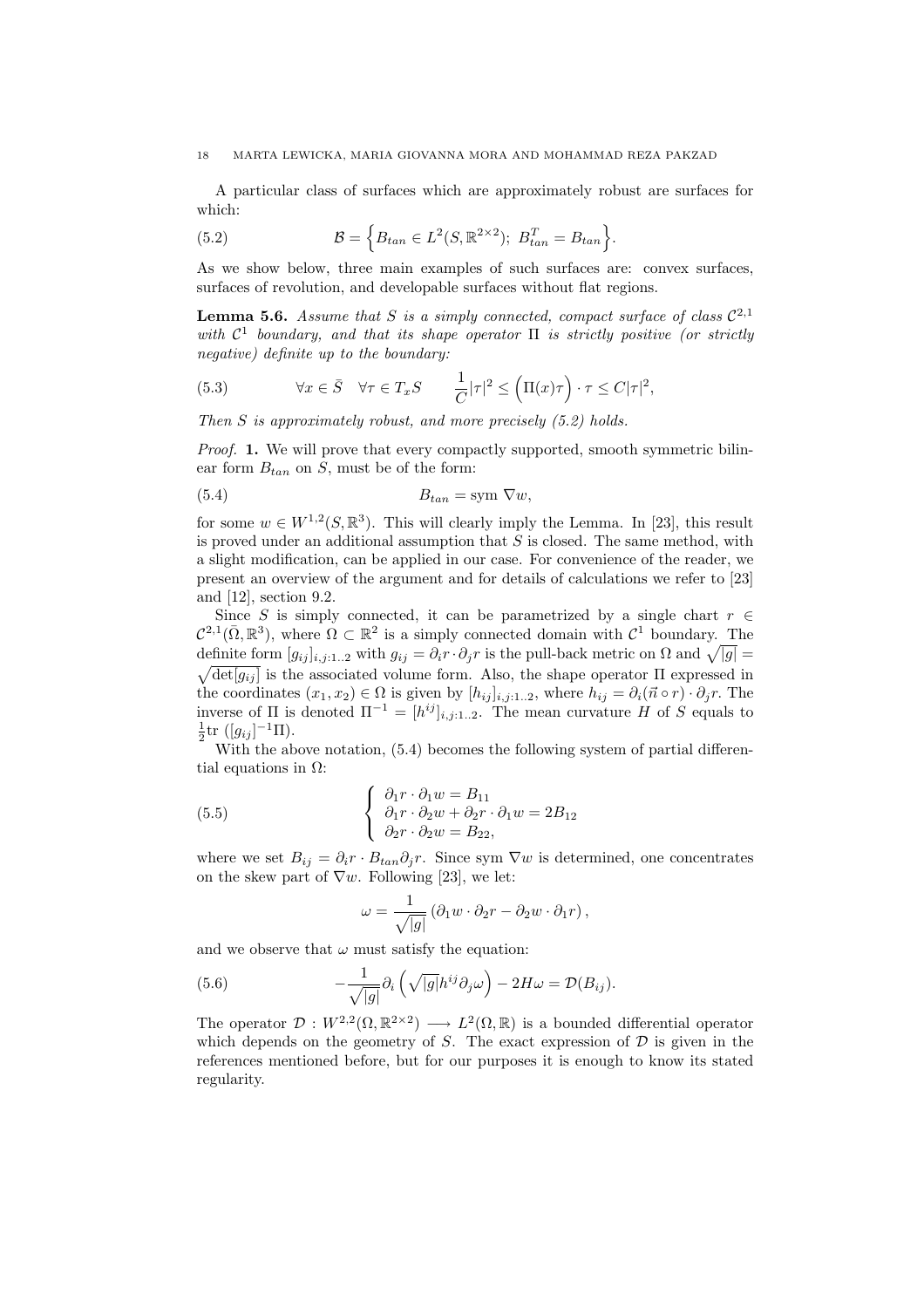Now, the following crucial relation between problems (5.6) and (5.5) is a direct consequence of calculations in [23].

**Proposition 5.7.** Assume that  $[B_{ij}]_{i,j:1..2} \in W^{2,2}(\Omega,\mathbb{R}^{2\times2})$ . If (5.6) has a (weak) solution  $\omega \in W^{1,2}(\Omega,\mathbb{R})$ , then the system (5.5) has a solution  $w \in W^{1,2}(\Omega,\mathbb{R}^3)$ .

2. We now show that the hypothesis of Proposition 5.7 is satisfied. Note that we have not imposed any boundary conditions on  $\omega$ , which makes the argument easier. Extend first the coefficients  $h^{ij}$  and |g| to  $\tilde{h}^{ij}$  and |g|, respectively, defined on  $\Omega_{\epsilon} = \{x \in \mathbb{R}^2; \text{ dist } (x, \Omega) < \epsilon\}$  for a small  $\epsilon > 0$ . This extension can be made so that  $[\tilde{h}^{ij}]_{i,j:1...2}$  satisfies the ellipticity condition (5.3) and that  $\tilde{h}^{ij}$ ,  $|\tilde{g}|$  and  $1/|\tilde{g}|$ stay bounded in  $\Omega_{\epsilon}$ .

In order to prove existence of a solution to (5.6), we want to find  $f_0 \in C_c^{\infty}(\Omega_{\epsilon} \setminus \Omega)$ such that the Dirichlet problem

$$
(5.7) \t\t\t \mathcal{L}\omega = \mathcal{D}(B_{ij}) + f_0
$$

has a solution  $\omega \in W_0^{1,2}(\Omega_\epsilon, \mathbb{R})$ . The restriction of  $\omega$  to  $\Omega$  will, clearly, serve our purpose. Here the operator  $\mathcal L$  is given:

$$
\mathcal{L}\omega=-\frac{1}{\sqrt{|\tilde{g}|}}\partial_i\left(\sqrt{|\tilde{g}|}\tilde{h}^{ij}\partial_j\omega\right)-2\tilde{H}\omega
$$

is elliptic and self-adjoint with respect to the scalar product:

$$
\langle \omega, \zeta \rangle = \int_{\Omega_{\epsilon}} \omega \zeta \sqrt{|\tilde{g}|}.
$$

Therefore, by the classical theory of elliptic operators (see e.g. [7], section 6.2, Theorem 4), (5.7) has a solution if and only if its right hand side satisfies the orthogonality condition:

$$
\langle \mathcal{D}(B_{ij}) + f_0, \zeta \rangle = 0,
$$

for all solutions  $\zeta \in W_0^{1,2}(\Omega_\epsilon, \mathbb{R})$  of the homogeneous problem:  $\mathcal{L}\zeta = 0$  in  $\Omega_\epsilon$ . The solution space of this problem is finite dimensional, say spanned by a basis  $\{\zeta_1,\ldots,\zeta_k\}$ . For  $f_0 \in C_c^{\infty}(\Omega_{\epsilon} \setminus \overline{\Omega})$  consider the functional:

$$
L(f_0) = \sum_{i=1}^k \langle f_0, \zeta_i \rangle e_i \in \mathbb{R}^k.
$$

In view of the above, it suffices to prove that  $L$  is surjective.

We now argue by contradiction. Assume that there exists a nonzero  $\alpha =$  $(\alpha_1, \ldots, \alpha_k) \in \mathbb{R}^k$  orthogonal to the range of L. In other words:

$$
\int_{\Omega_{\epsilon}\setminus\Omega} \left(\sum_{i=1}^{k} \alpha_{i} \zeta_{i}\right) f_{0} \sqrt{|\tilde{g}|} = 0 \quad \forall f_{0} \in C_{c}^{\infty}(\Omega_{\epsilon}\setminus\bar{\Omega}),
$$

which clearly implies that  $\sum_{i=1}^{k} \alpha_i \zeta_i = 0$  in  $\Omega_{\epsilon} \setminus \overline{\Omega}$ . By the Hörmander uniqueness theorem for second order elliptic equations (see [13], Theorem 2.4), we obtain  $\sum_{i=1}^{k} \alpha_i \zeta_i = 0$  in  $\Omega_{\epsilon}$ , contradicting the linear independence of  $\{\zeta_1, \ldots, \zeta_k\}$ .

In view of Proposition 5.7, this ends the proof.

**Lemma 5.8.** Assume that S is rotationally invariant,  $\mathcal{C}^2$  up to the boundary, and let  $\bar{S}$  have no intersection with its axis of rotation. Then (5.2) holds.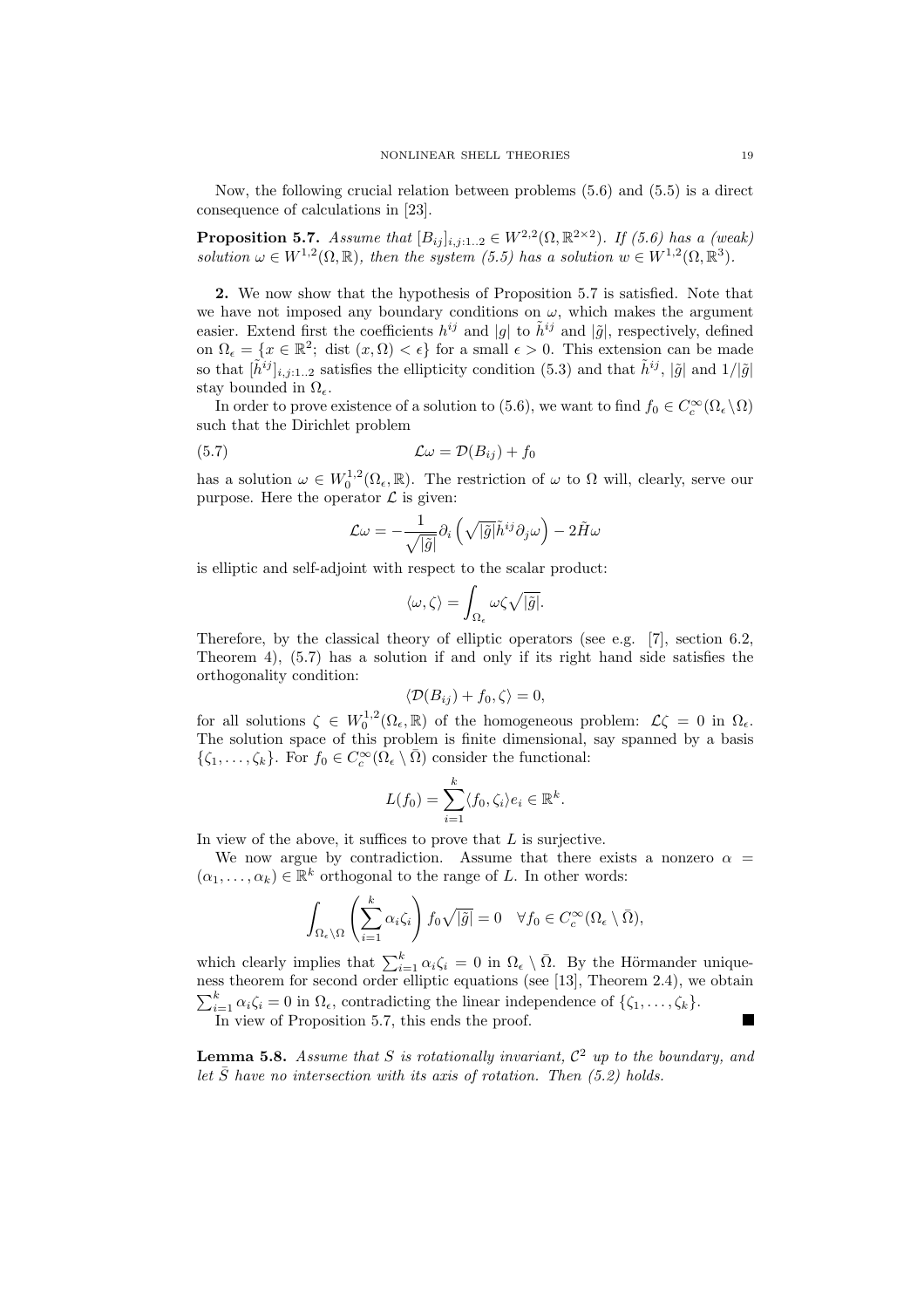*Proof.* 1. After a suitable rigid motion, the surface S can be parametrized by:

$$
r:(s_0,s_1)\times[0,2\pi]\to\mathbb{R}^3, \qquad r(s,\theta):=g(s)\gamma(\theta)+se_3,
$$

for a positive function  $g \in C^2([s_0, s_1], \mathbb{R})$ ,  $e_3 = (0, 0, 1)$ , and  $\gamma(\theta) = (\cos \theta, \sin \theta, 0)$ .

As in the proof of Lemma 5.6, we will show that (5.4) has a solution for  $B_{tan}$ in an appropriate dense subset of the space in the right hand side of (5.2). Given  $w \in W^{1,2}(S,\mathbb{R}^3)$ , write:

$$
w(s,\theta) := a(s,\theta)\gamma(\theta) + b(s,\theta)\gamma'(\theta) + c(s,\theta)e_3
$$

and also let:

$$
B_{ij} = \partial_i r \cdot B_{tan} \partial_j r.
$$

The equation (5.4) can now be expressed as the following periodic system of partial differential equations in  $(s_0, s_1) \times [0, 2\pi]$  (see [27] chapter 12):

(5.8) 
$$
\begin{cases} g' \partial_s a + \partial_s c = B_{11} \\ \partial_{\theta} b + a = B_{22} \\ g' (\partial_{\theta} a - b) + g \partial_s b + \partial_{\theta} c = 2B_{12}. \end{cases}
$$

We will prove that (5.8) has a solution  $W^{1,2}$ , periodic in  $\theta \in [0, 2\pi]$ , for  $B_{ij}$  being finite linear combinations of the Schauder basis for  $L^2([s_0, s_1] \times [0, 2\pi])$  consisting of eigenfunctions of Laplacian under the periodic boundary conditions at  $\theta \in \{0, 2\pi\}$ and Neumann boundary conditions in  $s \in \{s_0, s_1\}$ . By density, this will establish the lemma.

2. Differentiating the third equation in s and using the first two equations in (5.8) we obtain:

(5.9) 
$$
g\partial_s^2 b - g''(b + \partial_\theta^2 b) = 2\partial_s B_{12} - \partial_\theta B_{11} - g''\partial_\theta B_{22} =: \psi(s, \theta).
$$

Note that  $\psi \in \mathcal{C}^0$  and for all s,  $\psi(s, \cdot)$  is a finite linear combination of  $\{e^{ik\theta}\}_{k \leq N}$ , for some integer  $N$  independent of  $s$ . Hence:

$$
b(s,\theta) = \sum_{-\infty}^{+\infty} b_k(s)e^{ik\theta}
$$
 and  $\psi(s,\theta) = \sum_{-\infty}^{+\infty} \psi_k(s)e^{ik\theta}$ ,

with  $\psi_k = \psi_{-k}$  and  $\psi_k = 0$  for  $k > N$ . Expressing (5.9) in terms of the Fourier coefficients  $b_k$  and  $\psi_k$  we have:

$$
b_k'' - \frac{g''}{g}(1 - k^2)b_k = \frac{\psi_k}{g}.
$$

Since the coefficients of the above linear equation are continuous in  $[s_0, s_1]$ , we deduce that there exist unique solutions  $b_k \in C^2([s_0, s_1], \mathbb{R})$  satisfying  $b_k(s_0)$  =  $b'_k(s_0) = 0$ . Also,  $b_k = b_{-k}$  and  $b_k = 0$  for  $k > N$ . Concluding, the finite linear  $\omega_k(s_0) = 0$ . Also,  $\omega_k = \omega_{-k}$  and  $\omega_k = 0$  for  $\kappa > N$ . Concluding, the limite linear combination  $b = \sum b_k(s)e^{ik\theta}$  is a  $W^{2,2}$  solution to (5.9), periodic in  $\theta$ . One can now solve the first two equations in (5.8) for a and then for c, obtaining a  $W^{1,2}$ solution to  $(5.8)$  and hence also to  $(5.4)$ .

Finally, the following result has been proved in [26], Lemma 3.3:

**Lemma 5.9.** Let S be a  $\mathcal{C}^2$  developable surface without flat regions. That is, assume that for each  $x \in S$  the Gauss curvature  $\kappa(x) = 0$  while  $\Pi(x) \neq 0$ . Then S satisfies  $(5.2).$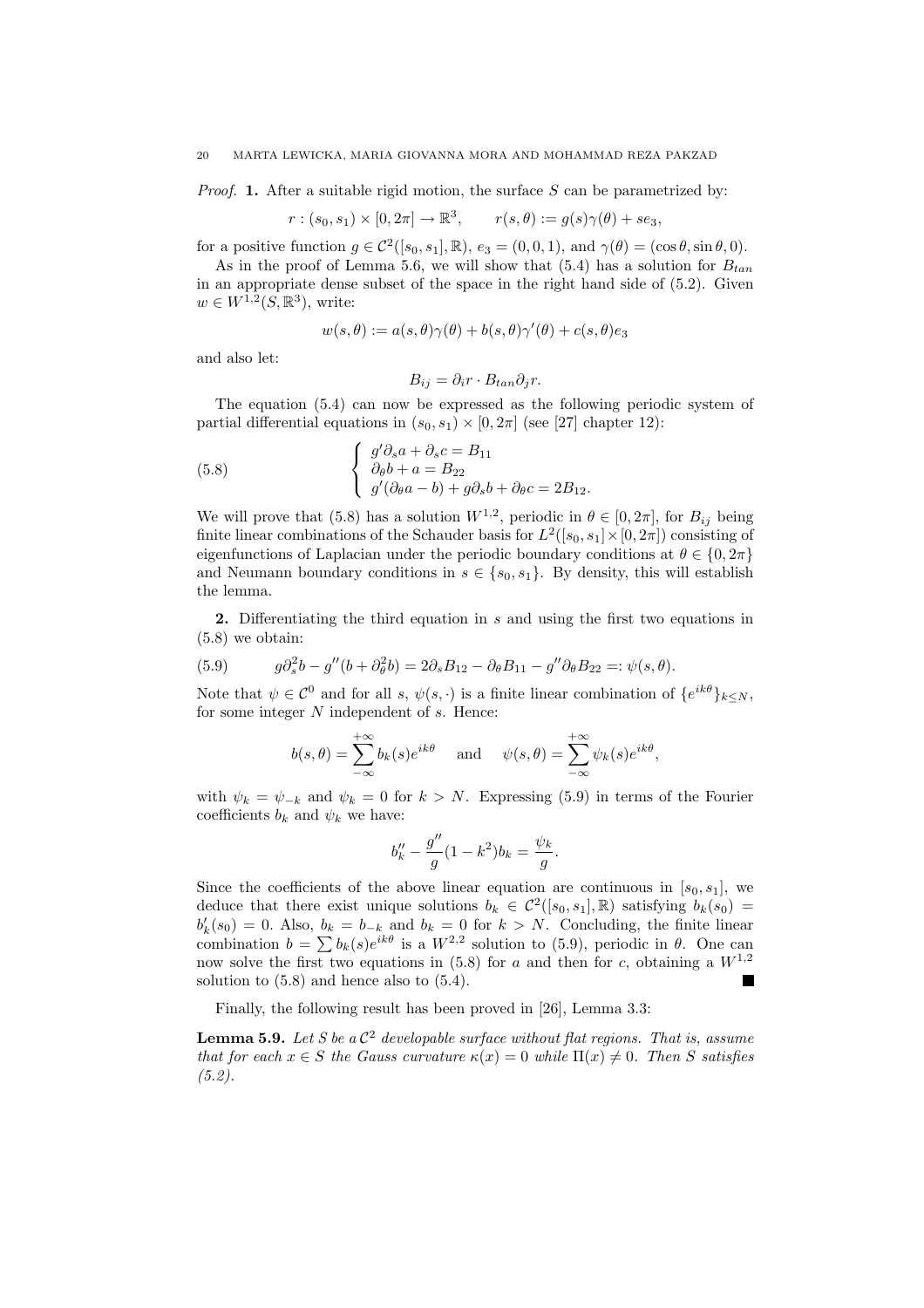In this section, we want to prove Theorems 2.2 and 2.3, that is to define a suitable recovery sequence  $y^h$ . Recall the definition (2.5). With a slight abuse of notation, one can write:

(6.1) 
$$
Q_2(x, F_{tan}) = \min \{ Q_3(F_{tan} + c \otimes \vec{n}(x) + \vec{n}(x) \otimes c); c \in \mathbb{R}^3 \}.
$$

The unique vector  $c$ , for which the above minimum is attained will be called  $c(x, F_{tan})$ . By uniqueness, the map c is linear in its second argument.

Given  $B_{tan} \in \mathcal{B}$ , there exists a sequence of vector fields  $w^h \in W^{1,2}(S,\mathbb{R}^3)$  such that sym  $\nabla w^h$  converge in  $L^2(S)$  to  $B_{tan}$ . Without loss of generality, we may assume that  $w<sup>h</sup>$  are smooth, and (by possibly reparametrizing the sequence) that:

(6.2) 
$$
\lim_{h \to 0} \sqrt{h} \|w^h\|_{W^{2,\infty}(S)} = 0.
$$

Let  $V \in W^{2,2}(S,\mathbb{R}^3)$  be such that  $\partial_{\tau}V(x) = A(x)\tau$ , for all  $\tau \in T_xS$ , where  $A \in$  $W^{1,2}(S,\mathbb{R}^{3\times3})$  is a skew-symmetric matrix field. We approximate V by a sequence  $v^h \in W^{2,\infty}(S,\mathbb{R}^3)$  such that, for a sufficiently small, fixed  $\epsilon_0 > 0$ :

(6.3) 
$$
\lim_{h \to 0} ||v^h - V||_{W^{2,2}(S)} = 0, \qquad \frac{\sqrt{e^h}}{h} ||v^h||_{W^{2,\infty}(S)} \le \epsilon_0,
$$

$$
\lim_{h \to 0} \frac{h^2}{e^h} \mu \{x \in S; \ v^h(x) \ne V(x)\} = 0.
$$

The existence of such  $v^h$  follows by partition of unity and a truncation argument, as a special case of the Lusin-type result for Sobolev functions in [18] (see also Proposition 2 in [10]).

Define a sequence of rescaled deformations  $y^h \in W^{1,2}(S^{h_0}, \mathbb{R}^3)$ :

(6.4)  
\n
$$
y^{h}(x + t\vec{n}) = x + \frac{\sqrt{e^{h}}}{h}v^{h}(x) + \sqrt{e^{h}}w^{h}(x) + th/h_{0}\vec{n}(x) + th/h_{0}\vec{n}(x) + t/h_{0}\sqrt{e^{h}}\left(\Pi v_{tan}^{h} - \nabla(v^{h}\vec{n})\right)(x) - th/h_{0}\sqrt{e^{h}}\vec{n}^{T}\nabla w^{h} + th/h_{0}\sqrt{e^{h}}d^{0,h}(x) + \frac{t^{2}}{2h_{0}^{2}}h\sqrt{e^{h}}d^{1,h}(x).
$$

Notice that if  $V \in W^{2,\infty}(S)$  then one may take  $v^h = V$  in which case the term  $t/h_0\sqrt{e^h}(\Pi v_{tan}^h - \nabla(v^h\vec{n}))$  is exactly  $t/h_0\sqrt{e^h}A\vec{n}$  (see (4.3) in Remark 4.2).

The vector fields  $d^{0,h}, d^{1,h} \in W^{1,\infty}(S, \mathbb{R}^3)$  are defined so that:

(6.5) 
$$
\lim_{h \to 0} \sqrt{h} \left( \|d^{0,h}\|_{W^{1,\infty}(S)} + \|d^{1,h}\|_{W^{1,\infty}(S)} \right) = 0
$$

and:

$$
\lim_{h \to 0} d^{0,h} = 2c \left( x, B_{tan} - \frac{\kappa}{2} (A^2)_{tan} \right) + \kappa A^2 \vec{n} - \frac{1}{2} \kappa (\vec{n}^T A^2 \vec{n}) \vec{n} \quad \text{in } L^2(S),
$$
  
\n
$$
\lim_{h \to 0} d^{1,h} = 2c \left( x, \text{sym } (\nabla (A\vec{n}) - A\Pi)_{tan} \right) + \left( \vec{n}^T A \Pi - \vec{n}^T \nabla (A\vec{n}) \right) \text{ in } L^2(S).
$$

**Lemma 6.1.** Assume (4.1). For the sequence  $\{y^h\}$  in (6.4) the convergences (i), (ii) and (iii) of Theorem 2.2 hold.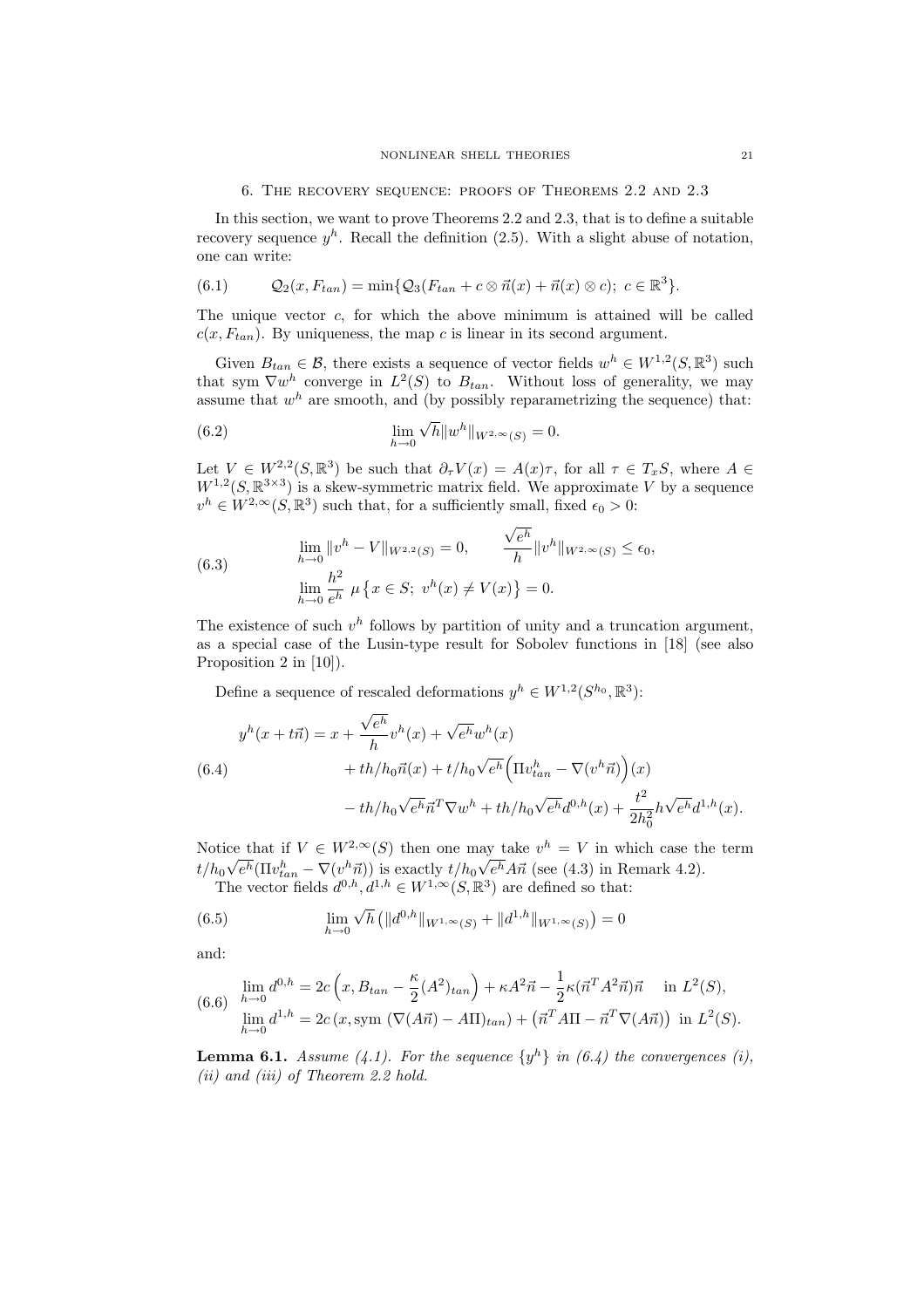*Proof.* (i) follows by the normalization  $(6.2)$ ,  $(6.3)$  and  $(6.5)$ . For (ii) and (iii) notice that:

$$
V^h[y^h] = v^h + hw^h + \frac{1}{24}h^2d^{1,h}
$$

$$
\frac{1}{h}\text{sym }\nabla V^h[y^h] = \frac{1}{h}\text{sym }\nabla v^h + \text{sym }\nabla w^h + \frac{1}{24}h\text{sym }\nabla d^{1,h}.
$$

The proof will be achieved once we establish that:

(6.7) 
$$
\lim_{h \to 0} \frac{1}{h} || \text{sym } \nabla v^h ||_{L^2(S)} = 0.
$$

Since the Lipschitz constant of each  $\nabla v^h$  is bounded by  $\epsilon_0 \frac{h}{\sqrt{h}}$  $\frac{h}{e^h}$ , and sym  $\nabla v^h = 0$ on the set  $\{x \in S; v^h(x) = V(x)\}\)$ , we have:

$$
|\text{sym }\nabla v^h(x)| \leq C \frac{h}{\sqrt{e^h}} \text{dist }\Big(x, \{v^h = V\}\Big).
$$

Now we claim that the right hand side above converges to 0, in  $L^{\infty}(S)$ . For otherwise there would be dist  $(x^h, \{v^h = V\}) \ge C \frac{\sqrt{e^h}}{h}$ , for some sequence  $x^h \in S$ . Consequently, denoting by  $B_{x^h}(r)$  the ball in  $\mathbb{R}^3$  centered at  $x^h$  and radius r, we would obtain:

$$
\mu\{x \in S; \ v^h(x) \neq V(x)\} \ge \left|S \cap B_{x^h}\left(\frac{1}{2}\text{dist }(x^h, \ \{v^h = V\})\right)\right| \ge C\frac{e^h}{h^2},
$$

contradicting  $(6.3)$ . In the last inequality above we used that the surface S is of class  $C^1$ , with Lipschitz continuous boundary. We thus obtain:

$$
\lim_{h \to 0} \|\text{sym } \nabla v^h\|_{L^{\infty}(S)} = 0.
$$

On the other hand:

$$
\frac{1}{h} \|\text{sym }\nabla v^h\|_{L^2(S)} \le \frac{1}{h} \mu\{x \in S; \ v^h(x) \ne V(x)\}^{1/2} \cdot \|\text{sym }\nabla v^h\|_{L^\infty(S)}
$$

$$
\le C \frac{\sqrt{e^h}}{h^2} \|\text{sym }\nabla v^h\|_{L^\infty(S)}.
$$

 $\blacksquare$ 

The two statements above imply (6.7).

## Proof of Theorem 2.2.

We will prove that:

(6.8) 
$$
\limsup_{h \to 0} \frac{1}{e^h} I^h(y^h) \le I(V, B_{tan}) + \eta,
$$

where  $\eta$  denotes an error quantity, with the property:

(6.9) 
$$
\eta \to 0 \quad \text{as } \epsilon_0 \to 0.
$$

In view of Theorem 2.1, this will imply (iv) for a recovery sequence obtained through a diagonal argument, when  $\epsilon_0 \rightarrow 0$ . Clearly, the assertions (i) - (iii) will follow as well, by Lemma 6.1.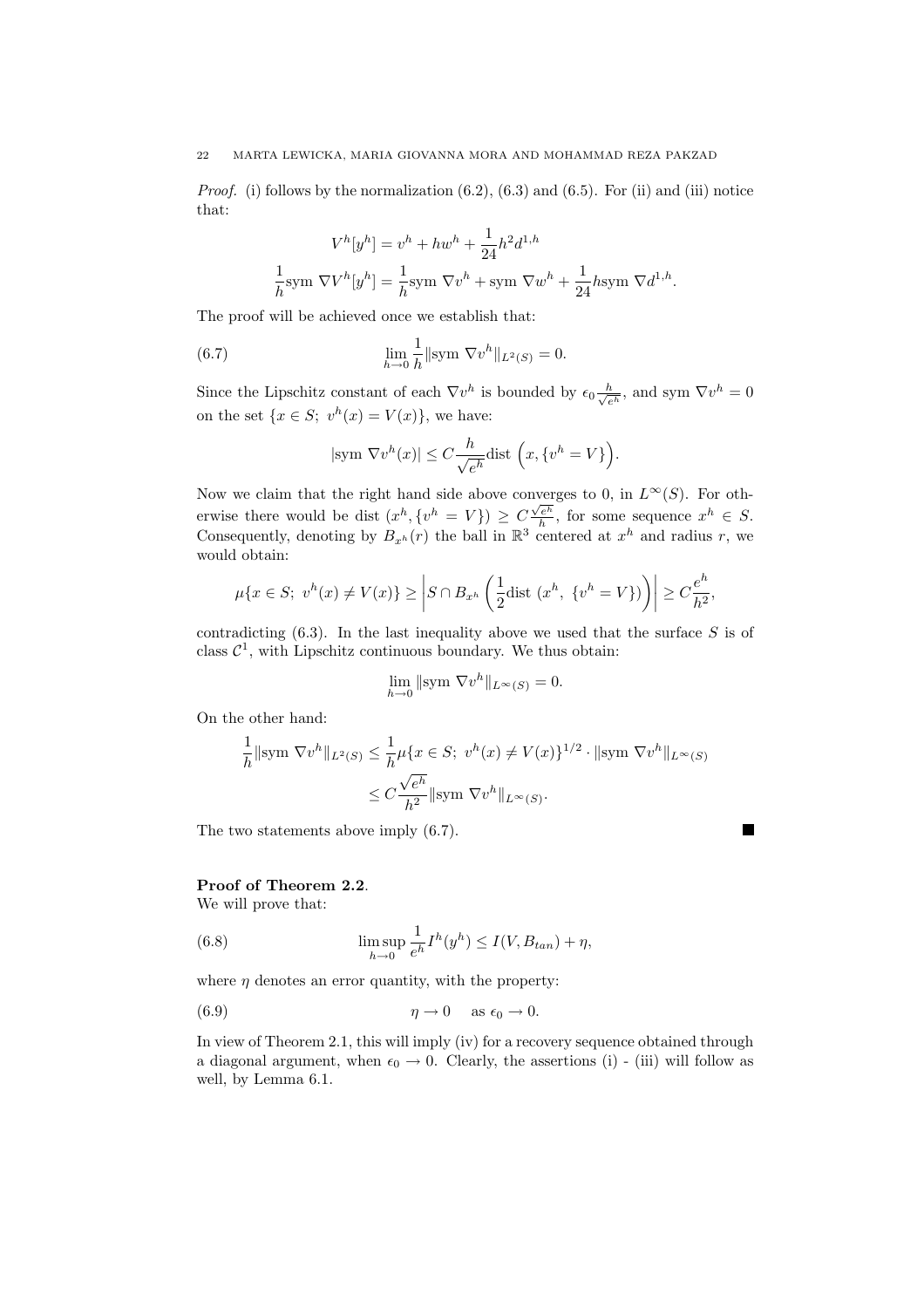**1.** We first look closer at quantities  $\nabla_h y^h$ . By Proposition 3.3, it follows that:

$$
(\nabla_h y^h)(x+t\vec{n})\vec{n}(x) = \vec{n} + \frac{\sqrt{e^h}}{h} \Big( \Pi v_{tan}^h - \nabla(v^h \vec{n}) \Big)
$$

$$
- \sqrt{e^h} \vec{n}^T \nabla w^h + \sqrt{e^h} d^{0,h} + t/h_0 \sqrt{e^h} d^{1,h},
$$

$$
(\nabla_h y^h)(x+t\vec{n})\tau = \nabla y^h(x+t\vec{n}) (\text{Id}+t\Pi) (\text{Id}+th/h_0\Pi)^{-1}\tau
$$

$$
= \left( \text{Id} + \frac{\sqrt{e^h}}{h} \nabla v^h + \sqrt{e^h} \nabla w^h + th/h_0\Pi
$$

$$
+ t/h_0 \sqrt{e^h} \nabla \Big( \Pi v_{tan}^h - \nabla(v^h \vec{n}) \Big) - th/h_0 \sqrt{e^h} \nabla (\vec{n}^T \nabla w^h)
$$

$$
+ th/h_0 \sqrt{e^h} \nabla d^{0,h} + \frac{t^2}{2h_0^2} h \sqrt{e^h} \nabla d^{1,h} \Big) (\text{Id}+th/h_0\Pi)^{-1}\tau,
$$

for all  $\tau \in T_xS$ .

By (6.2), (6.3) and (6.5) one has:  $\|\nabla_h y^h - \text{Id}\|_{L^\infty(S^{h_0})} \leq C\epsilon_0$ . It now follows by polar decomposition theorem (assuming  $\epsilon_0$  to be sufficiently small), that  $\nabla_h y^h$  is a product of a proper rotation and the well defined square root of  $(\nabla_h y^h)^T \nabla_h y^h$ . By properties of the energy density function and Taylor expansion, we obtain:

$$
W(\nabla_h y^h) = W\left(\sqrt{(\nabla_h y^h)^T \nabla_h y^h}\right) = W\left(\mathrm{Id} + \frac{1}{2}K^h + \mathcal{O}(|K^h|^2)\right),
$$

where:

$$
K^h = (\nabla_h y^h)^T \nabla_h y^h - \text{Id}.
$$

Clearly:

(6.11) 
$$
||K^h||_{L^{\infty}(S^{h_0})} \leq C\epsilon_0,
$$

and so reasoning as in  $(3.4)$ , the above expansion in W yields:

(6.12) 
$$
\frac{1}{e^h}W(\nabla_h y^h) = \frac{1}{2}\mathcal{Q}_3\left(\frac{1}{2\sqrt{e^h}}K^h + \frac{1}{\sqrt{e^h}}\mathcal{O}(|K^h|^2)\right) + \frac{1}{\sqrt{e^h}}\eta \cdot \mathcal{O}(|K^h|^2),
$$

where  $\eta$  depends only on  $\epsilon_0$  and satisfies (6.9).

2. Using  $(6.10)$  we now calculate  $K<sup>h</sup>$ . By *Error* we will cumulatively denote all the terms with the property:

(6.13) 
$$
\lim_{h \to 0} \frac{1}{\sqrt{e^h}} ||Error||_{L^2(S^{h_0})} = 0.
$$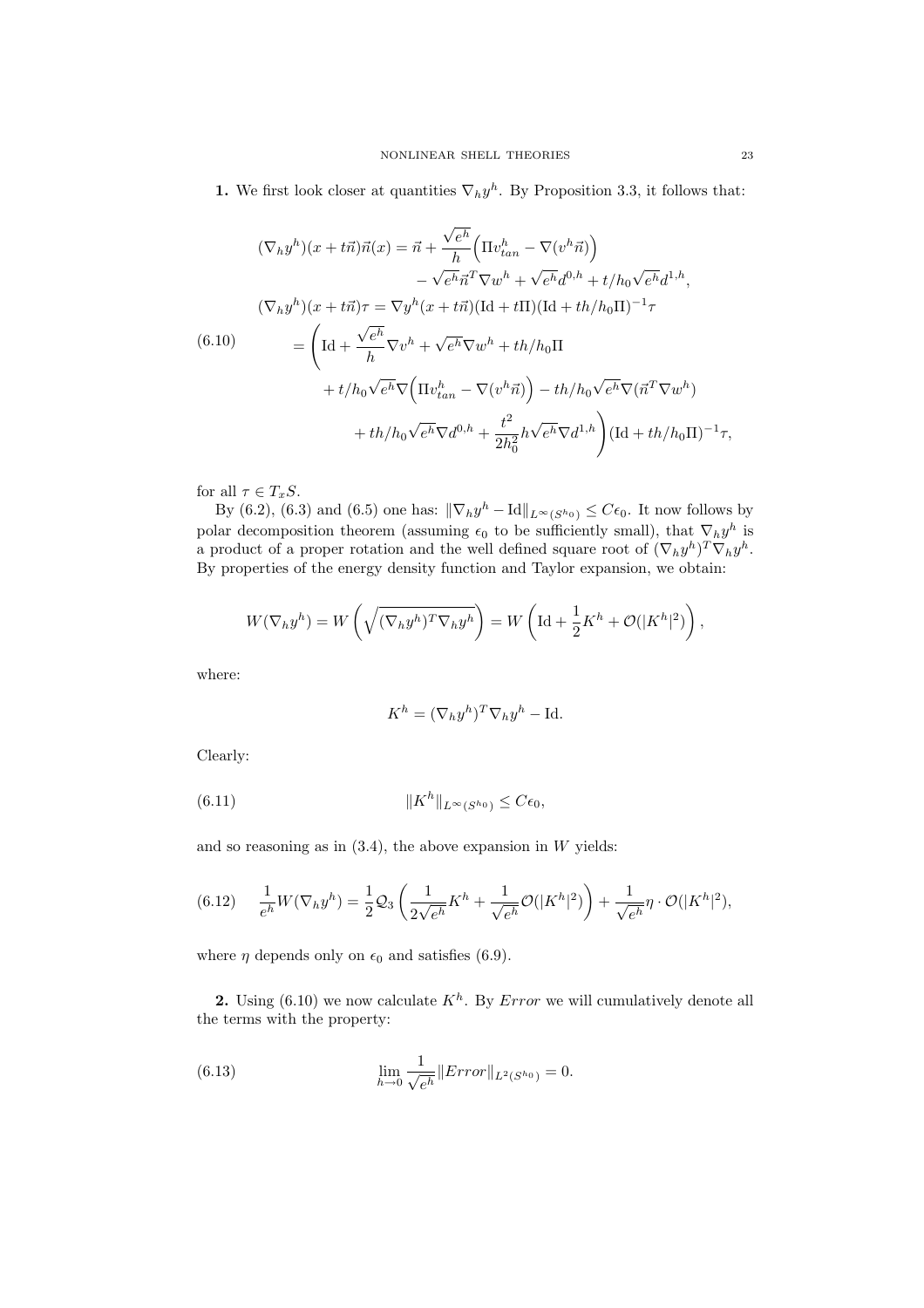We start with the tangential minor of  $K^h$ :

$$
K_{tan}^h(x + t\vec{n}) = (\text{Id} + th/h_0 \text{II})^{-1} \left[ \text{Id} + 2\frac{\sqrt{e^h}}{h} \text{sym } \nabla v^h + 2\sqrt{e^h} \text{sym } \nabla w^h + 2th/h_0 \text{II} \right]
$$
  
+  $2t/h_0\sqrt{e^h} \text{sym } \nabla \left( \Pi v_{tan}^h - \nabla (v^h \vec{n}) \right) + \frac{e^h}{h^2} (\nabla v^h)^T \nabla v^h + t^2 h^2/h_0^2 \Pi^2$   
+  $2t\sqrt{e^h}/h_0 \text{sym } \left( \Pi \nabla v^h \right) + Error \left[ (\text{Id} + th/h_0 \text{II})^{-1} - \text{Id} \right]$   
=  $(\text{Id} + th/h_0 \text{II})^{-1} \sqrt{e^h} \left[ 2\text{sym } \nabla w^h + \frac{\sqrt{e^h}}{h^2} (\nabla v^h)^T \nabla v^h + 2t/h_0 \text{sym } \nabla \left( \Pi v_{tan}^h - \nabla (v^h \vec{n}) \right) \right]$   
+  $2t/h_0 \text{sym } \left( \Pi \nabla v^h \right) \left[ (\text{Id} + th/h_0 \Pi)^{-1} + Error,$ 

where we used the formulae:

$$
(\text{Id} + F)^T (\text{Id} + F) = \text{Id} + 2\text{sym } F + F^T F,
$$
  

$$
F_1^{-1} F F_1^{-1} - \text{Id} = F_1^{-1} (F - F_1^2) F_1^{-1}.
$$

Notice that the quantity  $Error$  contains the term  $\frac{\sqrt{e^h}}{h}$ sym  $\nabla v^h$ , resulting from the relaxation of the constraint (2.2), (2.3) on the small set  $\{v^h \neq V\}$ , and other product terms, eg:  $\frac{e^h}{h}$  $\frac{e^h}{h} (\nabla v^h)^T \nabla (\Pi v_{tan}^h - \nabla (v^h \vec{n}))$ . The convergence of  $\frac{1}{h} ||$ sym  $\nabla v^h||_{L^2(S^{h_0})}$ to 0 has been proved in  $(6.7)$ . All other terms in *Error* can be dealt with by repeated use of  $(6.3)$ ,  $(6.2)$ , Hölder and Sobolev inequalities, eg:

$$
\frac{\sqrt{e^h}}{h} \| (\nabla v^h)^T \nabla (\Pi v_{tan}^h - \nabla (v^h \vec{n})) \|_{L^2(S)} \leq C \frac{\sqrt{e^h}}{h} \| \nabla v^h \|_{L^4(S)} \| v^h \|_{W^{2,4}(S)}
$$
  
\n
$$
\leq C \frac{\sqrt{e^h}}{h} \| \nabla v^h \|_{W^{1,2}(S)} \| v^h \|_{W^{2,\infty}(S)}^{1/2} \| v^h \|_{W^{2,2}(S)}^{1/2}
$$
  
\n
$$
\leq C \frac{\sqrt{e^h}}{h} \| v^h \|_{W^{2,\infty}(S)}^{1/2} \longrightarrow 0 \quad \text{as } h \to 0.
$$

Now, the normal minor of  $K^h$  is calculated as:

$$
\vec{n}^T K^h(x+t\vec{n})\vec{n} = \sqrt{e^h} \left( \frac{\sqrt{e^h}}{h^2} \left| \Pi v_{tan}^h - \nabla (v^h \vec{n}) \right|^2 + 2d^{0,h}\vec{n} + 2t/h_0 d^{1,h}\vec{n} \right) + Error.
$$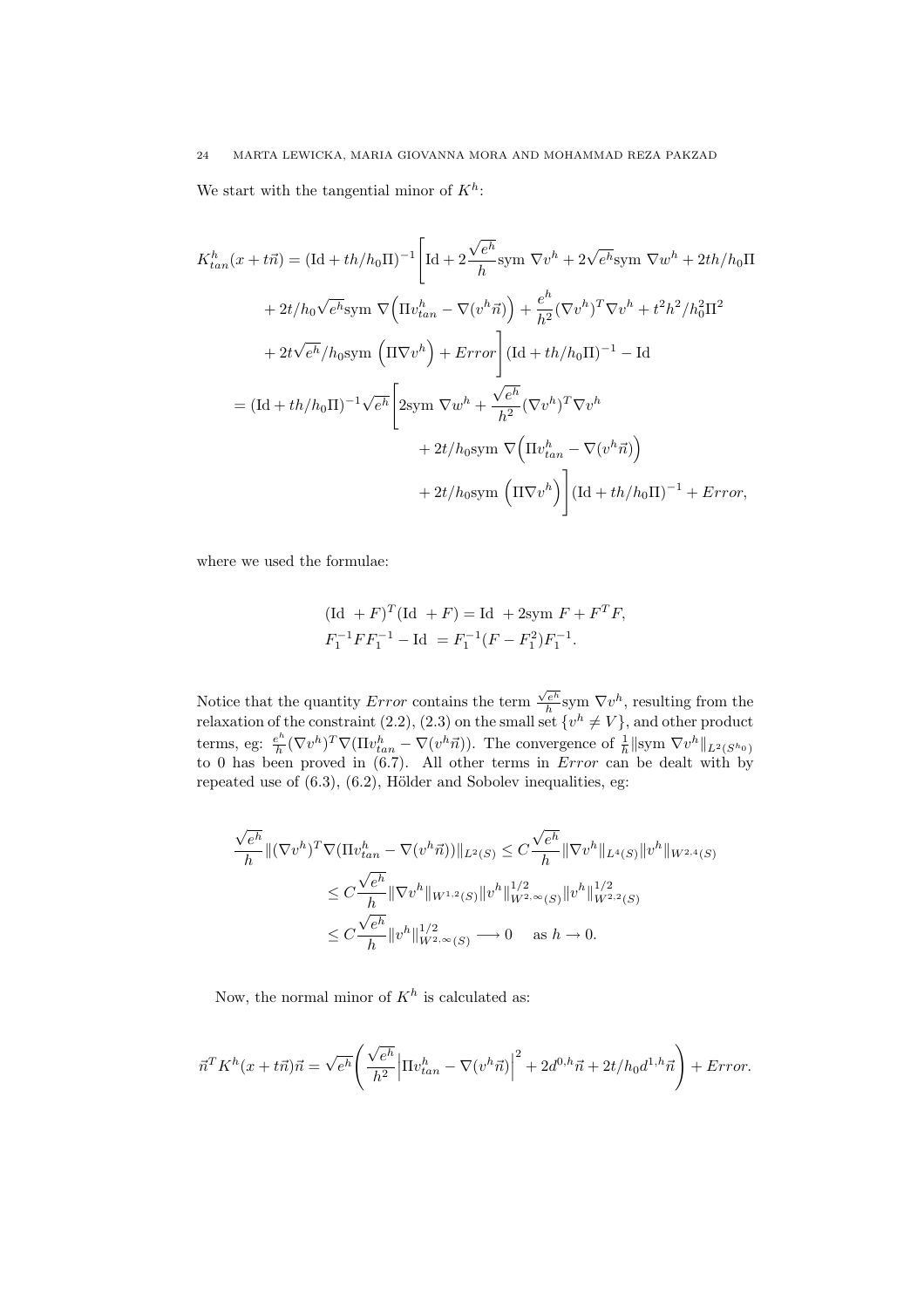The remaining coefficients of the symmetric matrix  $K^h(x+t\vec{n})$  are, for  $\tau \in T_xS$ :

$$
\tau^T K^h (x + t\vec{n}) \vec{n} = \vec{n}^T \left[ \frac{\sqrt{e^h}}{h} \nabla v^h + t/h_0 \sqrt{e^h} \nabla \Big( \Pi v_{tan}^h - \nabla (v^h \vec{n}) \Big) \right] (\text{Id} + th/h_0 \Pi)^{-1} \tau
$$
  
+ 
$$
\left[ \frac{\sqrt{e^h}}{h} \Big( \Pi v_{tan}^h - \nabla (v^h \vec{n}) \Big)^T + (\sqrt{e^h} d^{0,h} + t/h_0 \sqrt{e^h} d^{1,h})^T \right.
$$
  
+ 
$$
\frac{e^h}{h^2} \Big( \Pi v_{tan}^h - \nabla (v^h \vec{n}) \Big)^T \nabla v^h
$$
  
+ 
$$
t/h_0 \sqrt{e^h} \Big( \Pi v_{tan}^h - \nabla (v^h \vec{n}) \Big)^T \Pi \Big] (\text{Id} + th/h_0 \Pi)^{-1} \tau + Error
$$
  
= 
$$
\sqrt{e^h} \Big[ t/h_0 \vec{n}^T \nabla \Big( \Pi v_{tan}^h - \nabla (v^h \vec{n}) \Big) + \frac{\sqrt{e^h}}{h^2} \Big( \Pi v_{tan}^h - \nabla (v^h \vec{n}) \Big)^T \nabla v^h
$$
  
+ 
$$
t/h_0 \Big( \Pi v_{tan}^h - \nabla (v^h \vec{n}) \Big)^T \Pi
$$
  
+ 
$$
(d^{0,h} + t/h_0 d^{1,h})^T \Big] (\text{Id} + th/h_0 \Pi)^{-1} \tau + Error.
$$

We leave the estimation in *Error* to the reader. The convergence of the most troublesome term:

$$
\lim_{h \to 0} \frac{1}{h} \|\vec{n}^T \nabla v^h + (\Pi v_{tan}^h - \nabla (v^h \vec{n}))^T\|_{L^2(S^{h_0})} = 0.
$$

can be proved as in (6.7), since the quantity in question vanishes on the set  $\{v^h =$ V}. Therefore,  $\|\vec{n}^T \nabla v^h + (\Pi v_{tan}^h - \nabla (v^h \vec{n}))^T\|_{L^\infty(S)}$  converges to 0, as  $h \to 0$ , and the displayed convergence follows by the last assertion in (6.3).

3. In view of (6.13) we may now write (with a slight abuse of notation)

$$
(6.14) \quad \lim_{h \to 0} \frac{1}{2\sqrt{e^h}} K^h = K_1(x)_{tan} + \frac{t}{h_0} K_2(x)_{tan} + (\zeta \otimes \vec{n} + \vec{n} \otimes \zeta) \quad \text{in } L^2(S^{h_0}),
$$

where the symmetric symmetric matrix fields  $(K_i)_{tan} \in L^2(S, \mathbb{R}^{2 \times 2})$  and the vector field  $\zeta \in L^2(S^{h_0}, \mathbb{R}^3)$  are given by:

(6.15) 
$$
K_1(x)_{tan} = B_{tan} - \frac{\kappa}{2} (A^2)_{tan},
$$

$$
K_2(x)_{tan} = \text{sym } (\nabla(A\vec{n}) - A\Pi)_{tan},
$$

$$
\zeta(x + t\vec{n}) = c\left(x, B_{tan} - \frac{\kappa}{2} (A^2)_{tan}\right) + \frac{t}{h_0} c\left(x, \text{sym } (\nabla(A\vec{n}) - A\Pi)_{tan}\right).
$$

Further, we observe:

(6.16) 
$$
\lim_{h \to 0} \frac{1}{e^h} \int_{S^{h_0}} |K^h|^4 = 0.
$$

Indeed, (6.14) implies that  $\frac{1}{\sqrt{e^h}} K^h$  converges pointwise a.e. in  $S^{h_0}$ . Thus  $\frac{1}{e^h} |K^h|^4$ converges a.e. to 0. By the boundedness of  $K^h$  in  $(6.11)$ :  $\frac{1}{e^h}|K^h|^4 \leq C\frac{1}{e^h}|K^h|^2$ , and the dominated convergence theorem achieves (6.16).

4. Finally, we prove now (6.8). By (6.16), it follows that the argument of  $\mathcal{Q}_3$  in (6.12) converges in  $L^2(S^{h_0})$  to the same limit as  $\frac{1}{2\sqrt{e^h}}K^h$  in (6.14). Using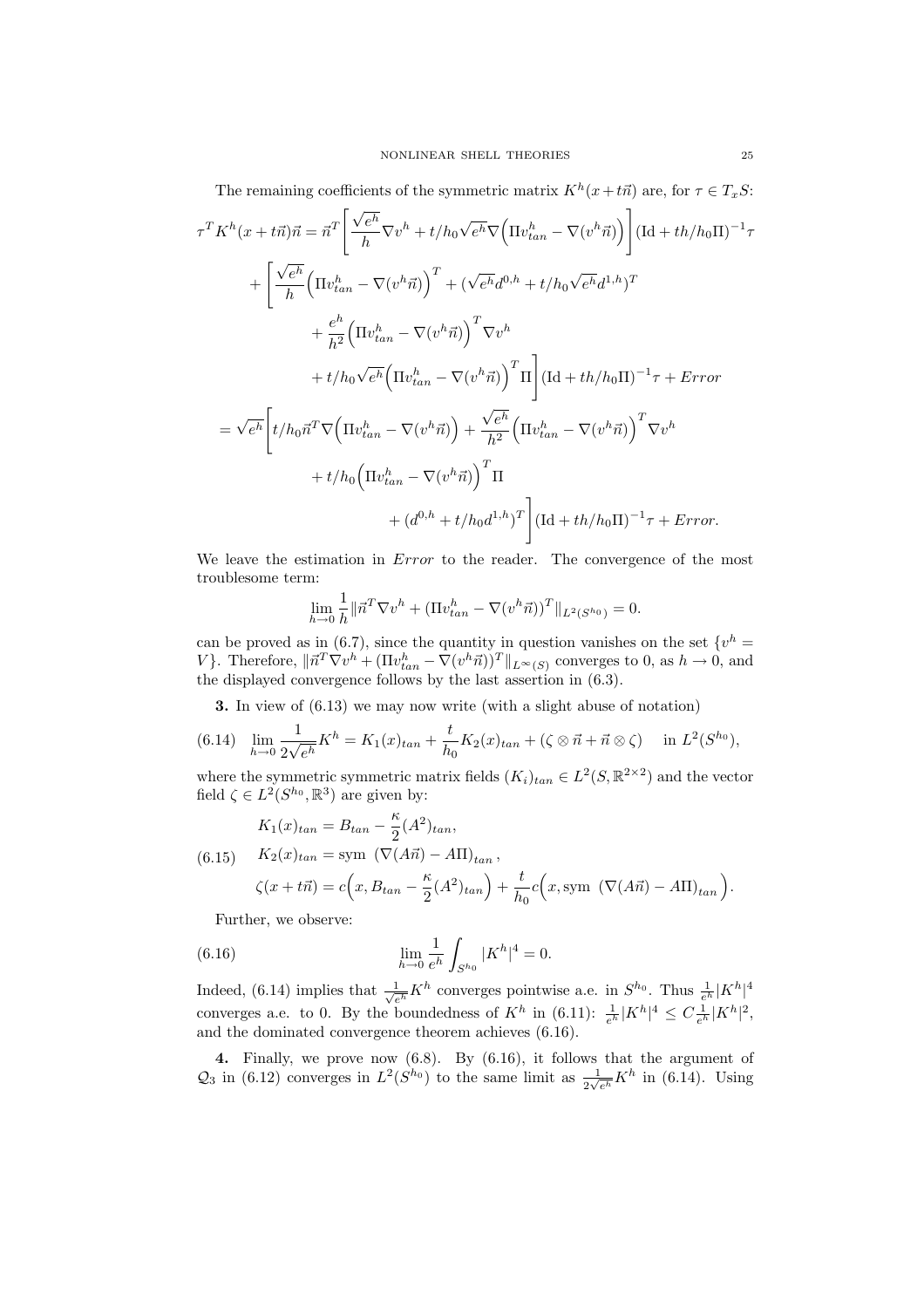Proposition 3.3,  $(6.14)$  and  $(6.1)$ , we obtain:

$$
\limsup_{h \to 0} \frac{1}{e^h} I^h(y^h) = \limsup_{h \to 0} \frac{1}{e^h} \int_S \int_{-h_0/2}^{h_0/2} W(\nabla_h y^h) \cdot \det(\text{Id} + th/h_0 \text{II}) \, \mathrm{d}t \mathrm{d}x
$$
\n
$$
\leq \frac{1}{2} \limsup_{h \to 0} \int_S \int_{-h_0/2}^{h_0/2} \mathcal{Q}_3 \left( \frac{1}{2\sqrt{e^h}} K^h(x + t\vec{n}) \right) \cdot \det(\text{Id} + th/h_0 \text{II}) \, \mathrm{d}t \mathrm{d}x
$$
\n
$$
+ C\eta \limsup_{h \to 0} \frac{1}{e^h} \int_{S^{h_0}} |K^h|^2
$$
\n
$$
= \frac{1}{2} \int_S \int_{-h_0/2}^{h_0/2} \mathcal{Q}_3 \left( \lim_{h \to 0} \frac{1}{2\sqrt{e^h}} K^h \right) + C\eta \left\| \lim_{h \to 0} \frac{1}{2\sqrt{e^h}} K^h \right\|_{L^2(S^{h_0})}^2
$$
\n
$$
\leq \frac{1}{2} \int_S \int_{-h_0/2}^{h_0/2} \mathcal{Q}_2 \left( x, K_1(x)_{tan} + \frac{t}{h_0} K_2(x)_{tan} \right) \, \mathrm{d}t \mathrm{d}x + C\eta
$$
\n
$$
= \frac{1}{2} \int_S \int_{-h_0/2}^{h_0/2} \mathcal{Q}_2 \left( x, K_1(x)_{tan} \right) + \frac{t^2}{h_0^2} \mathcal{Q}_2 \left( x, K_2(x)_{tan} \right) \, \mathrm{d}t \mathrm{d}x + C\eta,
$$

which implies  $(6.8)$  in view of  $(6.15)$ .

Remark 6.2. A more careful calculation reveals the exact convergence:

$$
\lim_{h \to 0} \frac{1}{e^h} I^h(y^h) = I(V, B_{tan}),
$$

 $\blacksquare$ 

for the recovery sequence (6.4). We have used another argument for the sake of a more transparent presentation.

## Proof of Theorem 2.3.

When  $\kappa = 0$ , the recovery sequence (for a given  $V \in W^{2,2}(S, \mathbb{R}^3)$  satisfying (2.2) and (2.3)) is given again by (6.4), where we put  $w<sup>h</sup> = 0$ ,  $B_{tan} = 0$  and  $\kappa = 0$ . That is:

$$
yh(x+t\vec{n}) = x + \frac{\sqrt{e^h}}{h}v^h(x) + th/h_0\vec{n}(x)
$$
  
+ 
$$
t/h_0\sqrt{e^h}\Big(\Pi v_{tan}^h - \nabla_{tan}(v^h\vec{n})\Big)(x) + \frac{t^2}{2h_0^2}h\sqrt{e^h}d^{1,h}(x),
$$

where  $d^{1,h} \in W^{1,\infty}(S,\mathbb{R}^3)$  satisfies (6.5) and the second formula in (6.6).

Clearly,  $y^h$  and  $V^h[y^h]$  converge in  $W^{1,2}(S^{h_0})$  to  $\pi$  and V, respectively, as in Lemma 6.1. The convergence of the scaled energy follows as in Theorem 2.2 (iv).

## 7. The convergence of minimizers: proof of Theorem 2.5

Recall that the considered sequence of forces  $f^h \in L^2(S^h, \mathbb{R}^3)$  with zero mean:  $\int_{S^h} f^h = 0$ , has the form:

$$
f^h(x + t\vec{n}(x)) = h\sqrt{e^h} \det(\text{Id} + t\Pi(x))^{-1} f(x).
$$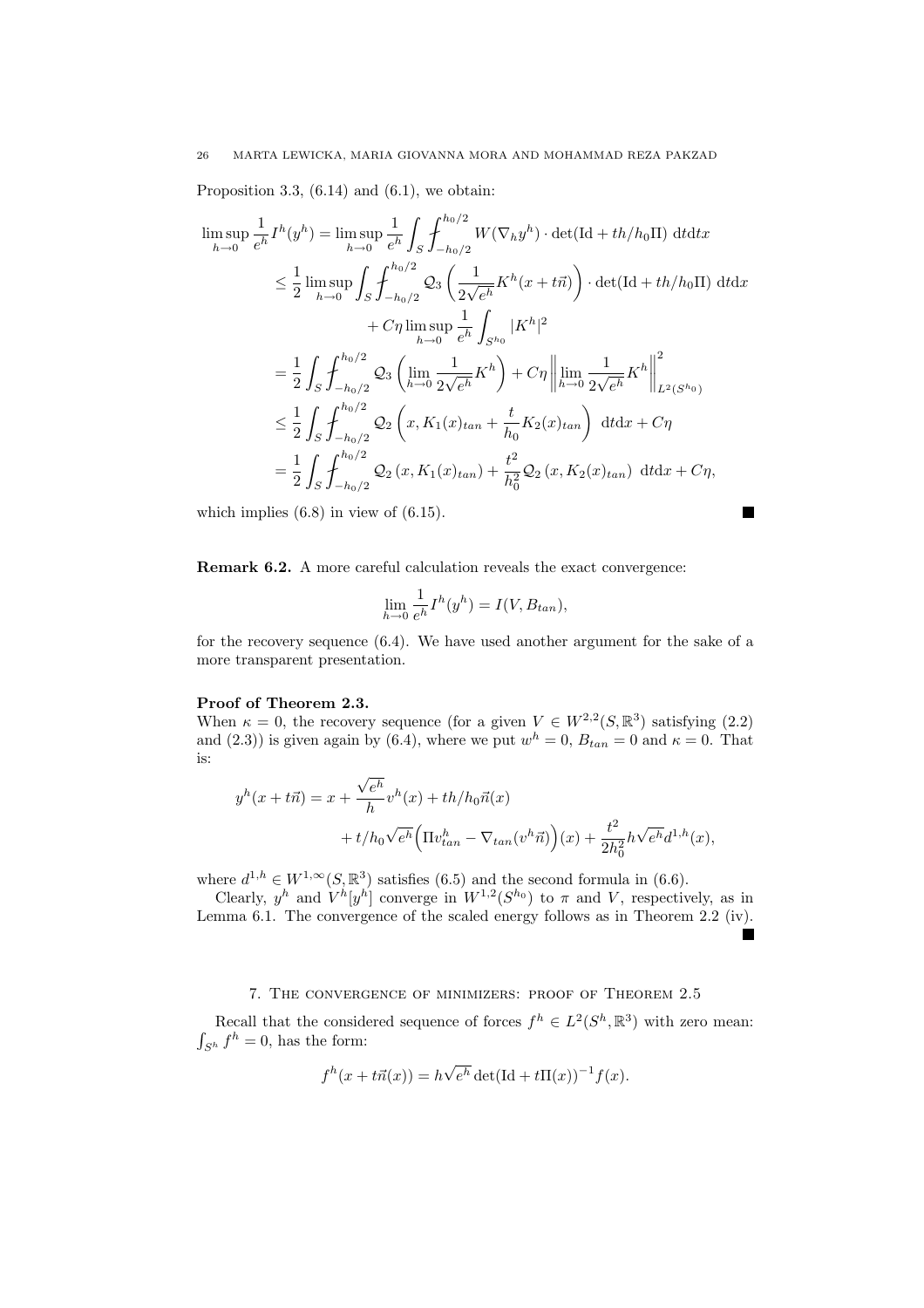**Lemma 7.1.** Let  $u^h \in W^{1,2}(S^h,\mathbb{R}^3)$  be a sequence of deformations such that  $V^h[y^h]$ converges in  $L^2(S)$  to some  $V : S \longrightarrow \mathbb{R}^3$  and let  $Q^h \in \mathbb{R}^{3 \times 3}$  converge to some Q. Then:

$$
\lim_{h \to 0} \frac{1}{e^h} \frac{1}{h} \int_{S^h} f^h \cdot Q^h(u^h - \mathrm{id}) = \int_S f \cdot QV.
$$

Proof. We have:

$$
\frac{1}{e^h} \frac{1}{h} \int_{S^h} f^h \cdot Q^h(u^h - id) = \frac{1}{e^h} \int_S f^h(x) \cdot Q^h \int_{-h/2}^{h/2} u^h(x + t\vec{n}) - x \, dt dx
$$

$$
= \frac{1}{e^h} \int_S f^h(x) \cdot Q^h \frac{\sqrt{e^h}}{h} V^h[y^h] \, dx = \int_S f \cdot Q^h V^h[y^h],
$$

and the result follows.

### Proof of Theorem 2.5.

1. We first show that given any  $u^h \in W^{1,2}(S^h,\mathbb{R}^3)$  there exists  $Q^h \in SO(3)$  and  $c^h \in \mathbb{R}^3$  such that  $w^h = (Q^h)^T u^h - c^h$  – id satisfies:

(7.1) 
$$
||w^h||^2_{W^{1,2}(S^h)} \leq Ch^{-1}I^h(y^h).
$$

Indeed, by Lemma 8.1 and properties of the energy density  $W$ , it follows that:

$$
I^{h}(y^{h}) \ge Ch^{-1} \int_{S^{h}} \text{dist}^{2}(\nabla u^{h}, SO(3)) \ge Ch^{-1} \int_{S^{h}} |\nabla u^{h} - R^{h}\pi|^{2}
$$
  
\n
$$
\ge Ch^{-1} \int_{S^{h}} |(Q^{h})^{T} \nabla u^{h} - \text{Id}|^{2} - Ch^{-1} \int_{S^{h}} |(Q^{h})^{T} R^{h}\pi - \text{Id}|^{2}
$$
  
\n
$$
\ge Ch^{-1} \int_{S^{h}} |\nabla w^{h}|^{2} - Ch^{-2} I^{h}(y^{h}).
$$

Actually, the assumption of smallness of  $h^{-3}E(u^h, S^h)$  cannot be expected to hold here. In this general case one exchanges the  $SO(3)$ -valued matrix field  $R<sup>h</sup>$  with  $\tilde{R}^h \in W^{1,2}(S, \mathbb{R}^{3\times3})$  given in the proof of Lemma 8.1. Then  $Q^h$  for which the above estimates are true may be taken as a rotation in  $SO(3)$  with minimal distance from  $f_S\,\tilde{R}^h.$ 

By (7.2) it follows that:

$$
\|\nabla w^h\|_{L^2(S^h)}^2 \le ChI^h(y^h) + Ch^{-1}I^h(y^h),
$$

which implies  $(7.1)$  in view of the Poincaré inequality, for an appropriately chosen constant  $c^h$ . A proof of the uniform Poincaré inequality on  $S^h$  can be found, for example, in [17].

**2.** Notice that by the definition of  $m<sup>h</sup>$  we have:

$$
\frac{1}{h} \int_{S^h} f^h(z) \cdot Q^h z \, dz = h \sqrt{e^h} \int_S \int_{-h/2}^{h/2} f(x) \cdot Q^h(x + t\vec{n}) \le m^h.
$$

■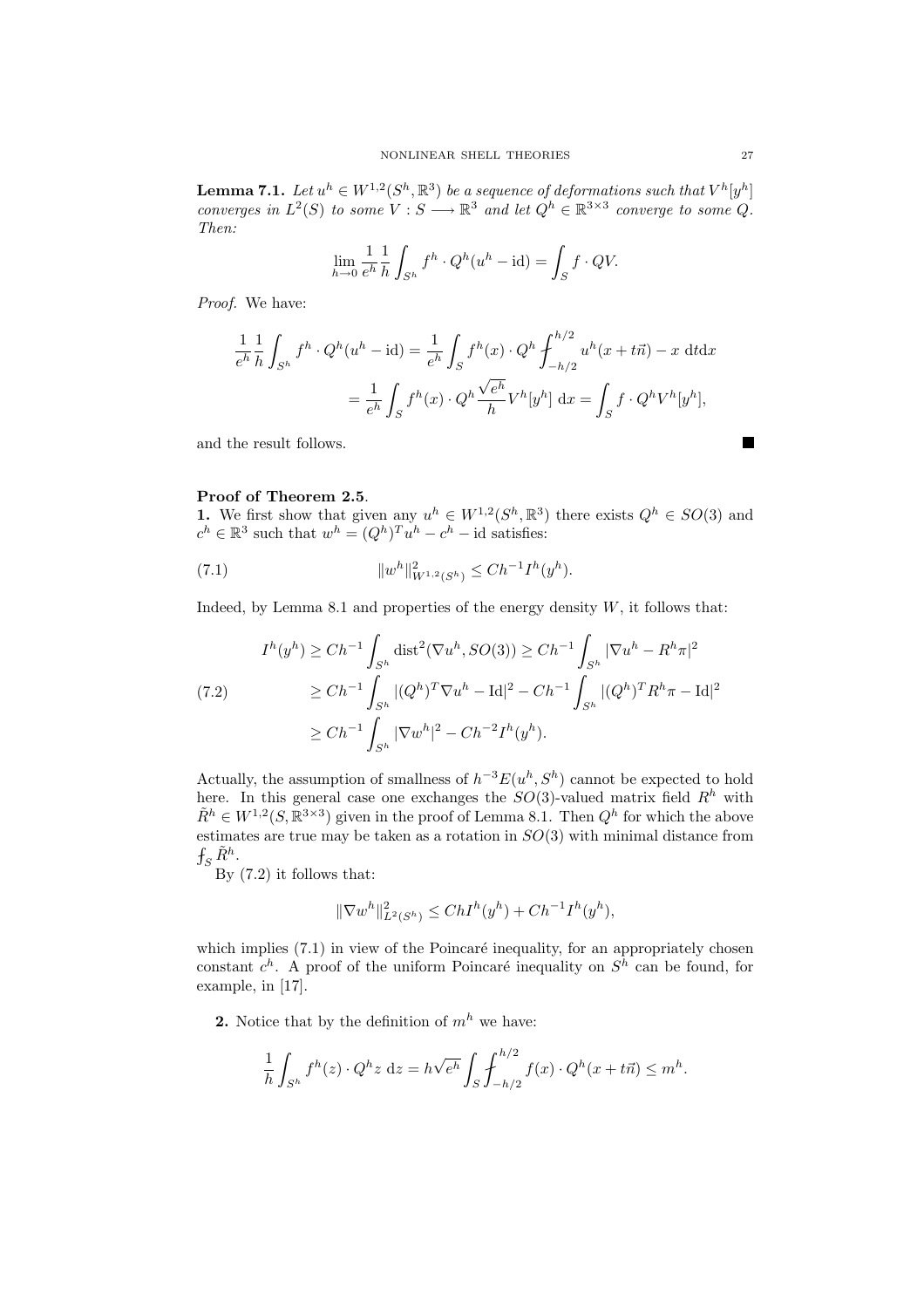Therefore, in view of  $(2.7)$  and  $(7.1)$  we obtain:

$$
J^{h}(y^{h}) - I^{h}(y^{h}) = m^{h} - \frac{1}{h} \int_{S^{h}} f^{h} u^{h}
$$
  
=  $-\frac{1}{h} \int_{S^{h}} (Q^{h})^{T} f^{h} \cdot w^{h} + m^{h} - \frac{1}{h} \int_{S^{h}} f^{h} \cdot Q^{h} z dz$   
 $\geq -\frac{1}{h} \int_{S^{h}} (Q^{h})^{T} f^{h} \cdot w^{h} \geq -Ch^{1/2} \sqrt{e^{h}} ||f||_{L^{2}(S)} ||w^{h}||_{L^{2}(S^{h})}$   
 $\geq -C \sqrt{e^{h}} I^{h}(y^{h})^{1/2}.$ 

We now prove the first claim of the theorem. Taking  $u^h(z) = \overline{Q}z$  for any  $\overline{Q} \in \mathcal{M}$ , we notice that  $J^h(y^h) = 0$ . Hence inf  $J^h \leq 0$ . The lower bound of  $\frac{1}{e^h} J^h$  follows from (7.3):

(7.4) 
$$
\frac{1}{e^h}J^h(y^h) \ge \frac{1}{e^h}I^h(y^h) - C\left(\frac{1}{e^h}I^h(y^h)\right)^{1/2},
$$

which proves (i).

**3.** To prove (ii), let  $u^h$  be a minimizing sequence of  $\frac{1}{e^h} J^h$ , as defined in (2.9). Then  $\{\frac{1}{e^h}J^h(y^h)\}\$ is bounded, and therefore, by  $(7.4)$   $\{\frac{1}{e^h}I^h(y^h)\}\$ is also bounded. The convergences of  $\tilde{y}^h$ ,  $V^h[\tilde{y}^h]$  and  $\frac{1}{h}$ sym  $\nabla V^h[\tilde{y}^h]$  follow from Theorem 2.1. In particular:

(7.5) 
$$
\liminf_{h \to 0} \frac{1}{e^h} I^h(y^h) \ge I(V, B_{tan}).
$$

The strong convergence of  $\frac{1}{h}$ sym  $\nabla V^h[\tilde{y}^h]$  is deduced from the strong convergence of the sequence  $symG_{tan}^h$  in Lemma 3.6. This last result is in turn implied by the convergence of  $\int_S \mathcal{Q}_3(G^h)$  (valid because the sequence is minimizing), positive definiteness of  $\mathcal{Q}_3$  on symmetric matrices, and the weak convergence of  $G^h$ . Since the details are exactly the same as in [10] section 7.2, we omit them.

We now prove that the limit  $\overline{Q}$  of any converging subsequence of  $Q^h$  belongs to  $\mathcal{M}$ . By (2.7) we have:

(7.6)  
\n
$$
\frac{1}{e^h} J^h(y^h) - \frac{1}{e^h} I^h(y^h) = \frac{1}{e^h} \left( m^h - \frac{1}{h} \int_{S^h} f^h u^h \right)
$$
\n
$$
= \frac{h}{\sqrt{e^h}} \left( m - \int_S \int_{-h/2}^{h/2} f(x) \cdot Q^h \tilde{u}^h \, dt dx \right)
$$
\n
$$
= -\frac{1}{he^h} \int_{S^h} f^h \cdot Q^h(\tilde{u}^h - id) + \frac{h}{\sqrt{e^h}} \left( m - \int_S f \cdot Q^h x \, dx \right).
$$

The first term above is bounded, as it in fact converges to  $-\int_S f \cdot \bar{Q} V$ , by Lemma 7.1. The quantity is brackets in the second term converges to  $m - \int_S f \cdot \bar{Q}x$ . Therefore, if  $\overline{Q} \notin \mathcal{M}$ , this last quantity is uniformly positive, and the second term above if  $Q \notin M$ , this last quantity is uniformly positive, and the second term above<br>converges to  $+\infty$  (as  $h/\sqrt{e^h} \to \infty$ ). We observe that, in this situation,  $\frac{1}{e^h}J^h(y^h)$ must converge to  $+\infty$ , contradicting (i) and thus proving that  $\overline{Q} \in \mathcal{M}$ .

In view of  $(7.5)$ ,  $(7.6)$  also implies:

$$
\liminf_{h \to 0} \frac{1}{e^h} J^h(y^h) \ge \liminf_{h \to 0} \frac{1}{e^h} I^h(y^h) - \int_S f \cdot \bar{Q} V \ge J(V, B_{tan}, \bar{Q}).
$$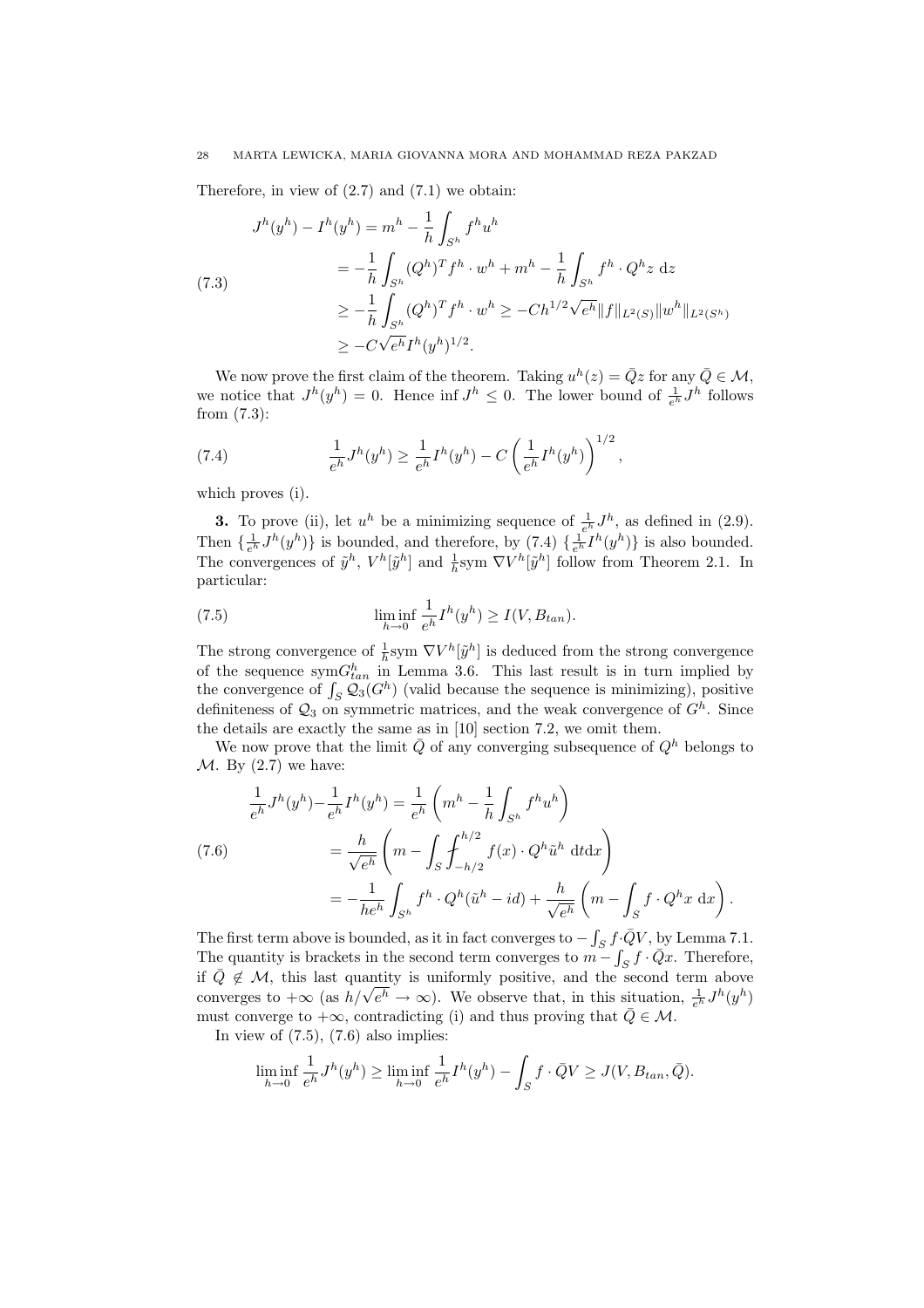The fact that the limit  $(V, B_{tan}, \overline{Q})$  minimizes the functional J is now a standard consequence of the above inequality. Indeed, if:

$$
J(\hat{V}, \hat{B}_{tan}, \hat{Q}) \le J(V, B_{tan}, \bar{Q}) - \epsilon
$$

for some  $\hat{V} \in W^{2,2}(S,\mathbb{R}^3)$  satisfying  $(2.2)$   $(2.3)$ , some  $\hat{B}_{tan} \in \mathcal{B}, \hat{Q} \in \mathcal{M}$  and  $\epsilon > 0$ , then for a related recovery sequence  $\hat{y}^h$  there would be:

$$
\lim_{h \to 0} \frac{1}{e^h} J^h(\hat{Q}\hat{y}^h) = J(\hat{V}, \hat{B}_{tan}, \hat{Q}) \le J(V, B_{tan}, \bar{Q}) - \epsilon \le \liminf_{h \to 0} \frac{1}{e^h} J^h(y^h) - \epsilon,
$$

which contradicts (2.9).

Finally, (iii) follows exactly as (i) and (ii).

Remark 7.2. 1. A dead load (versus a "live load") is any external force which only depends on the reference configuration point, and not on the deformation itself. An important feature of dead loads, discussed first in [21], is the following. If the load is in a certain average sense compressive, it is advantageous for the body to perform a large rotation rather than undergo a compression. Our analysis identifies  $\mathcal M$  as the set of candidates for such rotations, which are expected to minimize the total energy  $J<sup>h</sup>$  among all rigid motions of the body.

This phenomenon may happen even if the average torque of the force is zero:

(7.7) 
$$
\int_{S} f(x) \times x \, dx = 0.
$$

Note that vanishing of the average torque is necessary for Id  $\in \mathcal{M}$ , since (7.7) can be written as:  $\int_S f \cdot Fx = 0$  for all  $F \in so(3)$ . However, it is not sufficient, and if Id  $\notin \mathcal{M}$  then we observe that the minimizers of  $J^h$  will not be close to Id. In general, the body chooses an infinitesimal isometric displacement V and a rotation  $\overline{Q} \in \mathcal{M}$  which is energetically advantageous in response to the force f. That is, those rotations which allow for a better alignment of infinitesimal isometries with the direction of the dead load, are preferred.

2. The assumption on the sequence of forces  $f<sup>h</sup>$  can of course be weakened. For example, consider  $f^h(x + t\vec{n}) = \det(\text{Id} + t\mathbf{\Pi}(x))^{-1} f^h(x)$  and let  $\frac{1}{h\sqrt{e^h}} f^h$  converge weakly in  $L^2(S)$  to some  $f \in L^2(S, \mathbb{R}^3)$ . In this situation, one needs to enforce extra assumptions on the asymptotic behavior of the maximizers of the linear functions  $SO(3) \ni Q \mapsto \int_S f^h \cdot Qx \, dx$  with respect to M, to exclude certain degenerate cases. The analysis is as in the proof of Theorem 2.5 and we leave the details to a courageous reader.

**3.** The lower bound on  $J$  and existence of its minimizers can be proved independently, and under the following weaker assumptions:

$$
\int_{S} f = 0 \quad \text{and} \quad \int_{S} f(x) \cdot \bar{Q} F x \, dx = 0 \quad \forall \bar{Q} \in \mathcal{M} \quad \forall F \in so(3),
$$

which can be seen as the linearization of (2.8), although it makes perfect sense for any closed nonempty subset  $\mathcal{M} \subset SO(3)$ . Indeed, the second equality above follows by differentiating the expression  $\int_S f(x) \cdot Qx \, dx$  at  $\overline{Q} \in \mathcal{M}$  and using that so(3) is the tangent space to  $SO(3)$  at  $\tilde{I}d$ . We present the proof of coercivity and the attainment of the minimum by J and  $\tilde{J}$  under this condition, for arbitrary M, in Appendix C.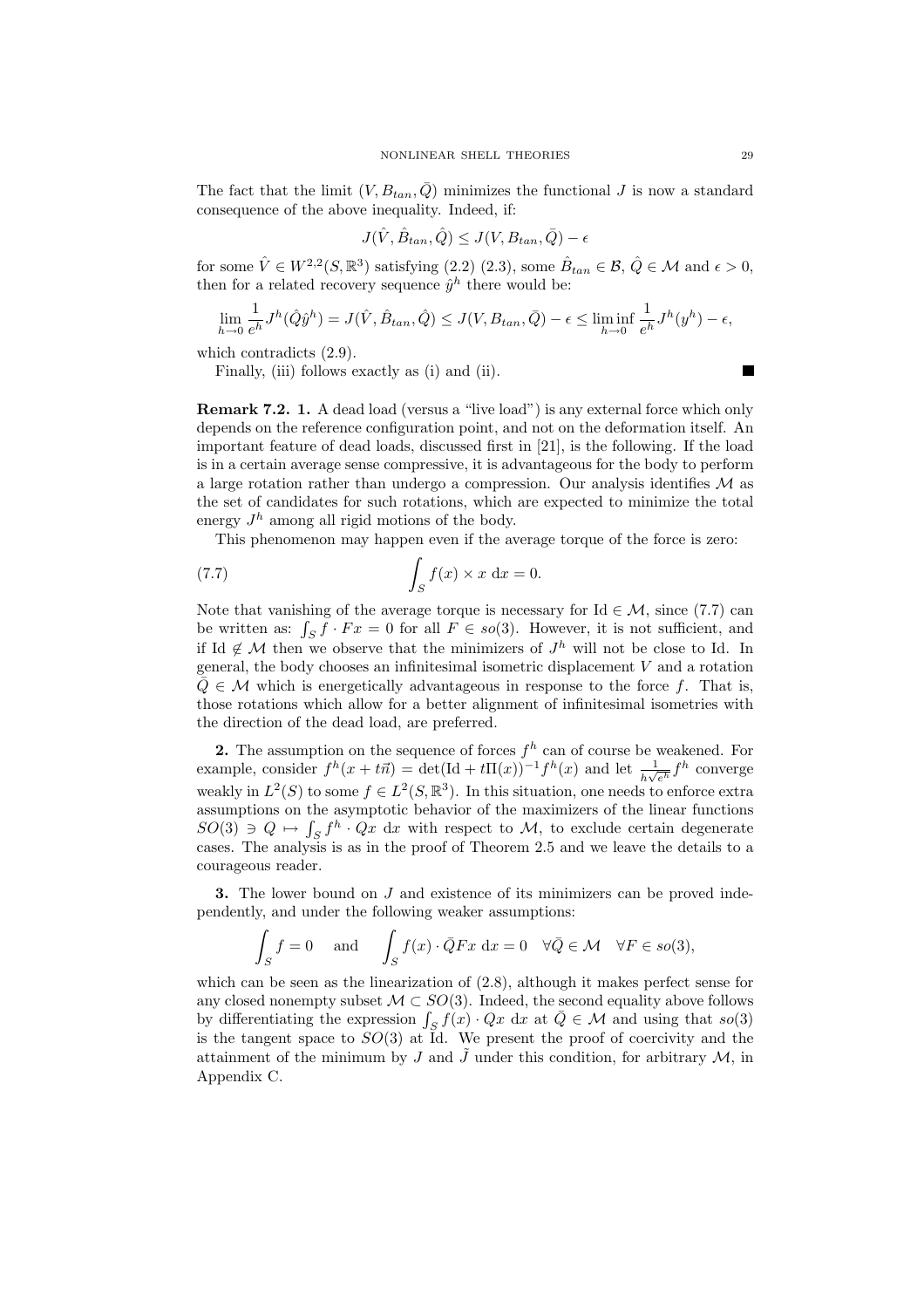#### 8. Appendix A - an approximation theorem on surfaces

For a given vector mapping  $u \in W^{1,2}(\Omega, \mathbb{R}^n)$  defined on an open subset  $\Omega \subset \mathbb{R}^n$ , denote:

$$
E(u, \Omega) = \int_{\Omega} \text{dist}^2(\nabla u(x), SO(3)) \, dx.
$$

**Lemma 8.1.** Let  $u \in W^{1,2}(S^h, \mathbb{R}^n)$  and assume that  $h^{-3}E(u, S^h)$  is sufficiently small. Then there exists a matrix field  $R \in W^{1,2}(S, \mathbb{R}^{3\times3})$ , such that:

$$
R(x) \in SO(3) \qquad \forall x \in S,
$$

and a matrix  $Q \in SO(3)$  with the following properties:

- (i)  $\|\nabla u R\pi\|_{L^2(S^h)} \leq CE(u, S^h)^{1/2},$
- (ii)  $\|\nabla R\|_{L^2(S)} \leq Ch^{-3/2}E(u, S^h)^{1/2},$
- (iii)  $||Q^T R \text{Id}||_{L^p(S)} \leq Ch^{-3/2} E(u, S^h)^{1/2}$ , for all  $p \in [1, \infty)$ ,

where  $C$  is independent of  $u$  and  $h$  (but may depend on  $p$ ).

The proof of Lemma 8.1 uses the following nonlinear quantitative rigidity estimate by Friesecke, James and Müller:

**Theorem 8.2.** [9] Let  $\Omega \subset \mathbb{R}^n$  be an open, bounded domain with Lipschitz boundary. Then, for every  $u \in W^{1,2}(\Omega, \mathbb{R}^n)$  one has:

$$
\min_{R \in SO(n)} \int_{\Omega} |\nabla u(x) - R|^2 dx \le CE(u, \Omega),
$$

where the constant C depends only on  $\Omega$ . In particular, C is invariant under dilations of  $\Omega$ , and it is also uniform for the uniform bilipschitz images of a unit ball in  $\mathbb{R}^n$ .

## Proof of Lemma 8.1.

1. For  $x \in S$  define 'balls' in S and the corresponding 'cylinders' in  $S^h$ :

$$
D_{x,h} = B(x,h) \cap S
$$
,  $B_{x,h} = \pi^{-1}(D_{x,h}) \cap S^h$ .

The main observation is that Theorem 8.2 may be applied on each set  $B_{x,h}$ , yielding matrices  $R_{x,h} \in SO(3)$  such that:

(8.1) 
$$
\int_{B_{x,h}} |\nabla u(z) - R_{x,h}|^2 dz \leq CE(u, B_{x,h}),
$$

with uniform constant  $C$  (independent of  $x$  or  $h$ ).

2. Let  $\vartheta \in C_c^{\infty}([0,1))$  be a nonnegative cut-off function, equal to a nonzero constant in a neighborhood of 0. For each  $x \in S$  define the function  $\eta_x : S^h \longrightarrow \mathbb{R}$ :

$$
\eta_x(z) = \frac{\vartheta(|\pi z - x|/h)}{\int_{S^h} \vartheta(|\pi y - x|/h) \, dy}.
$$

Then  $\eta_x(z) = 0$  for  $z \notin B_{x,h}$  and:

$$
(8.2) \qquad \int_{S^h} \eta_x(z) \, \mathrm{d}z = 1, \qquad \|\eta_x\|_{L^\infty} \le Ch^{-3}, \qquad \|\nabla_x \eta_x\|_{L^\infty} \le Ch^{-4}.
$$

The last inequalities follow from the lipschitzianity of  $\partial S$ . In particular, the denominator function in the definition of  $\eta_x$  has Lipschitz constant  $Ch^2$ , and hence:

$$
\left\|\nabla_x \left( \int_{S^h} \vartheta(|\pi y - x|/h) \, dy \right)^{-1} \right\|_{L^\infty} \le Ch^{-4}.
$$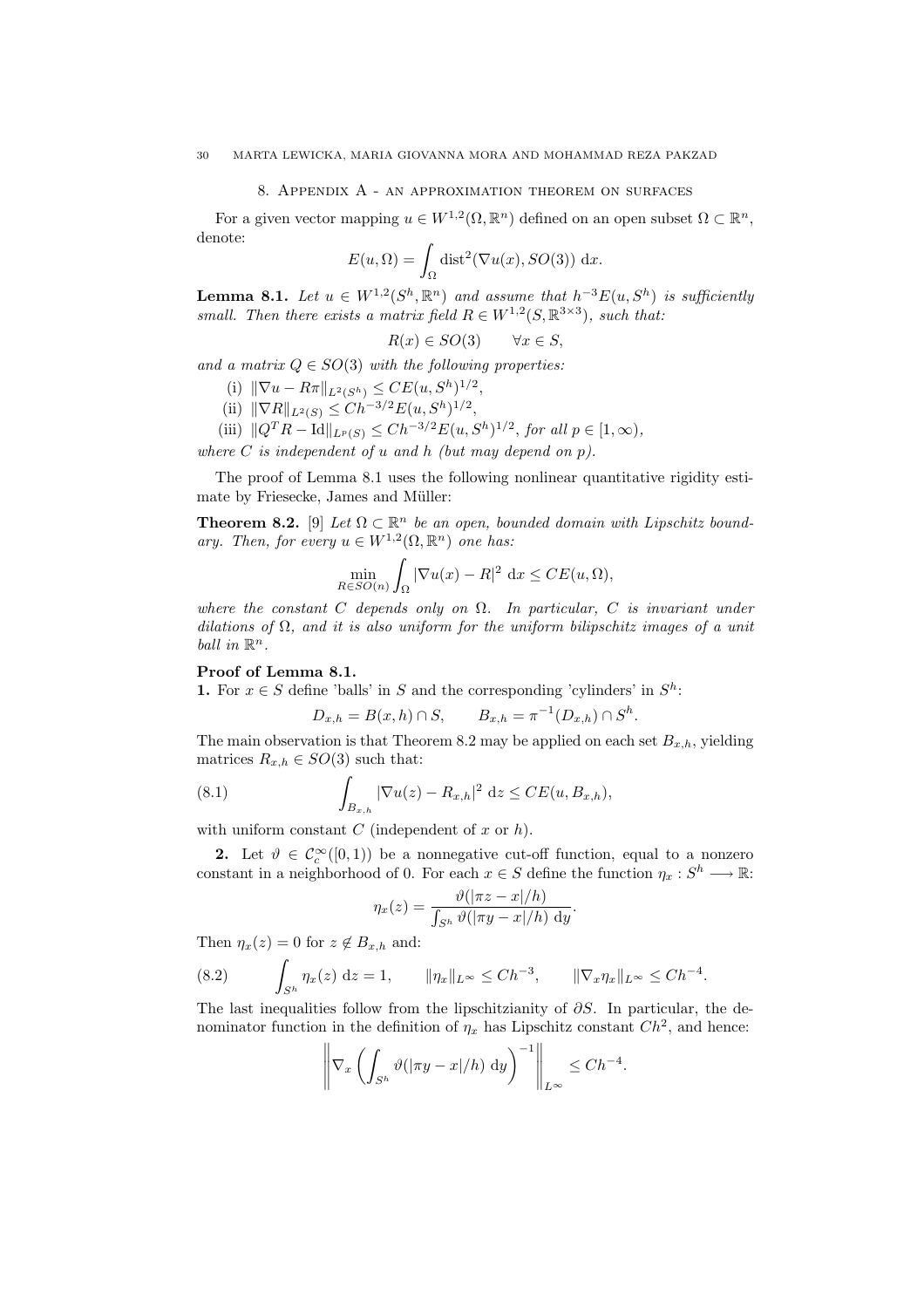Consider the matrix field  $\tilde{R} \in W^{1,2}(S, \mathbb{R}^{3 \times 3})$ :

$$
\tilde{R}(x) = \int_{S^h} \eta_x(z) \nabla u(z) \, \mathrm{d}z.
$$

By the first two statements in (8.2) we obtain:

(8.3) 
$$
|\tilde{R}(x) - R_{x,h}|^2 = \left| \int_{S^h} \eta_x(z) (\nabla u(z) - R_{x,h}) \, dz \right|^2 \leq Ch^{-3} E(u, B_{x,h}).
$$

Similarly:

(8.4) 
$$
|\nabla \tilde{R}(x)|^2 = \left| \int_{S^h} (\nabla_x \eta_x) \nabla u \right|^2 = \left| \int_{S^h} (\nabla_x \eta_x) (\nabla u - R_{x,h}) \right|^2
$$

$$
\leq \int_{B_{x,h}} |\nabla_x \eta_x|^2 \cdot \int_{B_{x,h}} |\nabla u - R_{x,h}|^2 \leq Ch^{-5} E(u, B_{x,h}),
$$

and likewise, for any  $x' \in D_{x,h}$ :

(8.5) 
$$
|\nabla \tilde{R}(x')|^2 \leq Ch^{-5}E(u, 2B_{x,h})
$$

with  $2B_{x,h} = \pi^{-1}(D_{x,2h}) \cap S^h$ . Therefore, in view of the lipschitzianity of  $\partial S$  and by the fundamental theorem of calculus:

(8.6) 
$$
|\tilde{R}(x'') - \tilde{R}(x)|^2 \leq Ch^{-3}E(u, 2B_{x,h}) \qquad \forall x'' \in D_{x,h}.
$$

Combining  $(8.1)$  with  $(8.3)$  and  $(8.6)$  yields:

$$
\int_{B_{x,h}} |\nabla u(z) - \tilde{R}\pi(z)|^2 dz
$$
\n
$$
(8.7) \leq 2 \left( \int_{B_{x,h}} |\nabla u - R_{x,h}|^2 + \int_{B_{x,h}} |\tilde{R}(x) - R_{x,h}|^2 + \int_{B_{x,h}} |\tilde{R}\pi - \tilde{R}(x)|^2 \right)
$$
\n
$$
\leq CE(u, 2B_{x,h}).
$$

Now cover S by  $\{D_{x_i,h}\}_{i=1}^{N_h}$  so that the covering number of the family  $\{2B_{x_i,h}\}_{i=1}^{N_h}$  is independent of h. Summing the inequalities in  $(8.7)$  over  $i=1...N$  proves:

(8.8) 
$$
\int_{S^h} |\nabla u - \tilde{R}\pi|^2 \le CE(u, S^h).
$$

Also, integrating (8.5) over  $D_{x_i,h}$  and summing over  $i = 1...N$  gives:

(8.9) 
$$
\int_{S} |\nabla \tilde{R}|^{2} \leq Ch^{-3} E(u, S^{h}).
$$

**3.** Notice that by (8.3), for every  $x \in S$ :

$$
\text{dist}^2(\tilde{R}(x), SO(3)) \le Ch^{-3}E(u, S^h).
$$

Hence, if  $E(u, S^h)/h^3$  is sufficiently small, we may define:

$$
R(x) = \mathcal{P}_{SO(3)}(\tilde{R}(x))
$$

where  $P_{SO(3)}$  is the orthogonal projection onto the compact manifold  $SO(3)$ . Clearly  $R: S \longrightarrow SO(3)$  is a  $W^{1,2}$  matrix field and since:

$$
|R(x) - \tilde{R}(x)| = \text{dist }(\tilde{R}(x), SO(3)),
$$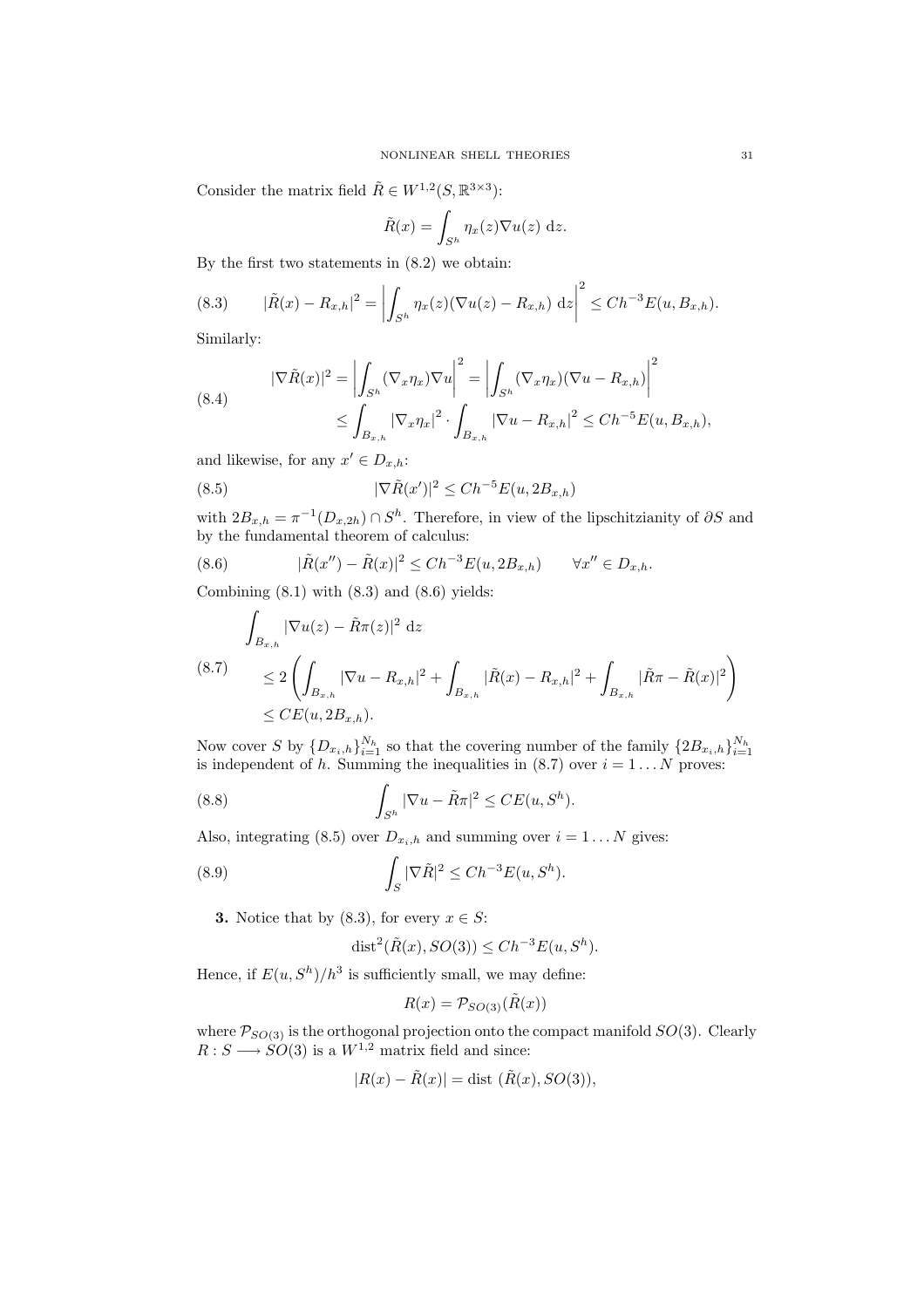by (8.8) we conclude that:

$$
\int_{S^h} |\nabla u - R\pi|^2 \le C\left(\int_{S^h} |\nabla u - \tilde{R}\pi|^2 + \int_{S^h} \text{dist}^2(\nabla u, SO(3))\right) \le CE(u, S^h),
$$

which proves (i) in Lemma 8.1. The bound (ii) is deduced directly from  $(8.9)$ .

4. To deduce (iii), define first the intermediate matrix  $\tilde{Q}$  as the average of R on S. Using the Sobolev and Poincaré inequalities, together with (ii) we obtain, for every  $p \geq 2$ :

$$
(8.10) \quad \left(\int_{S} |R - \tilde{Q}|^{p}\right)^{2/p} \le C \|R - \tilde{Q}\|_{W^{1,2}(S)}^{2} \le C \int_{S} |\nabla R|^{2} \le Ch^{-3} E(u, S^{h}).
$$

Now, take  $Q \in SO(3)$  such that  $|Q - \hat{Q}| = \text{dist}(\hat{Q}, SO(3))$ . As before, (8.10) remains true if  $\tilde{Q}$  is replaced with Q. Clearly, the same bound must also hold for  $p \in [1, 2)$ , and so we conclude that:

$$
\forall p \in [1, \infty)
$$
  $||R - Q||_{L^p(S)}^2 \leq Ch^{-3}E(u, S^h).$ 

 $\blacksquare$ 

The above easily implies (iii).

## 9. Appendix B - the Γ-convergence setting

We first recall the notion of Γ-convergence of a sequence of functionals  $\mathcal{F}^h$ :  $X \longrightarrow \overline{\mathbb{R}}$ , defined on a metric space X. Namely,  $\mathcal{F}^h$  Γ-converge, as  $h \to 0$ , to some  $\mathcal{F}: X \longrightarrow \overline{\mathbb{R}}$  provided that the following two conditions hold:

(i) For any converging sequence  $\{x^h\}$  in X one has:

(9.1) 
$$
\mathcal{F}\left(\lim_{h\to 0}x^h\right)\leq \liminf_{h\to 0}\mathcal{F}^h(x^h).
$$

(ii) For every  $x \in X$ , there exists a sequence  $\{x^h\}$  converging to x, such that:

(9.2) 
$$
\mathcal{F}(x) = \lim_{h \to 0} \mathcal{F}^h(x^h).
$$

When  $X$  is only a topological space, the definition of  $\Gamma$ -convergence involves, naturally, systems of neighborhoods rather than sequences. However, when the functionals  $\mathcal{F}^h$  are equi-coercive and X is a reflexive Banach space equipped with weak topology, one can still use (i) and (ii) above (for weakly converging sequences), as an equivalent version of this definition. For details, we refer the reader to [6].

### Proof of Corollary 2.4.

We only prove (i), in the case when the product space in the domain of  $\mathcal F$  is equipped with the strong topology. The other statements follow the same.

To obtain (9.1), we take a sequence of  $W^{1,2}(S^{h_0})$  vector mappings  $\{y^h\}$  such that, writing  $B_{tan}^h = \frac{1}{h}$ sym  $\nabla V^h[y^h]$ , the sequence  $\{\mathcal{F}^h(y^h, V^h[y^h], B_{tan}^h)\}\$ is bounded, and such that  $y^h$ ,  $V^h[y^h]$  and  $B_{tan}^h$  converge to some y, V and  $B_{tan}$  (in  $W^{1,2}(S^{h_0})$ ,  $W^{1,2}(S)$  and  $L^2(S)$  respectively). By Theorem 2.1 we obtain a sequence of normalized deformations  $\tilde{y}^h = (Q^h)^T y^h - c^h$ , converging to  $\pi$ . Moreover,  $V^h[\tilde{y}^h]$  and  $\frac{1}{h}$ sym  $\nabla V^h[\tilde{y}^h]$  converge to  $\tilde{V}$  and weakly to  $\tilde{B}_{tan}$ , respectively. Notice now that:

$$
|Q^{h} - \mathrm{Id}| = Ch^{-1} \sqrt{e^{h}} \left\| \nabla V^{h}[\tilde{y}^{h}] - (Q^{h})^{T} \nabla V^{h}[y^{h}] \right\|_{L^{2}(S)} \leq Ch^{-1} \sqrt{e^{h}}.
$$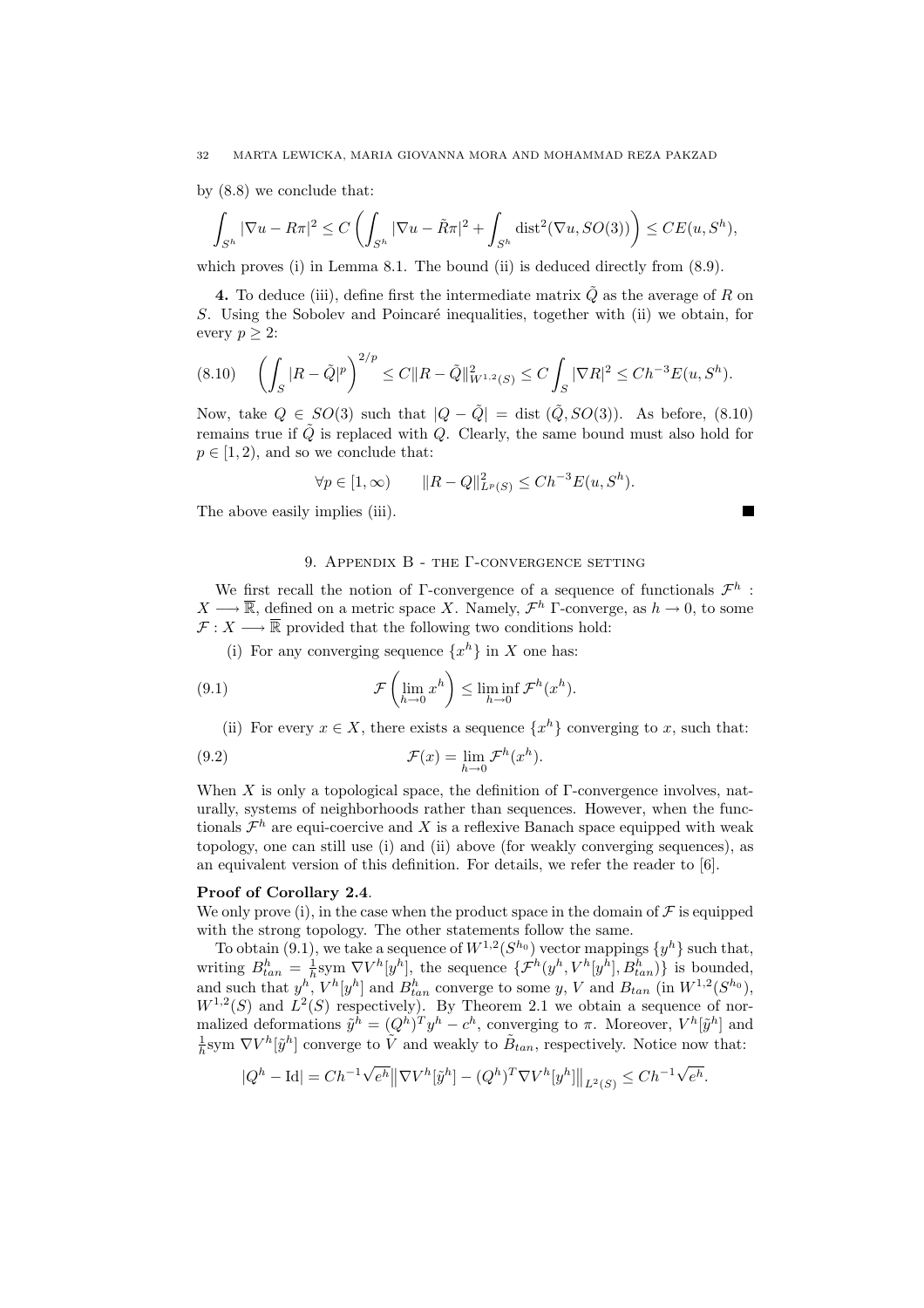In particular, Lemma 3.1 remains true if we put  $Q<sup>h</sup> = Id$ , for all h. Consequently, all the assertions of Theorem 2.1 still hold for  $\tilde{y}^h = y^h - c^h$  (possibly after modifying the constants  $c^h$ ).

beconstants  $c^r$ ).<br>Now,  $V^h[y^h] - V^h[\tilde{y}^h] = h/\sqrt{e^h}c^h$  is bounded, so  $c^h$  converge to 0, as  $h \to 0$ . On the other hand  $c^h = y^h - \tilde{y}^h$  converge to  $y - \pi$ . Hence  $y = \pi$ . Moreover  $\nabla V^h[\tilde{y}^h] = \nabla V^h[y^h],$  so  $\nabla V = \nabla \tilde{V}$  and  $B_{tan} = \tilde{B}_{tan}$ . By Theorem 2.1 (iv) we conclude that:

$$
\mathcal{F}(y, V, B_{tan}) \le \liminf_{h \to 0} \mathcal{F}^h(y^h, V^h, B_{tan}^h)
$$

which proves  $(9.1)$ .

The second requirement for Γ-convergence (9.2) follows directly from Theorem 2.2, in view of (9.1).

We remark that in presence of external forces, the results of Theorem 2.5 can also be formulated in the language of Γ-convergence, similarly as above.

## 10. APPENDIX  $C$  - on coercivity of the generalized von KÁRMÁN FUNCTIONALS  $J$  and  $J$

In this section, we consider the functionals:

$$
J(V, B_{tan}, \bar{Q}) = \frac{1}{2} \int_{S} Q_2 \left( x, B_{tan} - \frac{\kappa}{2} (A^2)_{tan} \right)
$$
  
+ 
$$
\frac{1}{24} \int_{S} Q_2 \left( x, (\nabla (A\vec{n}) - A\Pi)_{tan} \right) - \int_{S} f \cdot \bar{Q} V,
$$

$$
\tilde{J}(V, \bar{Q}) = \frac{1}{24} \int_{S} Q_2 \left( x, (\nabla (A\vec{n}) - A\Pi)_{tan} \right) - \int_{S} f \cdot \bar{Q} V,
$$

defined for infinitesimal isometries V, matrix fields  $B_{tan} \in \mathcal{B}$  and rotations  $\overline{Q} \in \mathcal{M}$ , where M is an arbitrary closed and nonempty subset of  $SO(3)$ . We prove that J and  $\tilde{J}$  attain their finite lower bounds under the following assumptions on  $f \in L^2(S, \mathbb{R}^3)$ :

(10.1) 
$$
\int_{S} f = 0 \quad \text{and} \quad \int_{S} f(x) \cdot \bar{Q} F x \, dx = 0 \quad \forall \bar{Q} \in \mathcal{M} \quad \forall F \in so(3).
$$

As mentioned in Remark 7.2, the second condition above is a consequence and linearization of  $(2.8)$ , with M defined by that formula.

**Lemma 10.1.** Assume that S is of class  $\mathcal{C}^{2,1}$ . Then for every  $V \in W^{2,2}(S,\mathbb{R}^3)$ satisfying (2.2) and (2.3) there exist  $D \in so(3)$  and  $d \in \mathbb{R}^3$ , so that:

$$
||V - (Dx + d)||_{W^{2,2}(S)}^{2} \leq C \int_{S} |(\nabla (A\vec{n}) - A\Pi)_{tan}|^{2}.
$$

*Proof.* 1. We first prove that  $\int_S |(\nabla(A\vec{n}) - A\Pi)_{tan}|^2 = 0$  implies for a  $W^{2,2}$  infinitesimal isometry V to have the form  $V(x) = Dx + d$ , with  $D \in so(3)$  and  $d \in \mathbb{R}^3$ .

To see this, let  $c \in W^{1,2}(S, \mathbb{R}^3)$  be such that:

$$
A(x)\tau = c(x) \times \tau \qquad \forall x \in S \quad \forall \tau \in T_xS.
$$

Since A represents a gradient, it follows that  $\partial_{\tau} c \times \eta = \partial_{\eta} c \times \tau$  for all  $\tau, \eta \in T_xS$ . In particular, for any  $\tau$  and  $\eta$  such that  $\tau \times \eta = \vec{n}$ , one has:

$$
(\partial_{\tau}c)\cdot\vec{n} = -(\partial_{\tau}c\times\eta)\cdot\tau = -(\partial_{\eta}c\times\tau)\cdot\tau = 0.
$$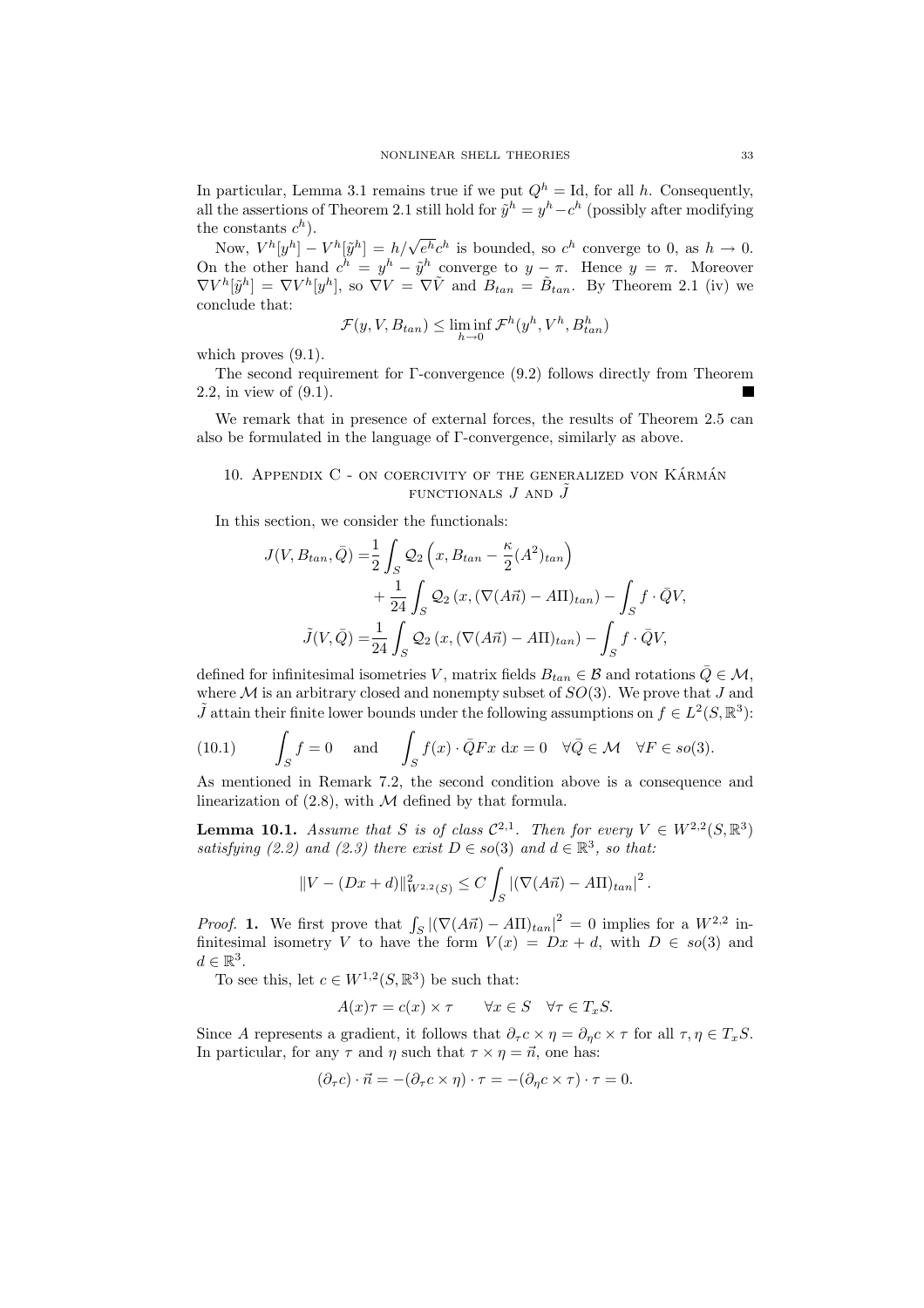On the other hand:

$$
0 = \left(\partial_{\tau}(A\vec{n}) - A\Pi\tau\right)_{tan} = \left(\partial_{\tau}(c \times \vec{n}) - A\Pi\tau\right)_{tan} = \left(\partial_{\tau}c\right) \times \vec{n}.
$$

Hence  $\partial_{\tau} c = 0$  on S, which yields the claim.

2. We prove the result. Arguing by contradiction, we assume that for a sequence of infinitesimal isometries  $V^h \in W^{2,2}(S,\mathbb{R}^3)$  there holds:

(10.2) 
$$
\text{dist}_{W^{2,2}(S)}(V^h, \{Dx + d; D \in so(3), d \in \mathbb{R}^3\}) = 1
$$
\n
$$
\text{and} \quad \lim_{h \to 0} \int_S |(\nabla A^h)\vec{n}|^2 = 0.
$$

Since the second condition above involves only higher derivatives of  $V^h$ , we may without loss of generality replace the first condition by:

(10.3) 
$$
||V^h||_{W^{2,2}(S)} = 1
$$
 and  $\langle V^h, Dx + d \rangle_{W^{2,2}(S)} = 0 \quad \forall D \in so(3), d \in \mathbb{R}^3$ .

In particular,  $V^h$  converges weakly in  $W^{2,2}(S)$  (up to a subsequence, which we do not relabel) to some vector field  $\dot{V}$ , still satisfying (2.2) and (2.3). By (10.2) and the weak lower semicontinuity of the  $L^2$  norm, we deduce that  $\int_S |(\nabla A)\vec{n}|^2 = 0$ . Hence, in view of the first part of the proof and the second condition in (10.3), it follows that  $V = 0$  and so:

(10.4) 
$$
\lim_{h \to 0} ||V^h||_{W^{1,2}(S)} = 0.
$$

By the estimate (4.4) and (10.4) we may deduce:

(10.5) 
$$
\lim_{h \to 0} ||V_{tan}^h||_{W^{2,2}(S)} = 0,
$$

where  $V_{tan}^h = V^h - (V^h \vec{n})\vec{n}$ . Observe that:

$$
\int_{S} \left| (\nabla A^{h}) \vec{n} \right|^{2} = \int_{S} \left| \nabla \left( \Pi V_{tan}^{h} - \nabla (V^{h} \vec{n}) \right) - A^{h} \Pi \right|^{2}
$$
  
= 
$$
\int_{S} \left| \nabla^{2} (V^{h} \vec{n}) + (A^{h} \Pi - \Pi A^{h})_{tan} - (\nabla \Pi) V_{tan}^{h} + (V^{h} \vec{n}) \Pi \right|^{2}.
$$

Therefore:

$$
\|\nabla^2 (V^h \vec{n})\|_{L^2(S)} \le C\Big(\|(\nabla A^h)\vec{n}\|_{L^2(S)} + \|V^h\|_{W^{1,2}(S)}\Big),
$$

and in view of (10.4) and the assumption (10.2) we also get:

$$
\lim_{h \to 0} ||V^h \vec{n}||_{W^{2,2}(S)} = 0.
$$

The above together with (10.5) contradicts (10.3) and proves the lemma.

**Lemma 10.2.** Assume (10.1) and let S be of class  $C^{2,1}$ . Then the functionals J and  $\tilde{J}$ , defined for  $V \in W^{2,2}(S,\mathbb{R}^3)$  satisfying (2.2), (2.3), and  $B_{tan} \in \mathcal{B}, \bar{Q} \in \mathcal{M}$ , are bounded from below and attain their infima.

*Proof.* 1. Let  $V \in W^{2,2}(S,\mathbb{R}^3)$  be an infinitesimal isometry. By Lemma 10.1, positive definiteness of  $\mathcal{Q}_2$  (on symmetric matrices) and (10.1), we obtain:

(10.6) 
$$
\tilde{J}(V) \ge C \|\tilde{V}\|_{W^{2,2}(S)}^2 - \int_S f \cdot \bar{Q}V = C \|\tilde{V}\|_{W^{2,2}(S)}^2 - \int_S f \cdot \bar{Q}\tilde{V} \ge C \|\tilde{V}\|_{W^{2,2}(S)}^2 - \|f\|_{L^2(S)} \cdot \|\tilde{V}\|_{L^2(S)},
$$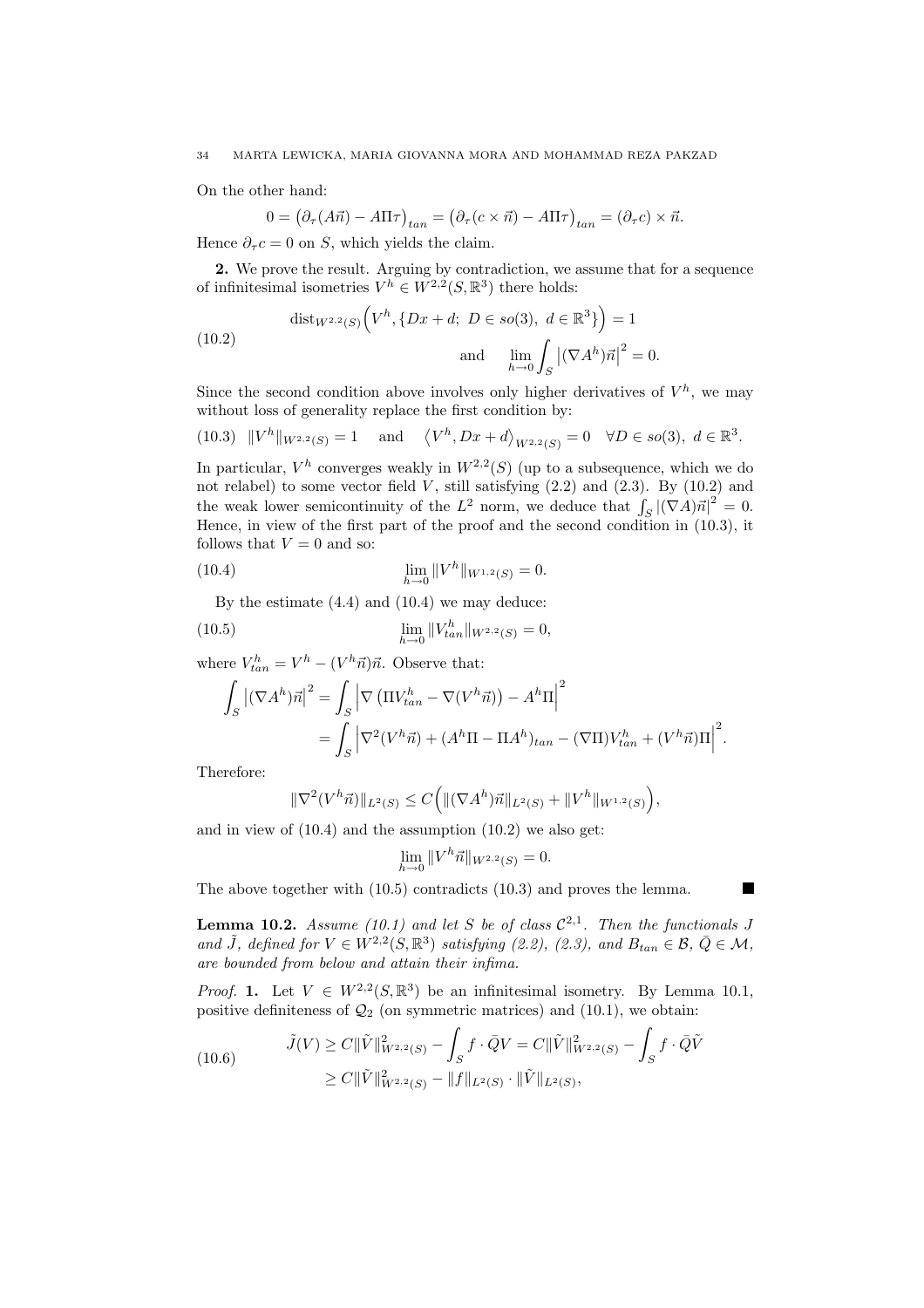for an appropriate modification  $\tilde{V} = V - (Dx + d)$ . Hence the lower bound on J (and  $\tilde{J}$ ) follows.

**2.** Let now  $(V^h, B_{tan}^h, \bar{Q}^h)$  be a minimizing sequence of J. Clearly, a subsequence of  $\overline{Q}^h$  converges to some  $\overline{Q} \in \mathcal{M}$ .

Using (10.6) and applying the positive definiteness of  $\mathcal{Q}_2$  to the first term in J, there follows the (uniform in  $h$ ) boundedness of the following expressions:

$$
(10.7)\ \left(C\|\tilde{V}^h\|_{W^{2,2}(S)}^2-\|f\|_{L^2(S)}\cdot\|\tilde{V}^h\|_{L^2(S)}\right)+C\left\|B_{tan}^h-\frac{\kappa}{2}((A^h)^2)_{tan}\right\|_{L^2(S)}^2.
$$

Again, we put  $\tilde{V}^h = V^h - (D^h x + d^h)$  and apply Lemma 10.1. In particular, the sequence  $\tilde{V}^h$  is bounded in  $W^{2,2}(S)$  and so it converges (up to a subsequence), weakly in  $W^{2,2}(S)$ , to an infinitesimal isometry V. Further, the matrix fields  $\tilde{A}^h =$  $A<sup>h</sup> - D<sup>h</sup>$  converge weakly in  $W<sup>1,2</sup>(S)$  to the field A satisfying (2.2) and (2.3).

Notice that:

$$
(Ah)2 = (\tilde{A}h)2 + (Dh)2 + (DhAh + AhDh).
$$

Hence the boundedness of the second term in (10.7) results in the  $L^2(S)$  boundedness of:

$$
B_{tan}^h - \frac{\kappa}{2} \left( (D^h)^2 + (D^h A^h + A^h D^h) \right)_{tan} = B_{tan}^h - \frac{\kappa}{2} {\rm sym} \ \nabla \left( (D^h)^2 x + 2D^h V^h(x) \right).
$$

We may now conclude that a subsequence of the above sequence of symmetric matrix fields converges, weakly in  $L^2(S)$ , to some  $B_{tan} \in \mathcal{B}$ . Thus,  $B_{tan}^h - \frac{\kappa}{2}((A^h)^2)_{tan}$ converges to  $B_{tan} - \frac{\kappa}{2}(A^2)_{tan}$ .

By the weak lower semicontinuity of both quadratic terms in  $J$  we conclude that  $J(V, B_{tan}\overline{Q})$  realizes the infimum of J. Likewise,  $\tilde{J}(V, \overline{Q})$  realizes the infimum of  $\tilde{J}$ , had  $V^h$  been a minimizing sequence of  $\tilde{J}$ .

#### **REFERENCES**

- [1] P.G. Ciarlet, Mathematical Elasticity, Vol 3: Theory of Shells, North-Holland, Amsterdam (2000).
- [2] S. Conti, *Habilitation thesis*, University of Leipzig, 2003.
- [3] S. Conti and G. Dolzmann, *Derivation of elastic theories for thin sheets and the constraint* of incompressibility, Analysis, modeling and simulation of multiscale problems, 225–247, Springer, Berlin, 2006.
- [4] S. Conti and G. Dolzmann, Derivation of a plate theory for incompressible materials, C. R. Math. Acad. Sci. Paris 344 (2007), no. 8, 541–544.
- [5] S. Conti and F. Maggi, Confining thin sheets and folding paper, Arch. Ration. Mech. Anal. 187 (2008), no. 1, 1–48.
- [6] G. Dal Maso, An introduction to Γ-convergence., Progress in Nonlinear Differential Equations and their Applications, 8, Birkhäuser, MA, (1993).
- [7] L.C. Evans, Partial differential equations, Graduate Studies in Mathematics, 19, American Mathematical Society, Providence, RI, (1998).
- G. Friesecke, R. James, M.G. Mora and S. Müller, *Derivation of nonlinear bending theory* for shells from three-dimensional nonlinear elasticity by Gamma-convergence, C. R. Math. Acad. Sci. Paris, 336 (2003), no. 8, 697–702.
- [9] G. Friesecke, R. James and S. Müller, A theorem on geometric rigidity and the derivation of nonlinear plate theory from three dimensional elasticity, Comm. Pure. Appl. Math., 55 (2002), 1461–1506.
- [10] G. Friesecke, R. James and S. Müller, A hierarchy of plate models derived from nonlinear elasticity by gamma-convergence, Arch. Ration. Mech. Anal., 180 (2006), no. 2, 183–236.
- [11] G. Geymonat and E. Sanchez-Palencia, On the rigidity of certain surfaces with folds and applications to shell theory, Arch. Ration. Mech. Anal., 129 (1995), no. 1, 11–45.